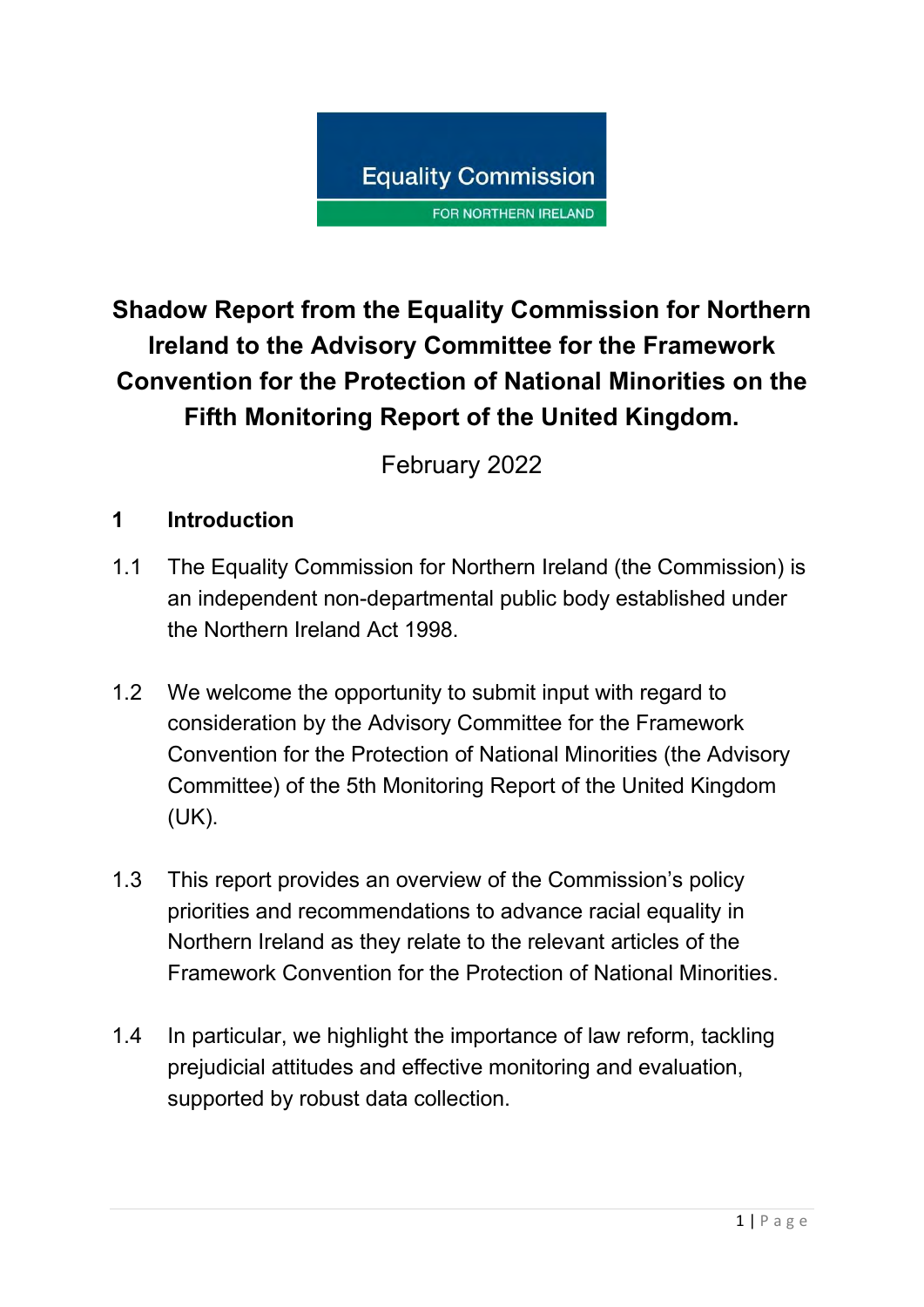# **2. Executive Summary**

2.1 With respect to the focus of fifth cycle monitoring, and aligned to the Equality Commission's recommendations, the Advisory Committee may wish to consider recommending for action by the State Party and/or Northern Ireland Executive, Departments and other key stakeholders as appropriate, including via the Racial Equality Strategy (RES) 2015-2025:

#### **Law Reform**

2.2 Black & Minority Ethnic (BME) individuals in Northern Ireland currently have less protection against racial discrimination, harassment and victimisation, than people in other parts of the UK. **The Commission recommends** specific changes to give greater protections to BME individuals in Northern Ireland – including increased protection from racial harassment and victimisation; the removal of unjustified exceptions; along with enhanced scope for employers to take positive action and tribunal powers.

#### **Tackling Prejudicial Attitudes and Racism**

2.3 Research has highlighted the persistence of negative attitudes towards BME groups and migrant workers; lack of participation in public life; and under-reporting of hate crime. **We recommend**  actions to tackle prejudicial attitudes; to tackle racial violence and improve reporting; to promote values of acceptance and respect so as to improve good relations; and to increase representation in public life.

#### **Education**

2.4 The Commission has long been concerned about bullying, nonattendance, drop-out rates and poor educational outcomes experienced by Irish Travellers. The Commission is also aware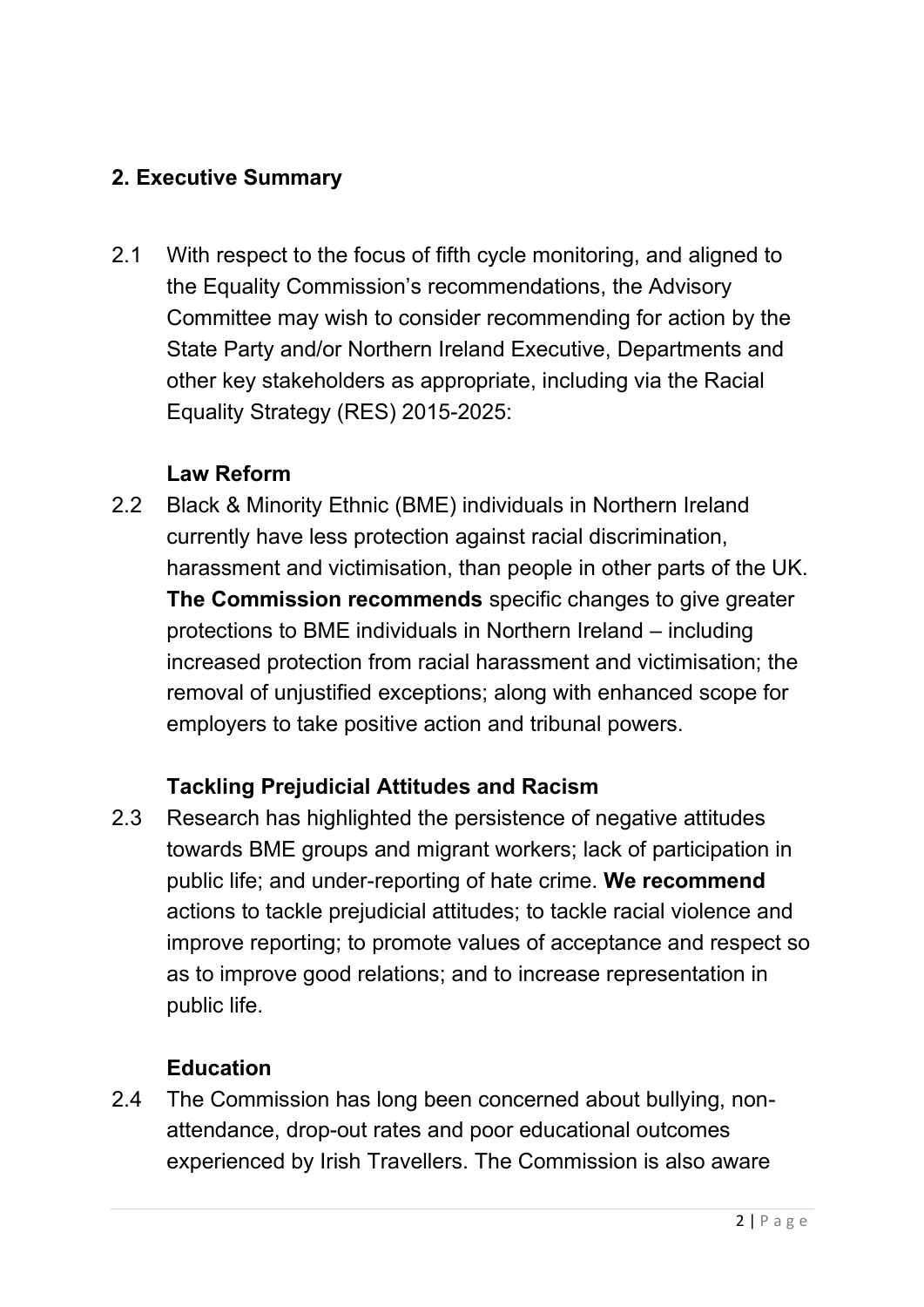that Newcomer, Roma or refugee learners can also encounter similar difficulties. **We recommend** that the cultures and language of learners are reflected in the curriculum; that barriers to participation and progression are identified and addressed; that targeted strategies and training are used to progress key issues such as bullying; and that relevant data is collected, and evaluation of progress undertaken.

# **Employment**

2.5 In addition to harassment at work, research suggests that key issues include lack of recognition of culture; concentration in low grade, low paid employment; low expectations; recognition of qualifications, lack of English language skills, problems in accessing childcare, gaps in legal protection, exploitation and forced labour. **We recommend** ratification of the Migrant Workers Convention and the extension of the Gangmasters (Licensing) Act 2004; targeted initiatives to maximise participation in employment and training; to ensure access to appropriate employment support including childcare and  $\mathsf{ESOL}^1$ ); to tackle exploitation, and to address gaps in employment rights.

# **Accommodation and Housing**

2.6 An undersupply of appropriate accommodation for Travellers, insecurity of tenure and overcrowding for migrants remain key issues. Issues for refugees also include a lack of time to find suitable alternative housing and difficulties in providing deposits or a suitable guarantor. **We recommend** an adequate programme of accommodation to meet the cultural needs of the Irish Traveller community; specific measures to address the housing needs of migrants; accessible information and training for relevant front-line staff on the entitlements of EU Migrants; and a coordinated strategic policy response to the needs of all asylum seekers and refugees.

<sup>&</sup>lt;sup>1</sup> English for speakers of other languages.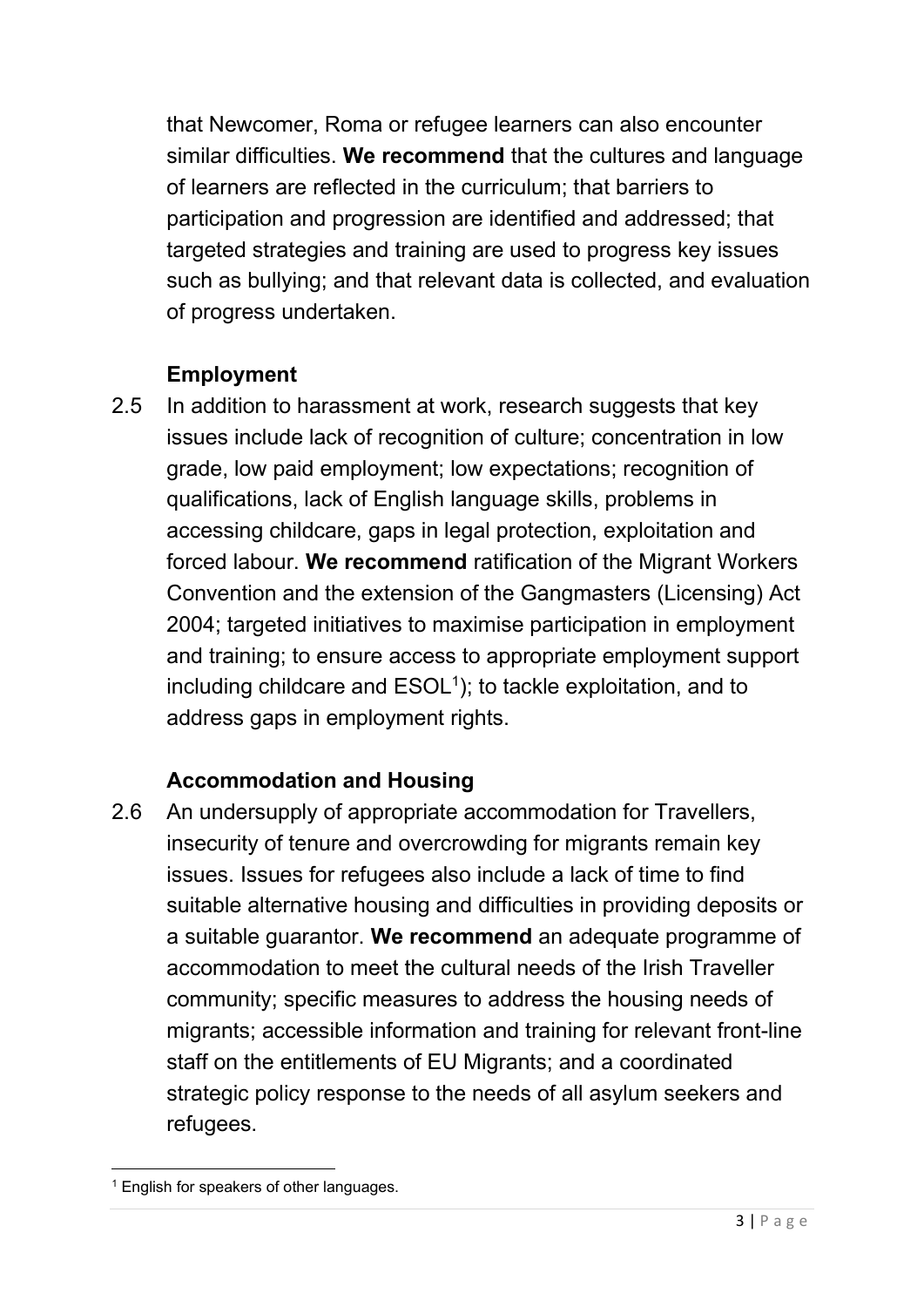#### **Health**

2.7 Poor life expectancy and high levels of suicide persist for the Irish Traveller community. Maternal and infant mortality is also an issue for some BME groups. There are also concerns about poor health outcomes for the Roma community. **We recommend** co-ordinated actions to monitor (including collection of relevant data) and address the key health inequalities amongst BME, newcomer and Traveller populations, to ensure measurable improvements in health outcomes; that barriers to access are addressed and that relevant training is provided to service providers; targeted actions to address the needs of BME groups, including asylum seekers and refugees.

#### **Social Welfare**

2.8 Migrant Workers experience restrictions to benefits because of residence rules and may have more limited access to advice. Asylum Seekers and Refugees have similar issues with regards to accessing advice and support. **We recommend** that the Executive ensures action to remove key barriers to accessing benefits so as to ensure appropriate support; clear guidance and support; and that The Executive Office takes appropriate steps to ensure the long-term sustainability of the Emergency fund for destitute migrants.

#### **Ethnic Monitoring**

2.9 Research has noted the current absence of robust, reliable statistical or administrative analysis and significant gaps in the knowledge base. The Commission **recommends** amendment to fair employment legislation to require employers in Northern Ireland to collect monitoring information as regards nationality and ethnic origin. **We also recommend** that public authorities ensure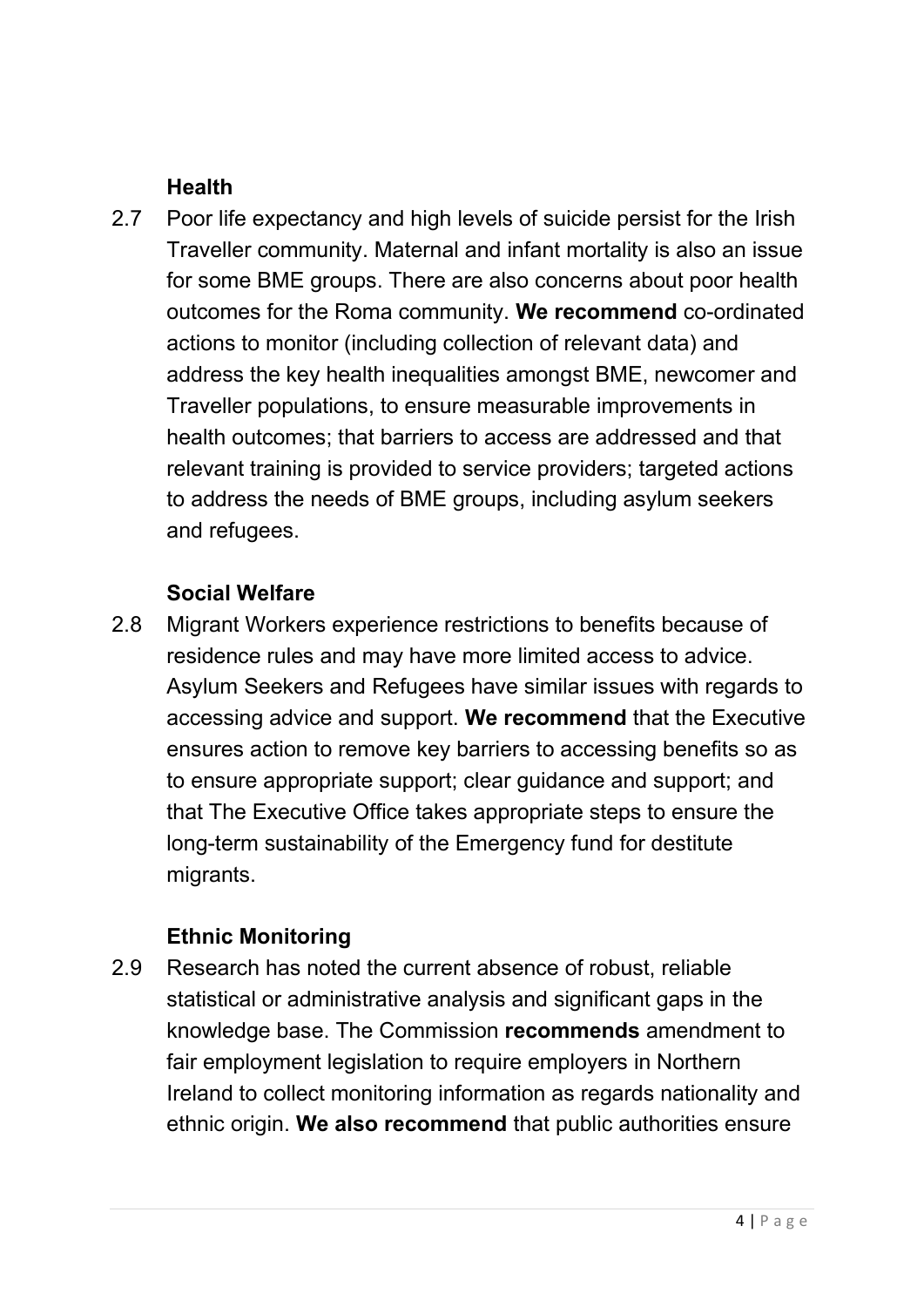effective monitoring systems are in place to ensure effective policy development and service delivery.

## **A Racial Equality Strategy**

2.10 We highlight the importance of the effective implementation of an outcome focused Racial Equality Strategy. The strategy should take account of relevant international obligations $^{23}$ ; and ensure responsibilities for delivery and review.

#### **3.0 Input re: Fifth monitoring report**

- 3.1 We welcome the opportunity to submit our input with regard to the Advisory Committee's consideration of the fifth monitoring report of the United Kingdom (UK).
- 3.2 In our response we specifically focus on recommendations aligned to our remit which have been identified by the Advisory Committee<sup>4</sup> as the key topics for consideration in the UK fifth

- called on the Executive to adopt 'comprehensive' anti-discrimination legislation 'without further delay';
- raised concerns that data is not collected systematically in all fields 'most notably in Northern Ireland' and called on the Executive to publish disaggregated data on the enjoyment of rights by members of ethnic minorities and monitor the impact of its actions;
- called on the UK State Party to adopting a detailed action plan with concrete targets, monitoring mechanisms and sufficient resources;
- called on Government to take forward a range of actions to address issues of underreporting and tackle racist hate crime and racist hate speech;
- raised concerns that the situation of Gypsies, Travellers and Roma has 'not substantially improved' and called for Government to develop a comprehensive Strategy in consultation with these communities.

<sup>2</sup> In August 2016, the CERD Committee published its [Concluding Observations on the UK](http://tbinternet.ohchr.org/Treaties/CERD/Shared%20Documents/GBR/CERD_C_GBR_CO_21-23_24985_E.pdf) *(pdf)*. Several of its observations and recommendations specifically referenced Northern Ireland and echoed the concerns raised by the Commission as part of our engagement with the Committee. For example, the Committee:

<sup>3</sup> See also: Advisory Committee on the Framework Convention on the Protection of National Minorities (2017): [Fourth Opinion on the United Kingdom adopted on the 25 May 2016;](https://rm.coe.int/16806fb9ab) European Commission Against Racism and Intolerance (2016): [ECRI report on the United Kingdom \(fifth](https://rm.coe.int/fifth-report-on-the-united-kingdom/16808b5758)  [monitoring cycle\)](https://rm.coe.int/fifth-report-on-the-united-kingdom/16808b5758)

<sup>4</sup> Advisory Committee on the Framework Convention on the Protection of National Minorities (2017): [Fourth Opinion on the United Kingdom adopted on the 25 May 2016,](https://rm.coe.int/16806fb9ab) ACFC/OP/IV (2016)005 (Strasbourg: Council of Europe).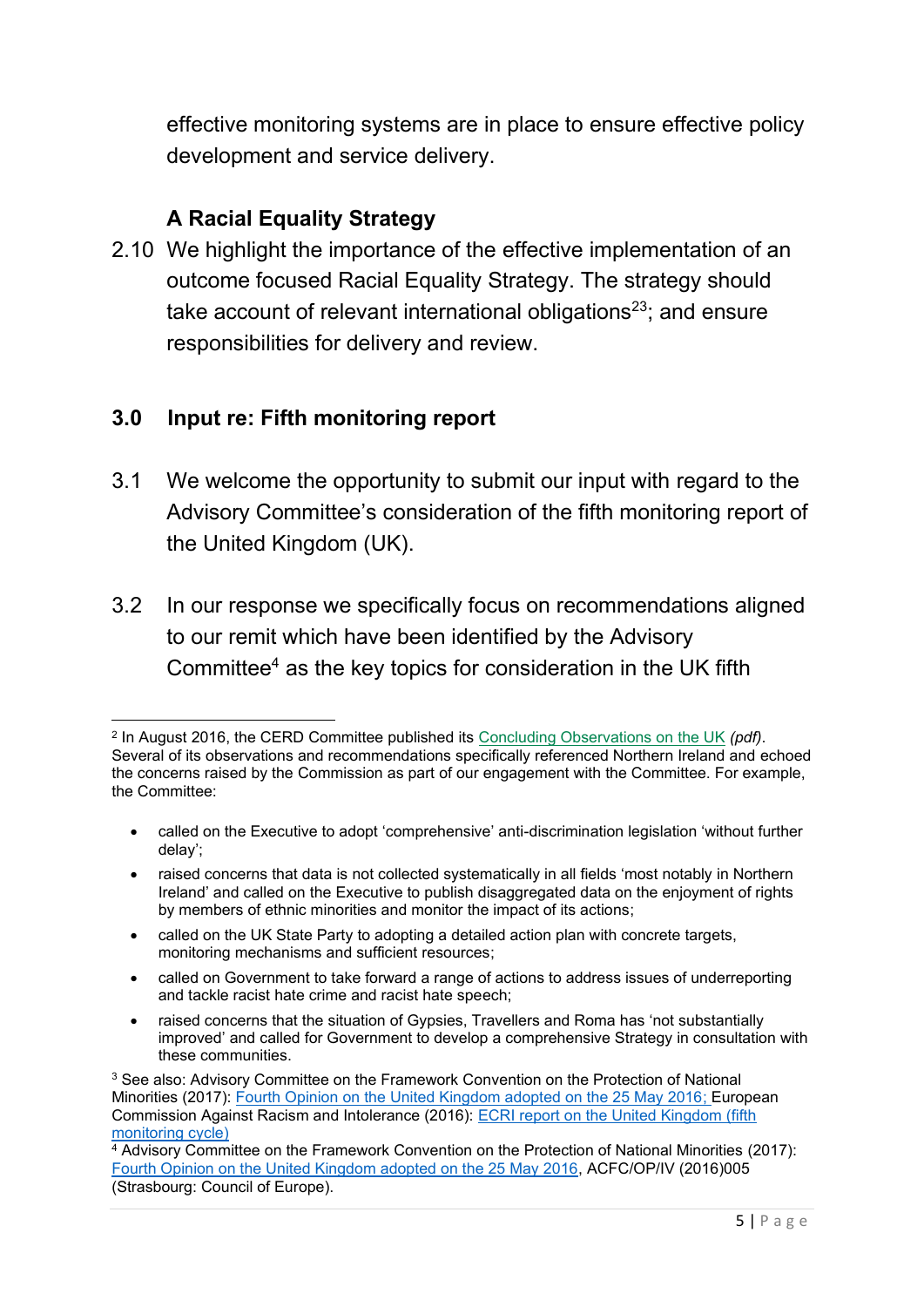monitoring report. For ease of reference, we begin each section by highlighting the specific Convention text to which our response relates.

- 3.3 The Equality Commission for Northern Ireland works to:
	- Give advice and support to individuals with potential complaints under the anti-discrimination legislation;
	- Give guidance to employers and service providers about their obligations under the law and good practice;
	- Encourage public authorities to promote equality of opportunity and address inequalities in fulfilling their equality and good relations duties;
	- Ensure that equality considerations are central to decisionmaking by focusing particular attention in a number of key public policy areas. 5
- 3.4 The Equality Commission is represented on The Executive Office's Racial Equality Sub-Group which is tasked, inter alia, with monitoring and reviewing progress on the implementation of the Racial Equality Strategy 2015-2025<sup>6</sup>.

<sup>5</sup> Annex A provides further information. Additional details available [here](http://www.equalityni.org/HeaderLinks/About-Us)

<sup>&</sup>lt;sup>6</sup> The Executive Office (2015): [Racial Equality Strategy 2015-2025,](https://www.executiveoffice-ni.gov.uk/sites/default/files/publications/ofmdfm/racial-equality-strategy-2015-2025.pdf) pages 51-54. The Terms of Reference for the Racial Equality Sub-Group are set out at Annex B below.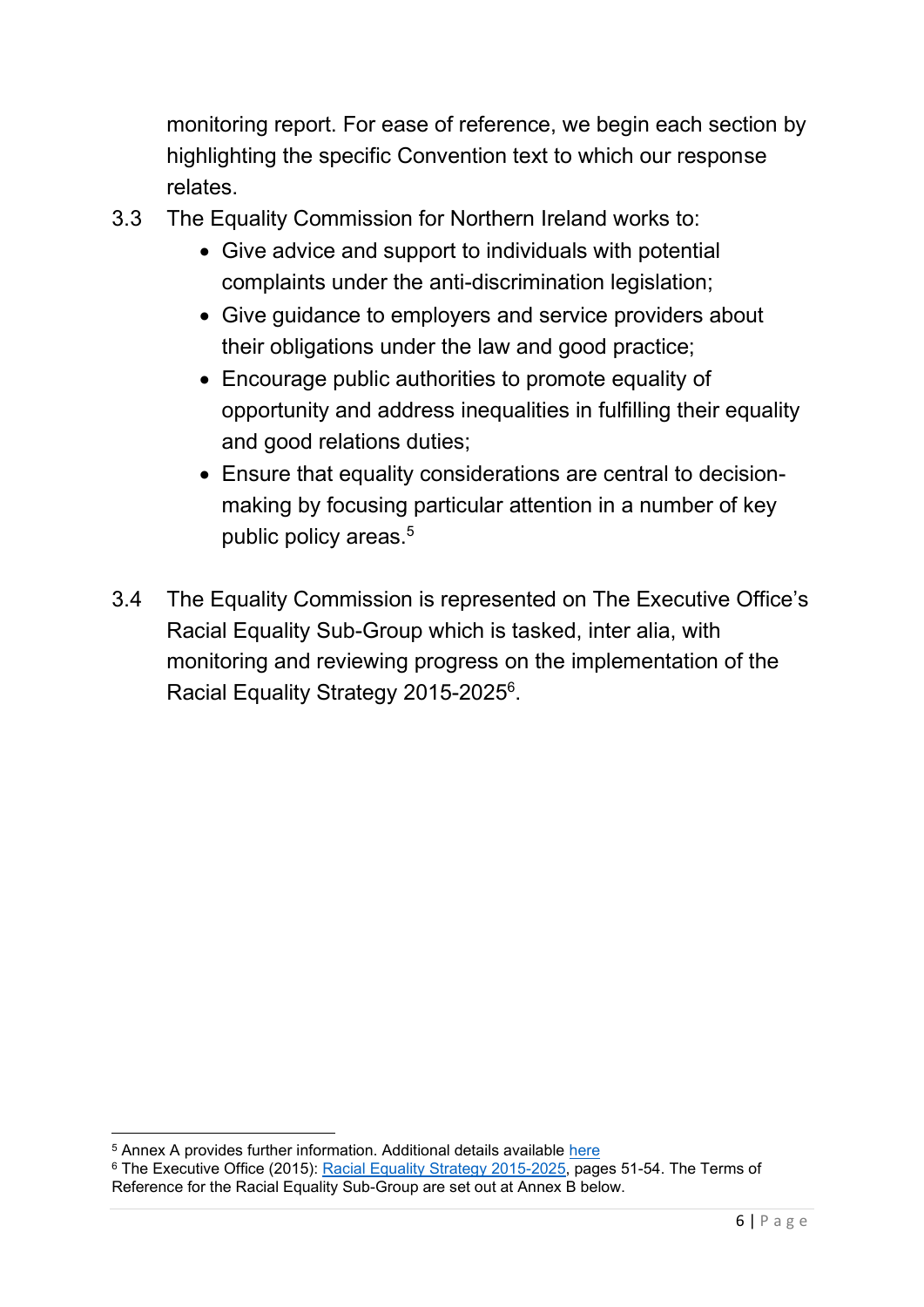## **4.0 Article 3: National Minorities**

1. Every person belonging to a national minority shall have the right freely to choose to be treated or not to be treated as such and no disadvantage shall result from this choice or from the exercise of the rights which are connected to that choice. 2. Persons belonging to national minorities may exercise the rights and enjoy the freedoms flowing from the principles enshrined in the present framework Convention individually as well as in community with others.

# *Respect for the right to free self-identification in Northern Ireland.*

- 4.1 The Commission noted the reference in the Advisory Committee's Third Opinion on the United Kingdom that authorities should continue to review regularly the duty for employers to determine the community background of their employees in the context of workforce monitoring against its relevance to the objective of securing equality of opportunity and fair employment in employment for members of the Catholic and Protestant **communities**
- 4.2 Furthermore, the Committee reiterated that the authorities should consider including persons belonging to minority ethnic communities in workforce monitoring, while fully respecting the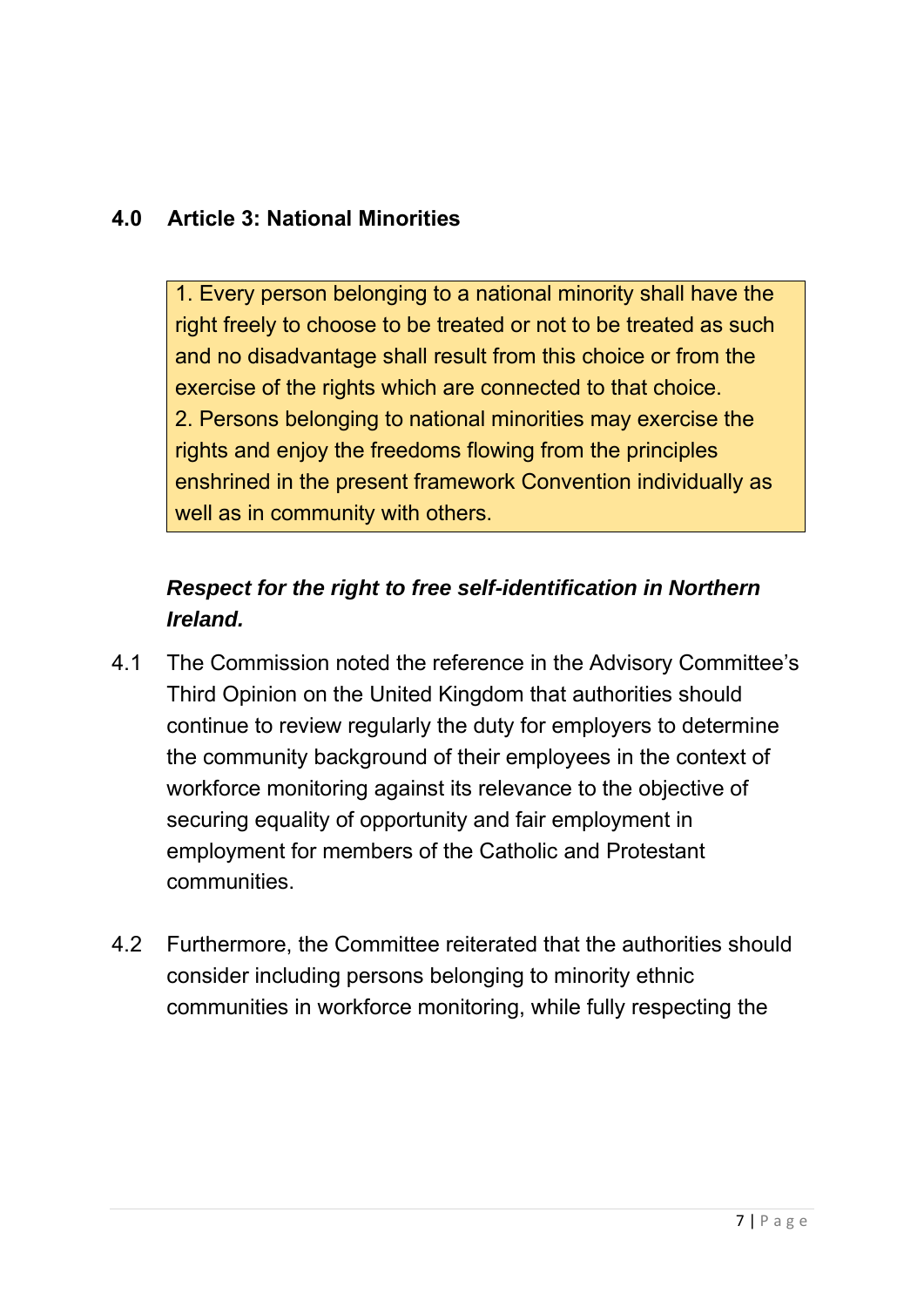right to free self-identification. <sup>7</sup> This recommendation had been suggested by the Commission in its previous shadow report $^8$ .

4.3 The Commission's 'Unified Guide to Promoting Equal Opportunities in Employment' notes that that the employer duties under the Fair Employment and Treatment (NI) Order 1998:

*'...are primarily concerned with promoting and securing equality of opportunity and fair participation in employment for members of the Protestant community in Northern Ireland and members of the Roman Catholic community in Northern Ireland*' 9 .

- 4.4 As set out under the 1998 Order, "community" means the Protestant community or the Roman Catholic community in Northern Ireland.
- 4.5 In this specific context, the terms 'Protestant' and 'Roman Catholic' in fair employment monitoring are thus not used to convey religion, religious belief, or non-belief.
- 4.6 Specifically, the terms are used to convey the community to which an individual has stated that they belong, or which they might reasonably be perceived to belong, based on evidence of a connection with that community. The term 'non-determined' is used where a community background is neither stated nor can reasonably be determined. Further detail can be obtained from the Fair Employment (Monitoring) Regulations (Northern Ireland) 1999. 10

<sup>7</sup> Advisory Committee on the Framework Convention for the Protection of National Minorities: [Third](https://rm.coe.int/CoERMPublicCommonSearchServices/DisplayDCTMContent?documentId=090000168008c6c2)  [Opinion on the United Kingdom](https://rm.coe.int/CoERMPublicCommonSearchServices/DisplayDCTMContent?documentId=090000168008c6c2) adopted on 30 June 2011, paragraph 45, pages 11-12, ACFC/OP/III(2011)006 (Council of Europe: Strasbourg 22 December 2011).

<sup>&</sup>lt;sup>8</sup> Equality Commission for Northern Ireland (2017): Shadow report to the Advisory Committee for the [Framework Convention for the Protection of National Minorities on the Fourth Monitoring Report of the](https://www.equalityni.org/ECNI/media/ECNI/Consultation%20Responses/2016/Council_of_Europe-4th_MonitoringReportUK.pdf?ext=.pdf)  [United Kingdom.](https://www.equalityni.org/ECNI/media/ECNI/Consultation%20Responses/2016/Council_of_Europe-4th_MonitoringReportUK.pdf?ext=.pdf)

 $9$  Equality Commission for Northern Ireland (2009): A Unified Guide to Promoting Equal Opportunities [in Employment,](https://www.equalityni.org/ECNI/media/ECNI/Publications/Employers%20and%20Service%20Providers/Unifiedguidetopromotingequalopps2009.pdf) para 6.2, page 17.

<sup>10</sup> [Fair Employment \(Monitoring\) Regulations \(Northern Ireland\) 1999](https://www.legislation.gov.uk/nisr/1999/148/contents/made)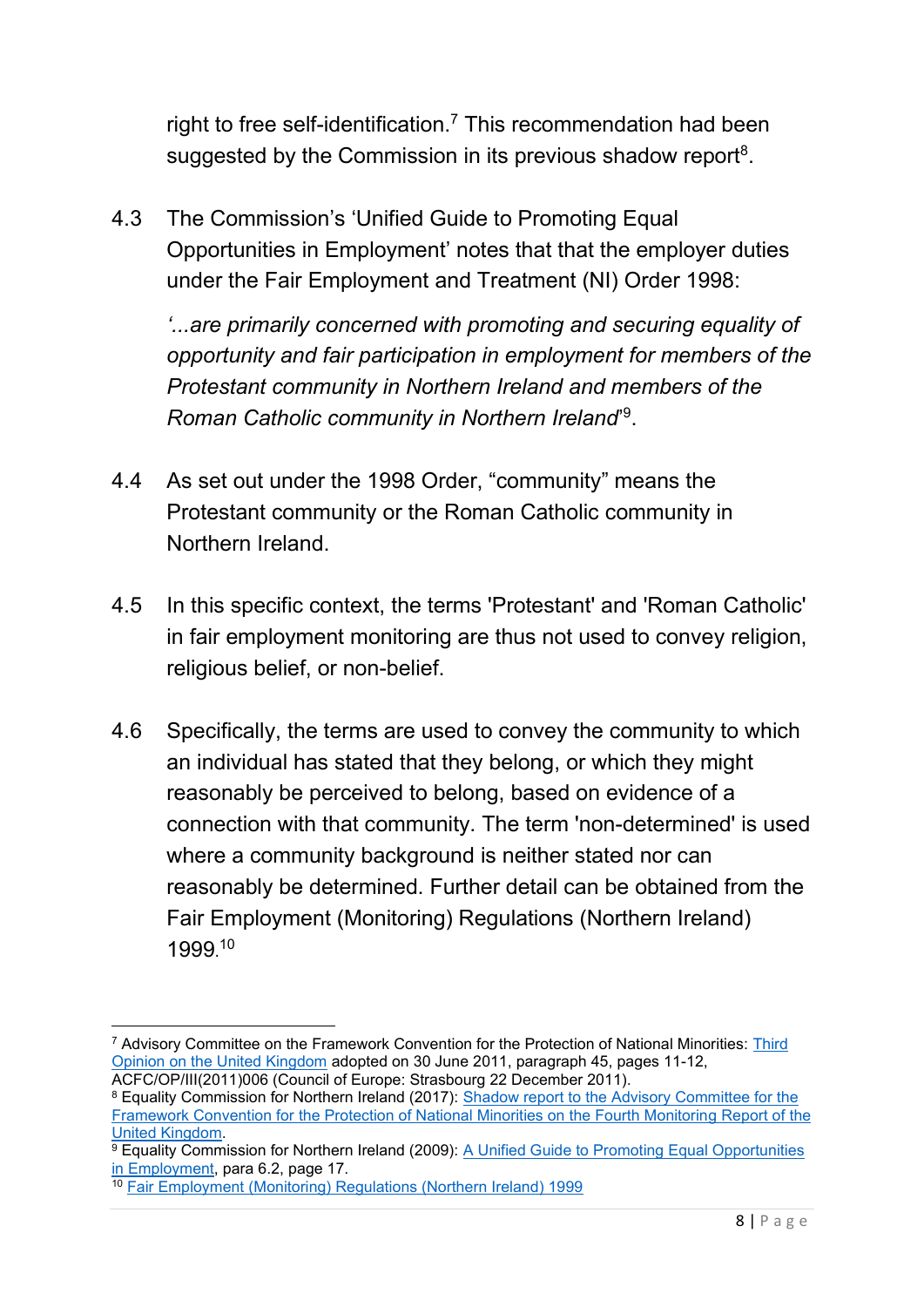- 4.7 The Commission's most recent published summary of monitored workforce returns<sup>11</sup> shows that the composition of all monitored employments, when aggregated together, continues to more closely mirror estimates of the composition of all those available for work from the Roman Catholic and Protestant communities than when fair employment monitoring was first introduced in 1998.
- 4.8 While noting the significant positive change over this period, the Commission considers that the original purpose of the legislation – promoting and securing equality of opportunity and fair participation in employment for members of the Protestant and Roman Catholic communities within Northern Ireland - still has value and relevance for Northern Ireland today.
- 4.9 As noted below, the Commission has recommended changes to the fair employment legislation<sup>12</sup> aimed at improving workforce monitoring by employers. In particular, the Commission recommends that registered employers in Northern Ireland are required, under the fair employment legislation, to also collect monitoring information as regards nationality and ethnic origin.
- 4.10 Whilst the primary reason for this change is to ensure the continuing usefulness of the fair employment Monitoring Regulations, the collection of this data will also help employers identify which employees and applicants are migrant workers, and enable a more accurate and meaningful assessment of fair participation in employment in their organisation.
- 4.11 As part of the 'Racial Equality Strategy for Northern Ireland 2015 2025'<sup>13</sup>, the Executive Office has identified, as a proposed action,

 $\frac{12}{12}$  Equality Commission for Northern Ireland (2014): Strengthening protection against racial discrimination - [Recommendations for law reform,](https://www.equalityni.org/ECNI/media/ECNI/Publications/Delivering%20Equality/RaceLawReform-FullReport.pdf) pages 57-63.

<sup>11</sup> Equality Commission for Northern Ireland (2021): [Fair Employment Monitoring Report No. 30 -](https://www.equalityni.org/ECNI/media/ECNI/Publications/Delivering%20Equality/FETO%20Monitoring%20Reports/No30/MonReport30.pdf?ext=.pdf) [Annual summary of monitoring returns 2019](https://www.equalityni.org/ECNI/media/ECNI/Publications/Delivering%20Equality/FETO%20Monitoring%20Reports/No30/MonReport30.pdf?ext=.pdf) 

<sup>&</sup>lt;sup>13</sup> The Executive Office (2015): [The Racial Equality Strategy 2015-2025,](https://www.executiveoffice-ni.gov.uk/sites/default/files/publications/ofmdfm/racial-equality-strategy-2015-2025.pdf) page 5.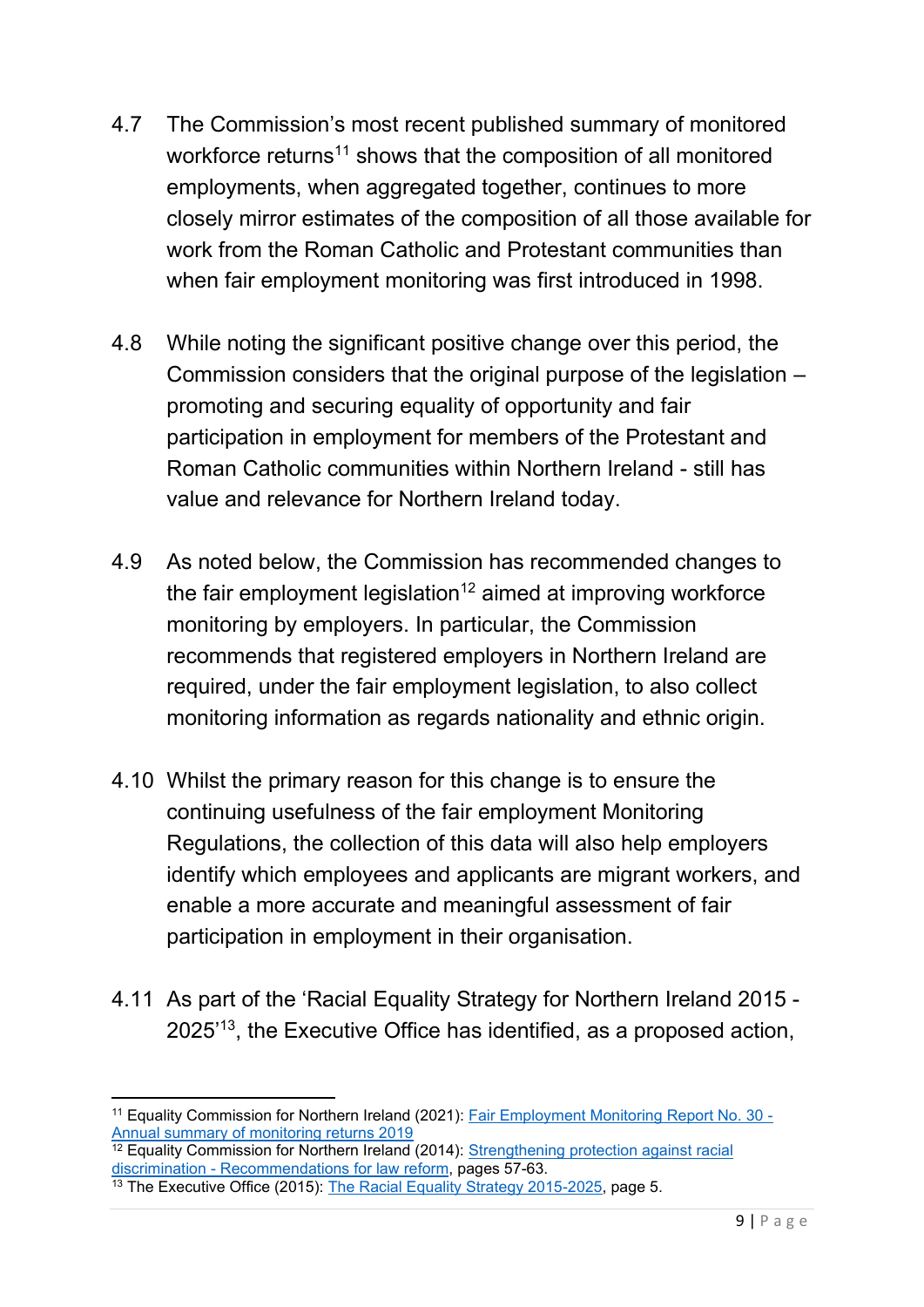a review of the Fair Employment legislation. However, to date, this action has not been progressed $^{14}$ .

- 4.12 Research by the Joseph Rowntree Foundation<sup>15</sup> has noted that 'with the current absence of robust, reliable statistical or administrative analysis, significant gaps exist in the knowledge base'<sup>16</sup> on BME groups in Northern Ireland. The report also highlighted that 'any impact on outcomes for people of ethnic minority backgrounds is unclear as data is required to demonstrate the policy effectiveness'<sup>17</sup> .
- 4.13 The Equality Commission also recommends the collection, monitoring and evaluation of appropriate ethnic equality monitoring data by public authorities to ensure effective policy/service delivery and to fulfil obligations arising from Section 75 of the Northern Ireland Act 1998<sup>18</sup>.
- 4.14 The Advisory Committee's Fourth Report on the United Kingdom expressed concern that, unlike the rest of the UK, there is still no monitoring of ethnic data in Northern Ireland but welcomed the (then) Office of the First Minister and Deputy First Minister's<sup>19</sup> acknowledgement that robust ethnic monitoring is needed and also welcomed their intention to examine how it should be introduced.
- 4.15 In line with the commitment in the Racial Equality Strategy to examine where ethnic monitoring should be introduced, The

<sup>&</sup>lt;sup>14</sup> NI Assembly Question AQO [2673/17-22:](https://eur01.safelinks.protection.outlook.com/?url=http%3A%2F%2Faims.niassembly.gov.uk%2Fquestions%2Fprintquestionsummary.aspx%3Fdocid%3D357949&data=04%7C01%7CPNoonan%40equalityni.org%7Ca21e3a096ebd4584e31608d9f20de26b%7C5820a9e267394cd7838b4cb0f6ccf5ce%7C0%7C0%7C637806963703793521%7CUnknown%7CTWFpbGZsb3d8eyJWIjoiMC4wLjAwMDAiLCJQIjoiV2luMzIiLCJBTiI6Ik1haWwiLCJXVCI6Mn0%3D%7C3000&sdata=SqjND1X5W%2BKkqTyLkBFed9LIyNEtgMecftbeRA%2FbfNg%3D&reserved=0) To ask the First Minister and deputy First Minister what plans they have to review fair employment regulations in Northern Ireland (emphasis added) Answered 16/11/2021 - The Regulations, made by the Executive Office, under the Fair Employment and Treatment Order 1998, prescribe how fair employment monitoring is carried out. There are currently no plans to review these Regulations.

<sup>15</sup> Wallace, A., McAreavey, R. and Atkin, K. (2013): [Poverty and Ethnicity in Northern Ireland,](file:///C:/Users/PNoonan/AppData/Local/Microsoft/Windows/INetCache/IE/2U6OKJRU/poverty-ethnicity-northern-ireland-full.pdf) York: Joseph Rowntree Foundation.

<sup>&</sup>lt;sup>16</sup> Wallace et al (2013): Ibid, page 9.

<sup>17</sup> Wallace et al (2013): Ibid, page 22.

<sup>18</sup> Equality Commission for Northern Ireland (2014): [Racial Equality Policy Priorities and](https://www.equalityni.org/ECNI/media/ECNI/Publications/Delivering%20Equality/RacialEquality_PolicyPosition2014.pdf)  [Recommendations,](https://www.equalityni.org/ECNI/media/ECNI/Publications/Delivering%20Equality/RacialEquality_PolicyPosition2014.pdf) paragraph 10.3, pages 41-42.

<sup>19</sup> Now named The Executive Office.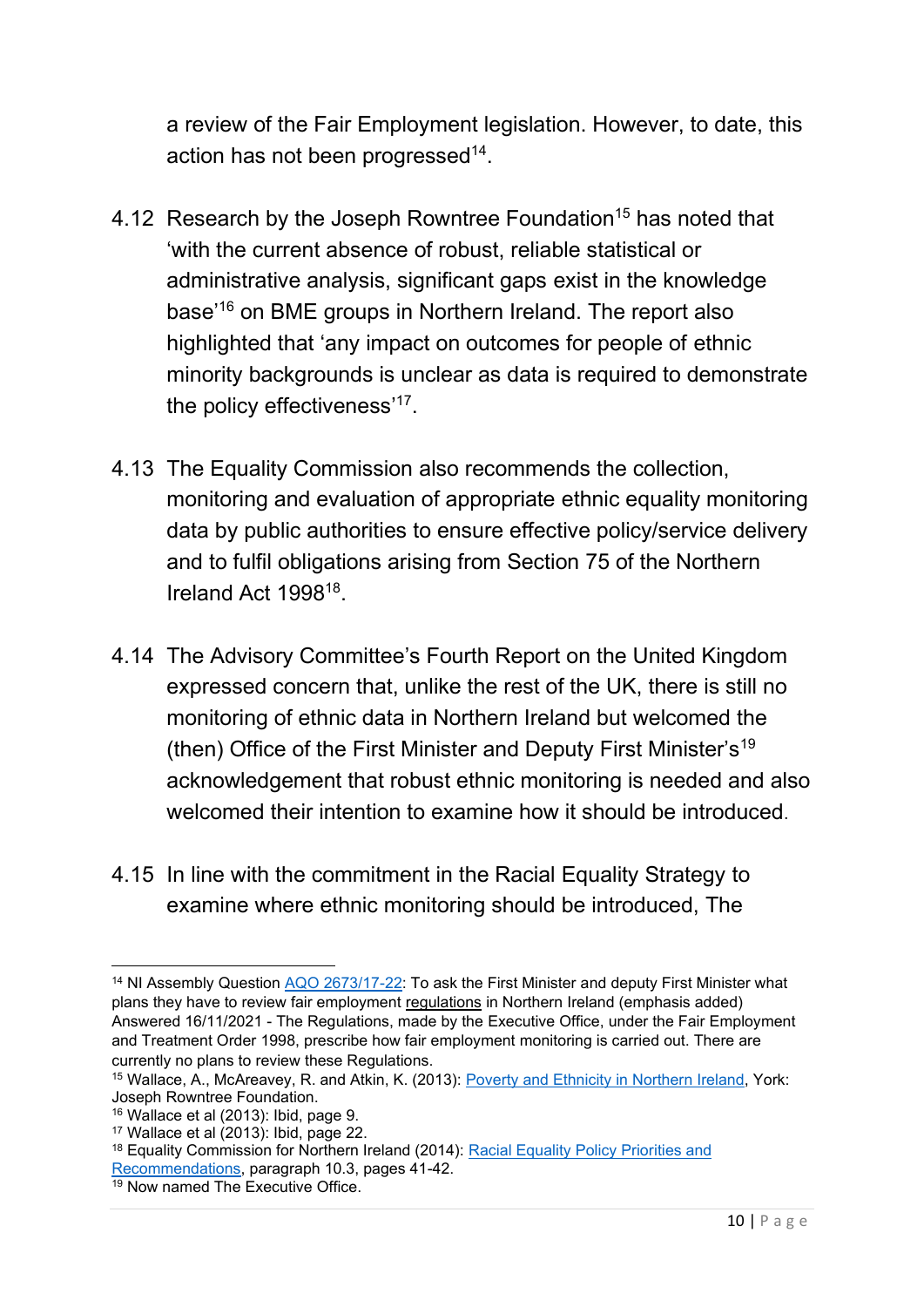Executive Office subsequently commissioned an independent report on this matter.

- 4.16 The Commission understands that the report  $(2021)^{20}$ , the final version of which is not currently in the public domain, recommends, inter alia, that the Race Relations Order (Northern Ireland) 1997 is amended, by provisions analogous to those for the Public Sector Equality Duty (PSED) provided for by Sections 149<sup>21</sup> and 153 $^{22}$  of the Equality Act 2010 $^{23}$ , to impose a duty on all specified public authorities in Northern Ireland to collect equality data on the race ground and set equality objectives. The report, which is currently under consideration by Ministers, also recommends the creation of an online data hub as a central repository for racial equality data in Northern Ireland.
- 4.17 In January 2022 The Executive Office established a Cross Departmental Working Group to take forward work on developing ethnic monitoring across Government Departments<sup>24</sup>. Initially, the Group will give consideration to implementing public sector workforce monitoring, before considering arrangements for monitoring of public service provision $^{25}$ . The Group will also give consideration to the need for any legislative requirements. In

<sup>20</sup> Russell, R. (2021): Ethnic Monitoring: The Way Forward.

<sup>21</sup> [Section 149 Equality Act 2010](https://www.legislation.gov.uk/ukpga/2010/15/section/149)

<sup>22</sup> [Section 153 Equality Act 2010](https://www.legislation.gov.uk/ukpga/2010/15/section/153)

<sup>&</sup>lt;sup>23</sup> [Equality Act 2010](https://www.legislation.gov.uk/ukpga/2010/15/contents)

<sup>&</sup>lt;sup>24</sup> NI Assembly Question AQW [25587/17-22:](https://eur01.safelinks.protection.outlook.com/?url=http%3A%2F%2Faims.niassembly.gov.uk%2Fquestions%2Fprintquestionsummary.aspx%3Fdocid%3D357089&data=04%7C01%7CPNoonan%40equalityni.org%7Ca21e3a096ebd4584e31608d9f20de26b%7C5820a9e267394cd7838b4cb0f6ccf5ce%7C0%7C0%7C637806963703793521%7CUnknown%7CTWFpbGZsb3d8eyJWIjoiMC4wLjAwMDAiLCJQIjoiV2luMzIiLCJBTiI6Ik1haWwiLCJXVCI6Mn0%3D%7C3000&sdata=lr6T5sequXX%2FTW%2FQBM6r2EjRdfgjiygcC8hKAzVJEvI%3D&reserved=0) To ask the First Minister and deputy First Minister what plans they have to update equality legislation, such as the Fair Employment and Treatment Order 1998, to include nationality and ethnic origin.

Answered 23/11/2021 - In line with our commitments in the Racial Equality Strategy 2015-2025, the Department engaged Dr Russell to produce a report, *Ethnic Monitoring: The way forward*, which recommended the introduction of public sector workforce monitoring, similar to the Fair Employment and Treatment Order 1998 (FETO), but for data on ethnicity.

Whilst the report concluded that the Race Relations Order rather than amendments to FETO should be the legislative vehicle for introducing this change, the Department has established a cross Departmental Working Group to take this forward as a priority, including consideration of any legislative requirements.

In parallel, an updated guide to Ethnic Monitoring has been drafted to support future work and we have completed a review of the Race Relations (NI) Order 1997. We plan to consult on proposals for a new bill early next year to maximise the protections offered to our minority ethnic population.

<sup>&</sup>lt;sup>25</sup> The Cross Departmental Working Group is not considering ethnic equality monitoring in the private sector.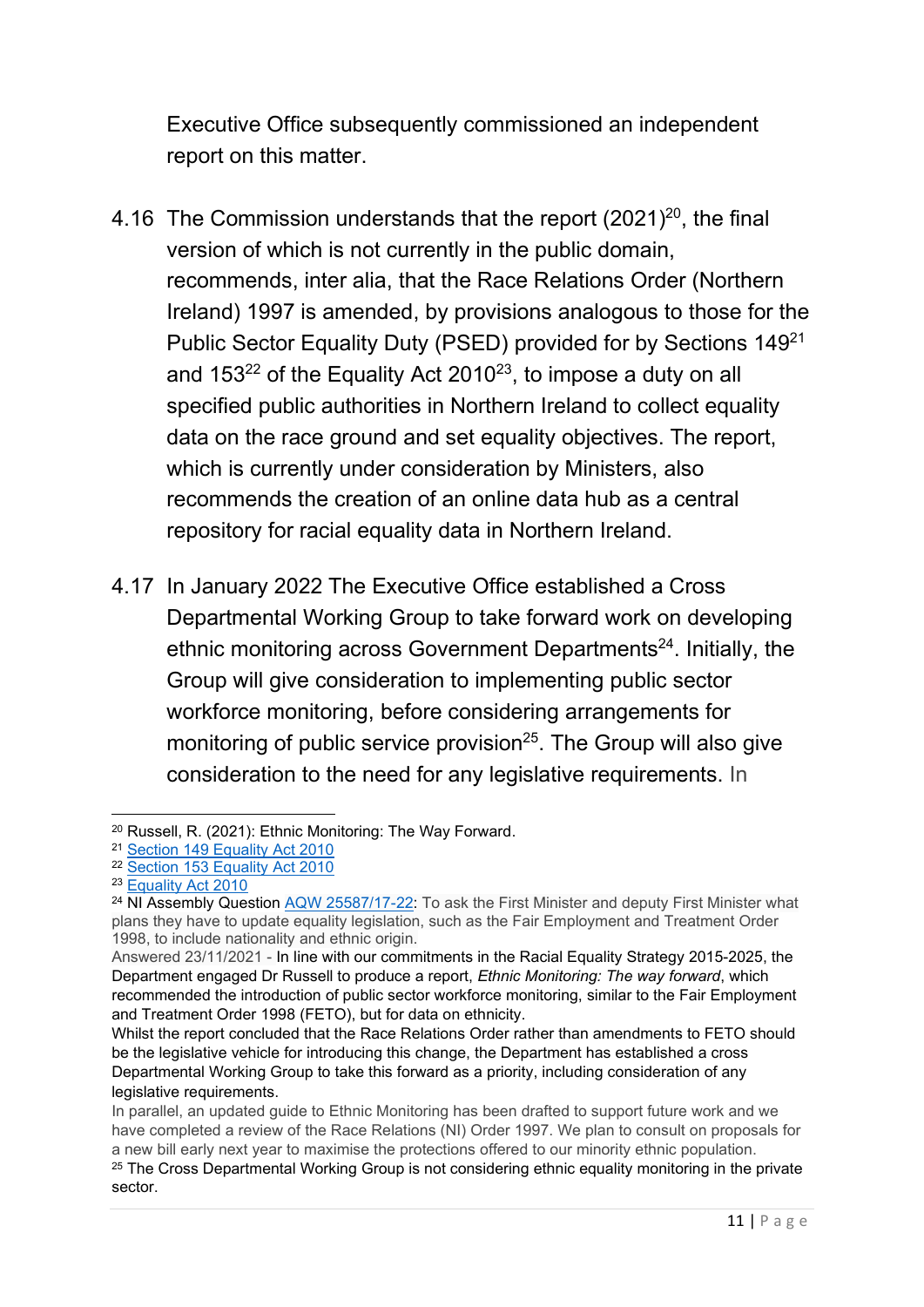parallel, an updated guide to Ethnic Monitoring has been drafted to support future work<sup>26</sup>.

## **Proposal to the Committee**

- 4.18 Aligned to the Equality Commission's recommendation to the NI Executive, the Committee may wish to again recommend, via the UK State Party, as appropriate, amendment to fair employment legislation to require employers in Northern Ireland to collect monitoring information as regards nationality and ethnic origin.
- 4.19 The Committee may also again wish to recommend, aligned to the Commission's recommendation, the collection, monitoring and evaluation of appropriate ethnic equality monitoring data by public authorities to ensure effective policy/service delivery.

#### **5 Article 4: Equality and equal protection before the law**

1. The Parties undertake to guarantee to persons belonging to national minorities the right of equality before the law and of equal protection of the law. In this respect, any discrimination based on belonging to a national minority shall be prohibited.

#### **Equality Legislation**

5.1 Section 75 of the Northern Ireland Act 1998 requires designated public authorities to have due regard for the need to promote equality of opportunity between:

<sup>&</sup>lt;sup>26</sup> The Commission notes that, although [Guidance for monitoring racial equality](https://www.executiveoffice-ni.gov.uk/sites/default/files/publications/ofmdfm_dev/guidance-for-monitoring-racial-equality.pdf) was first issued by the Office of the First Minister and the deputy First Minister in 2011, because compliance was on a voluntary basis, the Commission understands that only the Department of Health subsequently used the guidance. The Joseph Rowntree Foundation has commented that while a welcome first step in addressing the issue, JRF noted that 'many would argue that this falls short of overcoming the lack of data, as there is no clear lead from the top in respect of implementation'. Source: Wallace, A., McAreavey, R. and Atkin, K. (2013): [Poverty and Ethnicity in Northern Ireland,](file:///C:/Users/PNoonan/AppData/Local/Microsoft/Windows/INetCache/IE/2U6OKJRU/poverty-ethnicity-northern-ireland-full.pdf) York: Joseph Rowntree Foundation, page 22. Without disaggregated ethnic data the situation of disadvantaged ethnic minorities cannot be ascertained but only guestimated.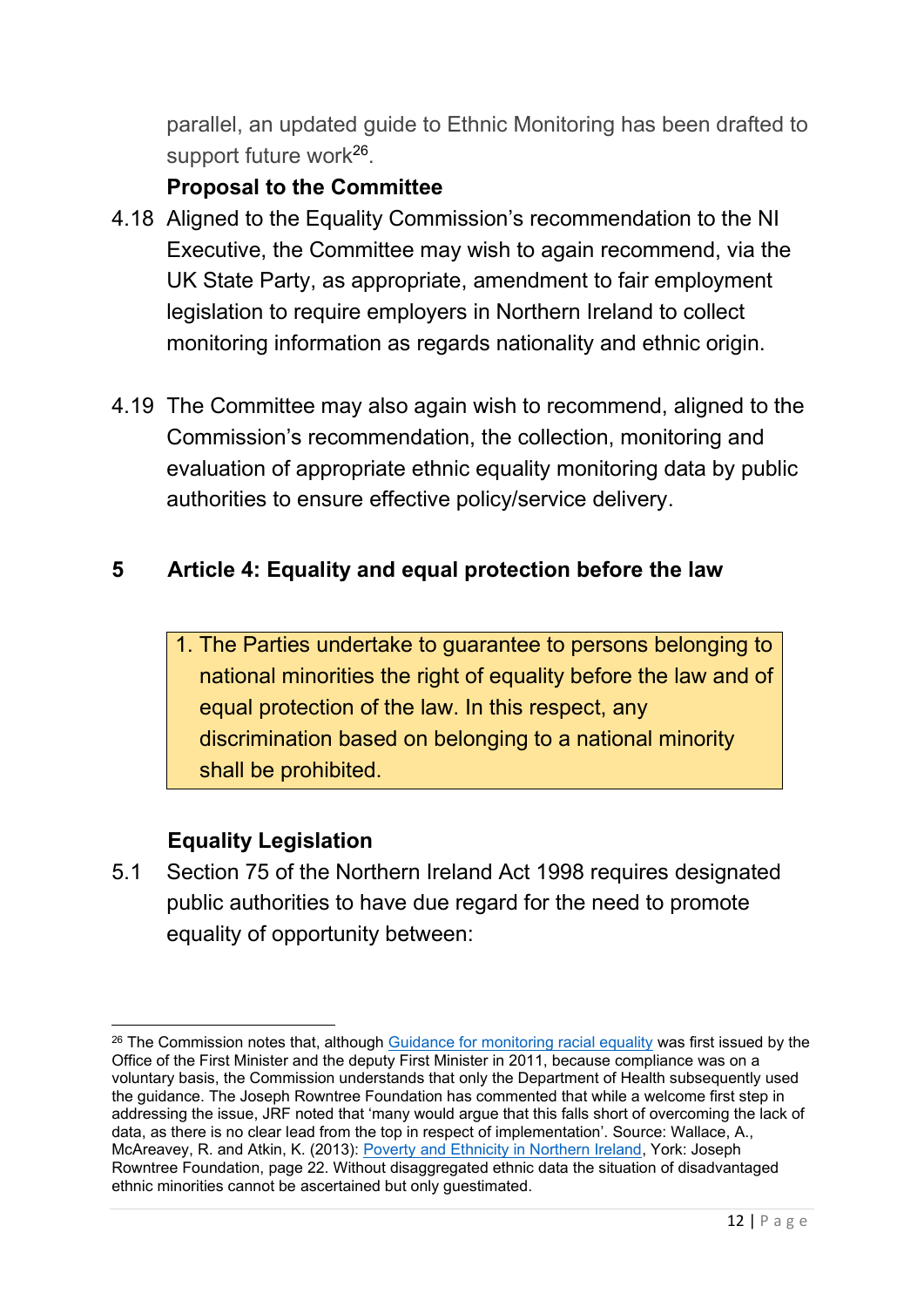- persons of different religious belief, political opinion, racial group, age, marital status or sexual orientation;
- men and women generally;
- persons with a disability and persons without;
- persons with dependants and persons without.
- 5.2 Public authorities must also have regard for the desirability of promoting good relations between persons of different religious belief, political opinion or racial group.
- 5.3 Individuals in Northern Ireland currently have protection against unlawful racial discrimination under the Race Relations (NI) Order 1997<sup>27</sup>, as amended ('RRO 1997')<sup>28</sup>.
- 5.4 During the period 1 April 2018 31 March 2021, the Commission received 924 initial enquiries from the public for advice on the ground of race (around 8.95% of total enquiries). 62% of initial enquiries concerned employment issues whilst 28% concerned issues related to goods, facilities and services.

We received 183 applications for assistance from the Commission to bring legal proceedings on the ground of race (about 13.9% of total applications received), of which the Commission granted 41 (21.46% of total applications granted). 42.5% of applications granted concerned employment issues whilst 57.5% concerned issues related to goods, facilities and services.

5.5 There are significant gaps between racial equality law in Great Britain (GB) and Northern Ireland which have widened since the introduction of single equality legislation  $-$  the Equality Act 2010<sup>29</sup> – in GB. This means that individuals in Northern Ireland have less

<sup>27</sup> [The Race Relations \(Northern Ireland\) Order 1997](https://www.legislation.gov.uk/nisi/1997/869/article/37/made)

<sup>&</sup>lt;sup>28</sup> The Order outlaws discrimination on racial grounds. Racial grounds include colour, race, nationality or ethnic or national origins. The Irish Traveller community is specifically identified in the RRO 1997 as a racial group which is protected against unlawful racial discrimination.

<sup>29</sup> [Equality Act 2010,](https://www.legislation.gov.uk/ukpga/2010/15/contents) C15 (N.I.6)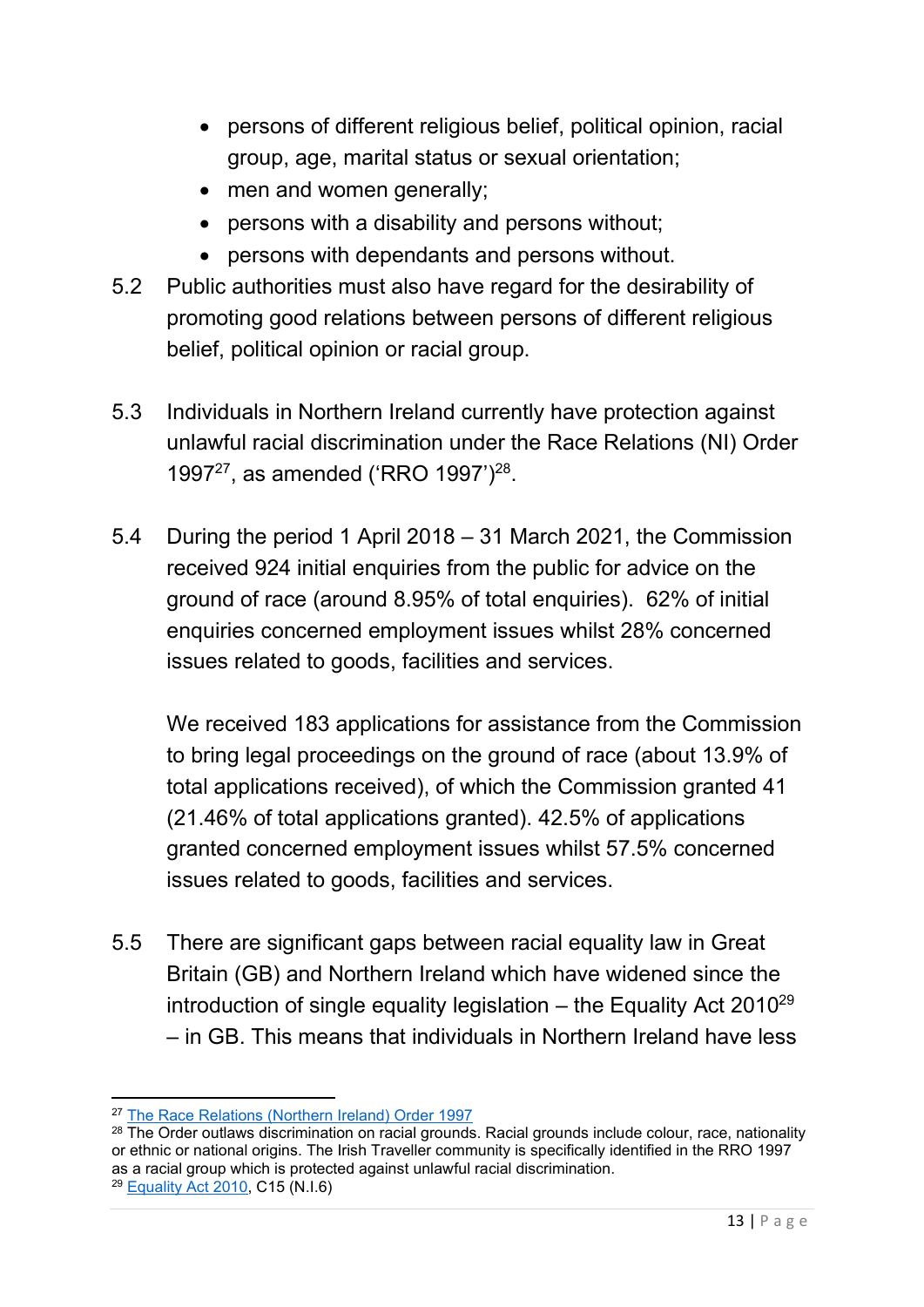protection against racial discrimination, harassment and victimisation than in other parts of the UK.

- 5.6 For example, as the Race Directive $30$  only applied to the grounds of racial, ethnic and national origin, the Regulations introduced in order to give effect to the Race Directive<sup>31</sup>, did not amend the provisions in the Race Relations (NI) Order 1997 as regards the grounds of colour and nationality.
- 5.7 The result is that there is a 'two-tier' level of protection with a new definition of indirect discrimination, new statutory definition of harassment and a reversed burden of proof applying only to race, national and ethnic origins, but not to colour and nationality.
- 5.8 The Commission has also identified gaps in protection for certain categories of agency workers who fall outside the scope of the racial equality legislation<sup>32</sup>.
- 5.9 In its Fourth Opinion (2017) on the UK, the Advisory Committee recommended that 'the Northern Ireland Assembly should adopt robust and comprehensive single equality legislation or otherwise strengthen racial equality in Northern Ireland, and harmonise protection across the UK $^{33}$ .
- 5.10 In 2018, the subsequent Council of Ministers' Resolution<sup>34</sup> on the UK called on the State Party to:

<sup>30</sup> [Council Directive 2000/43/EC of June 2000 implementing the principle of equal treatment between](https://www.legislation.gov.uk/eudr/2000/43/pdfs/eudr_20000043_adopted_en.pdf)  [persons irrespective of racial or ethnic origin.](https://www.legislation.gov.uk/eudr/2000/43/pdfs/eudr_20000043_adopted_en.pdf)

<sup>&</sup>lt;sup>31</sup> The [Race Relations Order \(Amendment\) Regulations \(Northern Ireland\) 2003](https://www.legislation.gov.uk/nisr/2003/341/contents/made)

<sup>&</sup>lt;sup>32</sup> For further information see: [Increased protection for agency workers.](https://www.equalityni.org/Delivering-Equality/Addressing-inequality/Law-reform/Related-work/Race-forms-of-discrimination/agency-workers-(1))

<sup>&</sup>lt;sup>33</sup> Council of Europe Advisory Committee on the Framework Convention for the Protection of National Minorities: [Fourth Opinion on the United Kingdom,](https://rm.coe.int/16806fb9ab) ACFC/OP/IV(2016)005, Adopted on 25 May 2016, paragraph 33, page 13.

<sup>&</sup>lt;sup>34</sup> Committee of Ministers: Resolution on the implementation of the Framework Convention for the [Protection of National Minorities,](https://search.coe.int/cm/Pages/result_details.aspx?ObjectID=0900001680787538) CM/ResCMN(2018)1, Adopted on 7 February 2018.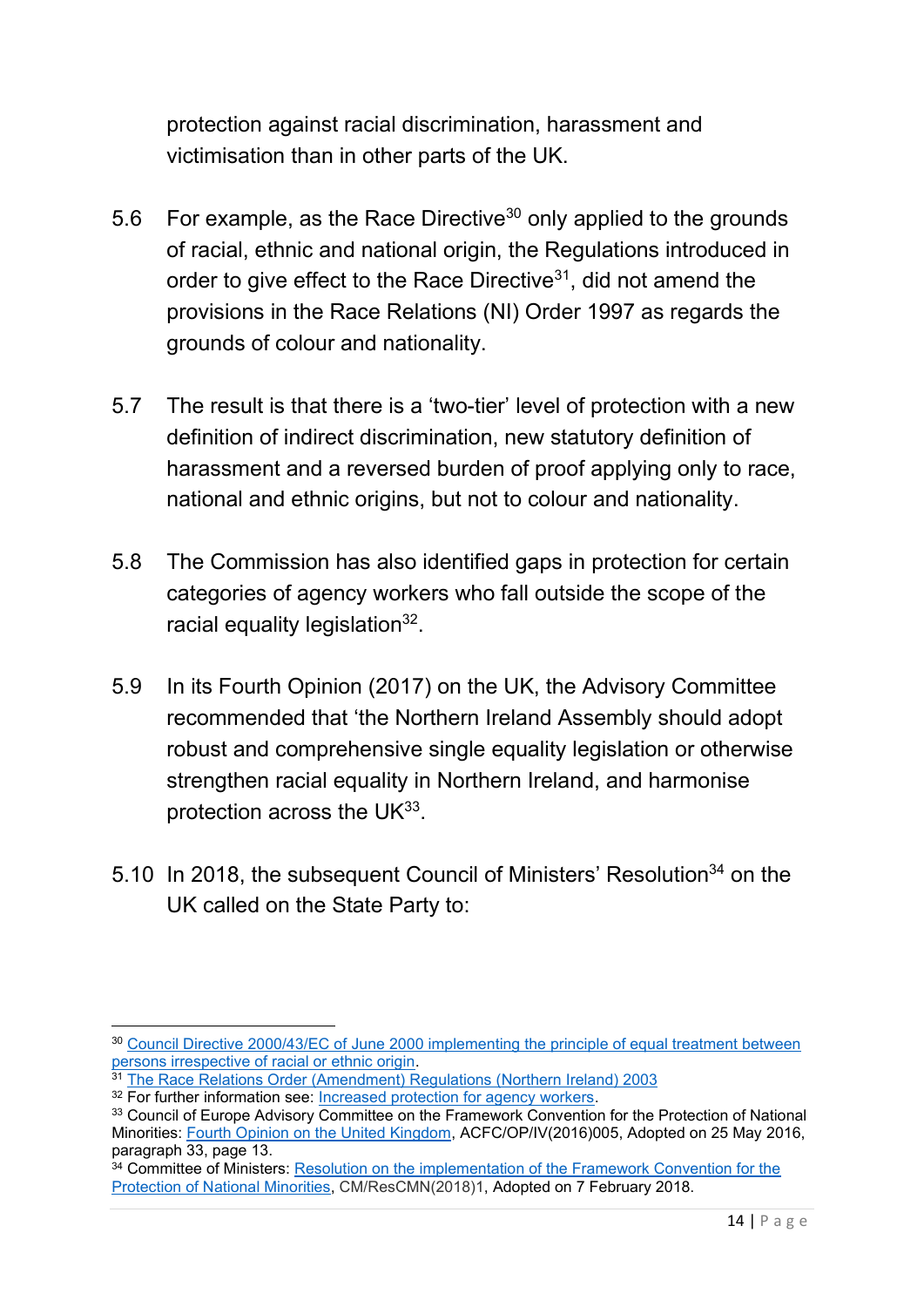*'Adopt robust and comprehensive unified legislation on equality or otherwise strengthen racial equality in Northern Ireland, and harmonise protection across the UK; introduce definitions of "good relations" and "sectarianism" in Northern Ireland legislation in line with international standards relating to combating racism and promoting human rights in general'*. 35

- 5.11 Since the last report by the Advisory Committee, The Racial Equality Unit of The Executive Office has undertaken a review of legislative protection against racial discrimination in Northern Ireland, taking into account legislative developments in Great Britain and the Republic of Ireland. The review process included engagement with the Equality Commission for Northern Ireland<sup>36</sup> and The Executive Office's Racial Equality Sub-Group<sup>37</sup>.
- 5.12 The Commission understands that The Executive Office had intended to issue its proposals on reform of the racial equality legislation for public consultation in March 2022 but following the collapse of the Northern Ireland Executive, as a consequence of the resignation of the First Minister on 3 February<sup>38</sup>, cannot now secure the necessary Ministerial approval for the consultation to proceed.
- 5.13 The Commission continues to call for robust and comprehensive single equality legislation. In the absence of single equality legislation, the Commission has called for the urgent reform of the equality legislation and has set out detailed proposals<sup>39</sup>. The

<sup>&</sup>lt;sup>35</sup> Committee of Ministers: Resolution on the implementation of the Framework Convention for the [Protection of National Minorities,](https://search.coe.int/cm/Pages/result_details.aspx?ObjectID=0900001680787538) CM/ResCMN(2018)1, Adopted on 7 February 2018.

<sup>36</sup> The Commission's priorities for reform of racial equality legislation in Northern Ireland are set out [here](https://www.equalityni.org/Delivering-Equality/Addressing-inequality/Law-reform/Related-work)

 $37$  The Racial Equality Sub-Group is comprised of independent racial equality stakeholders, including representatives of NGOs and independent public bodies such as the Equality Commission NI and the NI Human Rights Commission, which provides advice to The Executive Office on the implementation of the Racial Equality Strategy. The Sub-group commissioned [Professor Colm O'Cinneide,](https://www.ucl.ac.uk/laws/people/prof-colm-ocinneide) Professor of Human Rights Law at University College London to undertake an independent review of TEO proposals for legislative reform. Professor O'Cinneide's review was largely supportive of the proposals put forward by the Equality Commission NI and has been submitted to TEO officials.  $^\mathrm{38}$  BBC News (3 February 2022): <u>DUP: First Minister Paul Givan announces resignation</u>

<sup>39</sup> Equality Commission for Northern Ireland (2014): [Strengthening protection against racial](https://www.equalityni.org/ECNI/media/ECNI/Publications/Delivering%20Equality/RaceLawReform-FullReport.pdf)  [discrimination](https://www.equalityni.org/ECNI/media/ECNI/Publications/Delivering%20Equality/RaceLawReform-FullReport.pdf) – recommendations for law reform (full report)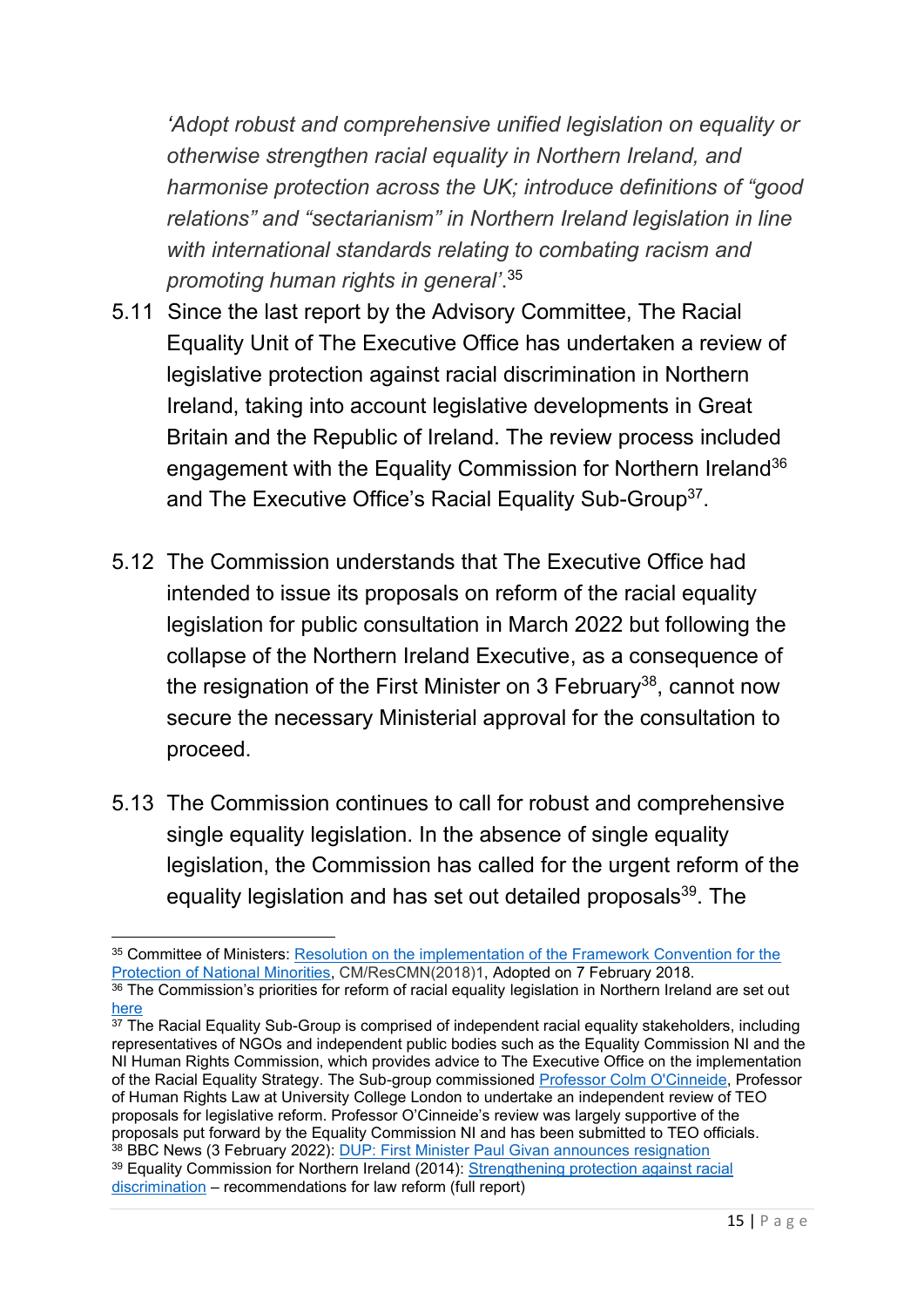changes recommended by the Commission are aimed at strengthening, simplifying and harmonising the existing racial equality legislation, so that individuals in Northern Ireland have robust and effective protection against unlawful racial discrimination and harassment<sup>40</sup>.

- 5.14 The Commission recommends that racial equality legislation is strengthened to, inter alia:
	- provide increased protection against discrimination and harassment on the grounds of colour and nationality;
	- ensure broader protection against racial discrimination and harassment by public bodies when carrying out their public functions;
	- give stronger protection against racial harassment, including greater protection for employees against racial harassment by customers or clients;
	- expand the scope of voluntary positive action; so as to enable employers and service providers to lawfully take a wider range of steps to promote racial equality;
	- increase protection against victimisation;
	- introduce new protection against multiple discrimination, so that individuals have protection if they experience discrimination or harassment because of a combination of equality grounds;
	- expand the scope of voluntary positive action, so as to enable employers and service providers to lawfully take a wider range of steps to promote racial equality;
	- strengthen tribunal powers to ensure effective remedies for individuals bringing racial discrimination complaints.

<sup>40</sup> As regards certain areas of reform, we recommend that the Northern Ireland Executive introduce changes that go beyond the level of protection against racial discrimination currently set out in equality legislation in Great Britain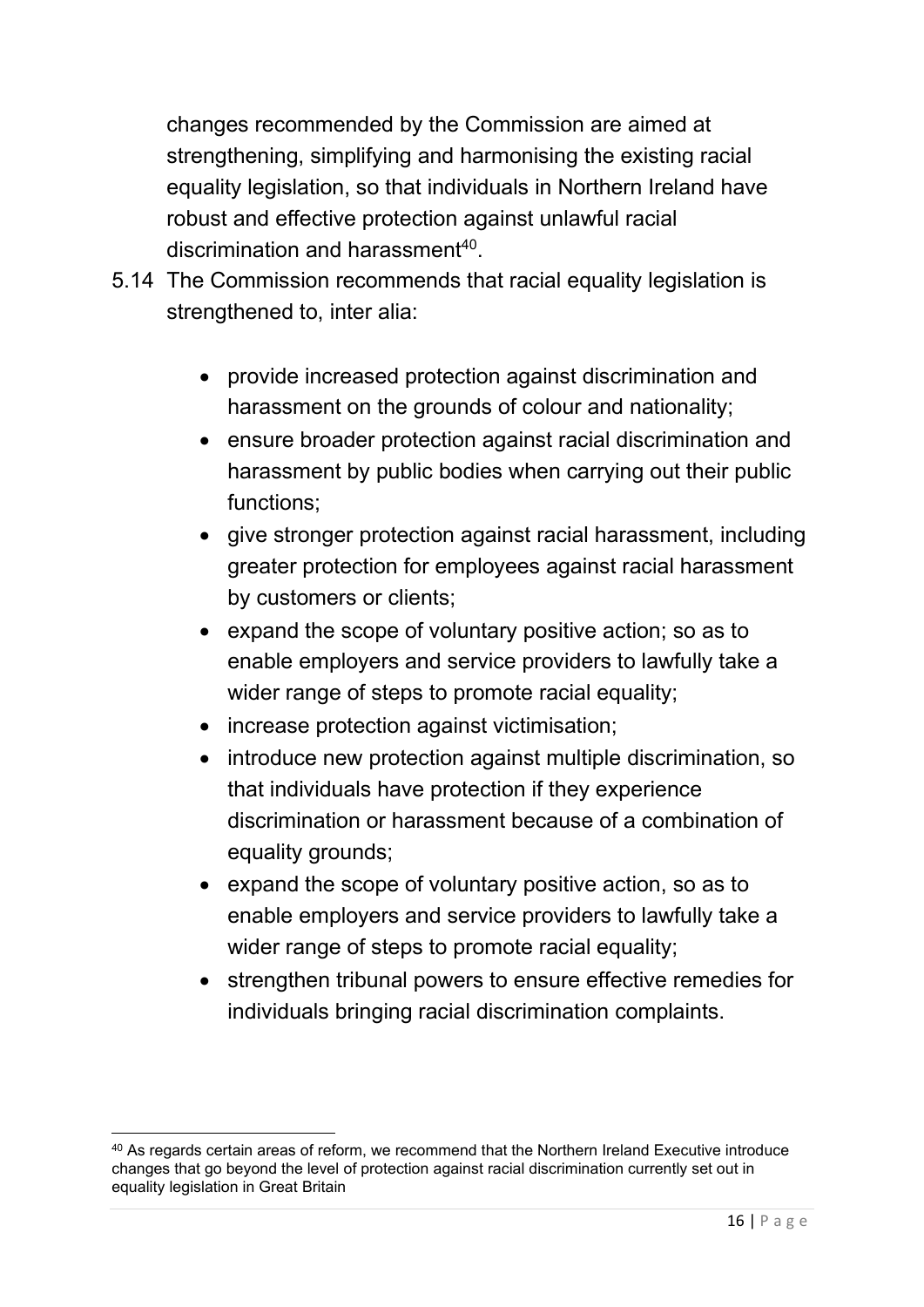5.15 As noted above we also recommend changes to the fair employment legislation<sup>41</sup> aimed at improving workforce monitoring by registered employers<sup>42</sup> and have called for increased protection for certain categories of agency workers against racial discrimination and harassment $^{43}$  .

#### **Proposal to the Committee**

- 5.16 Aligned to the Equality Commission's recommendations to the NI Executive and key Departments, the Committee may wish to consider recommending, for action by the UK State Party and/or NI Executive, as appropriate:
	- the advancement by the NI Executive of robust and comprehensive single equality legislation, harmonising and simplifying protections and giving effect to the UK Government's commitment in the St. Andrews Agreement in 2006 to 'work rapidly' towards the development of single equality legislation $44$ ;
	- through single equality legislation or otherwise, that the NI Executive give effect to the published recommendations of the Equality Commission with regards to making urgent improvements to racial equality and fair employment legislation: to address key inconsistencies; and ensure individuals in Northern Ireland have at least the same levels of protection as people in other parts of the UK.

# **Removal of Teachers Exception Provision**

5.17 Currently, there is an exception under the Fair Employment and Treatment (NI) Order 1998 ("FETO")<sup>45</sup> which allows schools to lawfully discriminate on the grounds of religious belief, in the

<sup>&</sup>lt;sup>41</sup> Equality Commission for Northern Ireland (2014): Strengthening protection against racial [discrimination,](https://www.equalityni.org/ECNI/media/ECNI/Publications/Delivering%20Equality/RaceLawReform-FullReport.pdf) pages 57-63.

 $42$  For further information see [here](https://www.equalityni.org/Delivering-Equality/Addressing-inequality/Law-reform/Related-links/Workforce-monitoring-reform-(1))

<sup>43</sup> Equality Commission for Northern Ireland (2014): [Strengthening protection against racial](https://www.equalityni.org/ECNI/media/ECNI/Publications/Delivering%20Equality/RaceLawReform-FullReport.pdf)  [discrimination](https://www.equalityni.org/ECNI/media/ECNI/Publications/Delivering%20Equality/RaceLawReform-FullReport.pdf) pages 25-28.

<sup>44</sup> [Agreement at St Andrews,](https://assets.publishing.service.gov.uk/government/uploads/system/uploads/attachment_data/file/136651/st_andrews_agreement-2.pdf) Annex B.

<sup>45</sup> [The Fair Employment and Treatment \(Northern Ireland\) Order 1998](https://www.legislation.gov.uk/nisi/1998/3162/contents/made)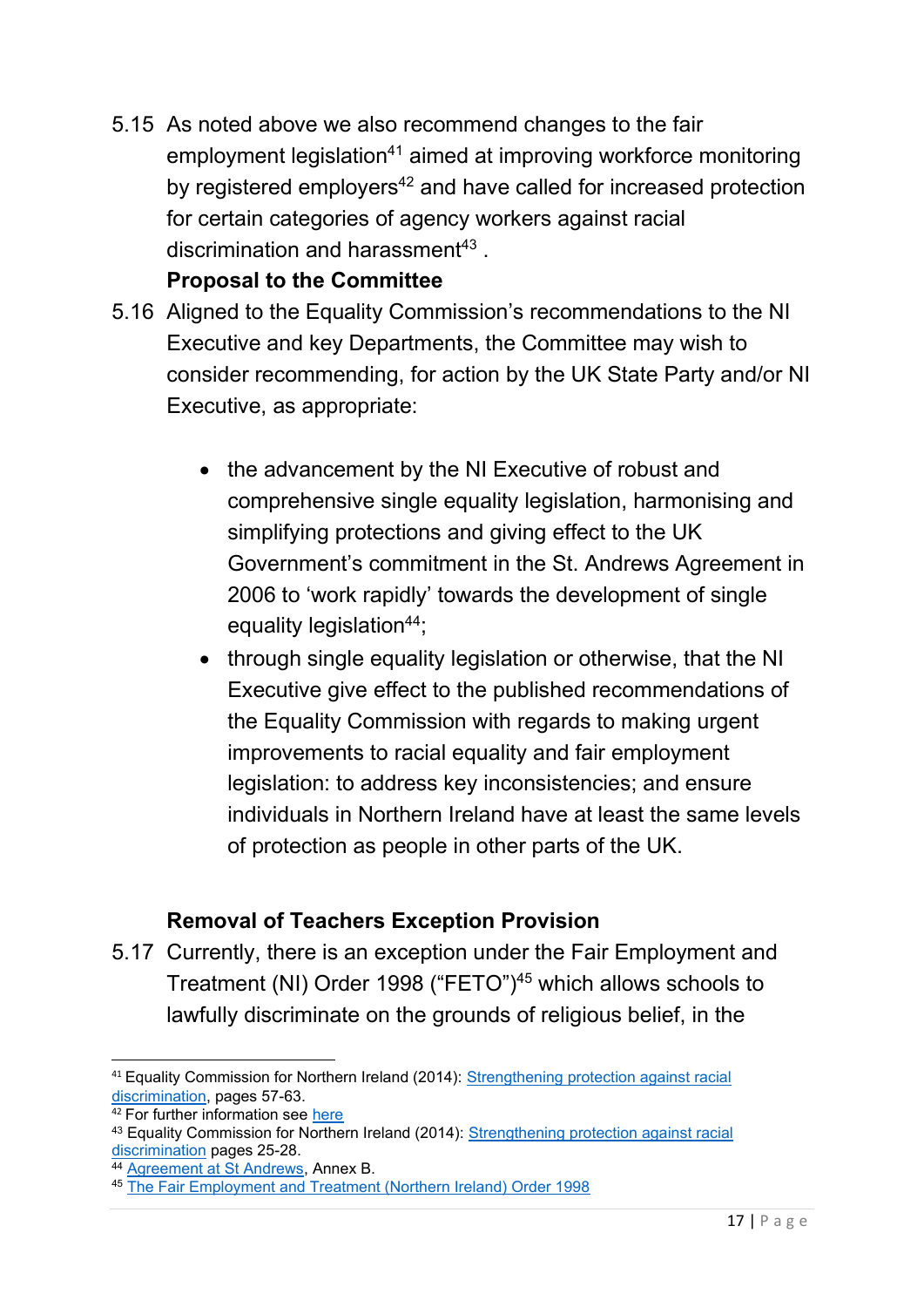recruitment of teachers in schools. This exception applies both to the initial recruitment and to promotion $^{46}\!.$ 

- 5.18 Following a review of this provision in 2003, the Commission recommended the removal of the exception in the employment provisions of the Fair Employment and Treatment Order 1998 as regards the recruitment of teachers in secondary schools, and early consideration as to whether the exception should also be removed as regards primary level schools $^{47}$ . At that time, the Commission also set out its view that 'the long-term objective should be to include teachers in the religious discrimination provisions'. In 2009, the Commission further recommended that early consideration be given to removing the Exception at primary  $level<sup>48</sup>$ .
- 5.19 The Fair Employment (School Teachers) Bill was introduced, as a Private Members Bill, to the Northern Ireland Assembly on 17 January 2022<sup>49</sup>.
- 5.20 In response to an Assembly Question to the First and Deputy First Minister for week ending 4 February 2022 regarding the exception, the following answer was provided:

*'We are committed to taking forward a review of this provision. Our officials have had some preliminary engagement with the Department of Education, as any such review must be taken forward collaboratively with the education sector. That* 

<sup>46</sup> See: [Beatrice Debast and Caroline Flynn v. Dr Malcolmson, Laurelhill Community College and](https://www.judiciaryni.uk/sites/judiciary/files/decisions/Caroline%20Flynn%20and%20Beatrice%20Debast%20and%20MJ%20Malcolmson%20Laurelhill%20School%20and%20South%20Eastern%20Education%20and%20Library%20Board.pdf)  [SEELB](https://www.judiciaryni.uk/sites/judiciary/files/decisions/Caroline%20Flynn%20and%20Beatrice%20Debast%20and%20MJ%20Malcolmson%20Laurelhill%20School%20and%20South%20Eastern%20Education%20and%20Library%20Board.pdf) NICA [2007] 56.

<sup>&</sup>lt;sup>47</sup> Equality Commission for Northern Ireland (2003): The Exception of Teachers From The Fair [Employment and Treatment Order \(NI\) Order 1998](https://www.equalityni.org/ECNI/media/ECNI/Publications/Delivering%20Equality/TeacherExceptionfromFETOInvestigReport2004.pdf)

<sup>48</sup> For further information, see: [Teachers exemption](https://www.equalityni.org/Delivering-Equality/Addressing-inequality/Law-reform/Related-links/Teachers-exception-(1)#:~:text=The%20Equality%20Commission%20recommends%20the%20removal%20of%20the,also%20be%20removed%20as%20regards%20primary%20level%20schools.)

<sup>49</sup> See: [http://www.niassembly.gov.uk/assembly-business/legislation/2017-2022-mandate/non](http://www.niassembly.gov.uk/assembly-business/legislation/2017-2022-mandate/non-executive-bill-proposals/fair-employment-school-teachers-bill/)[executive-bill-proposals/fair-employment-school-teachers-bill/](http://www.niassembly.gov.uk/assembly-business/legislation/2017-2022-mandate/non-executive-bill-proposals/fair-employment-school-teachers-bill/)

A copy of the Bill and Explanatory and Financial Memorandum (EFM) are available via:

[The Fair Employment \(School Teachers\) Bill -](http://www.niassembly.gov.uk/assembly-business/legislation/2017-2022-mandate/non-executive-bill-proposals/fair-employment-school-teachers-bill/bill-as-introduced/) As Introduced; [The Fair Employment \(School Teachers\) Bill -](http://www.niassembly.gov.uk/assembly-business/legislation/2017-2022-mandate/non-executive-bill-proposals/fair-employment-school-teachers-bill/efm---as-introduced/) EFM - As Introduced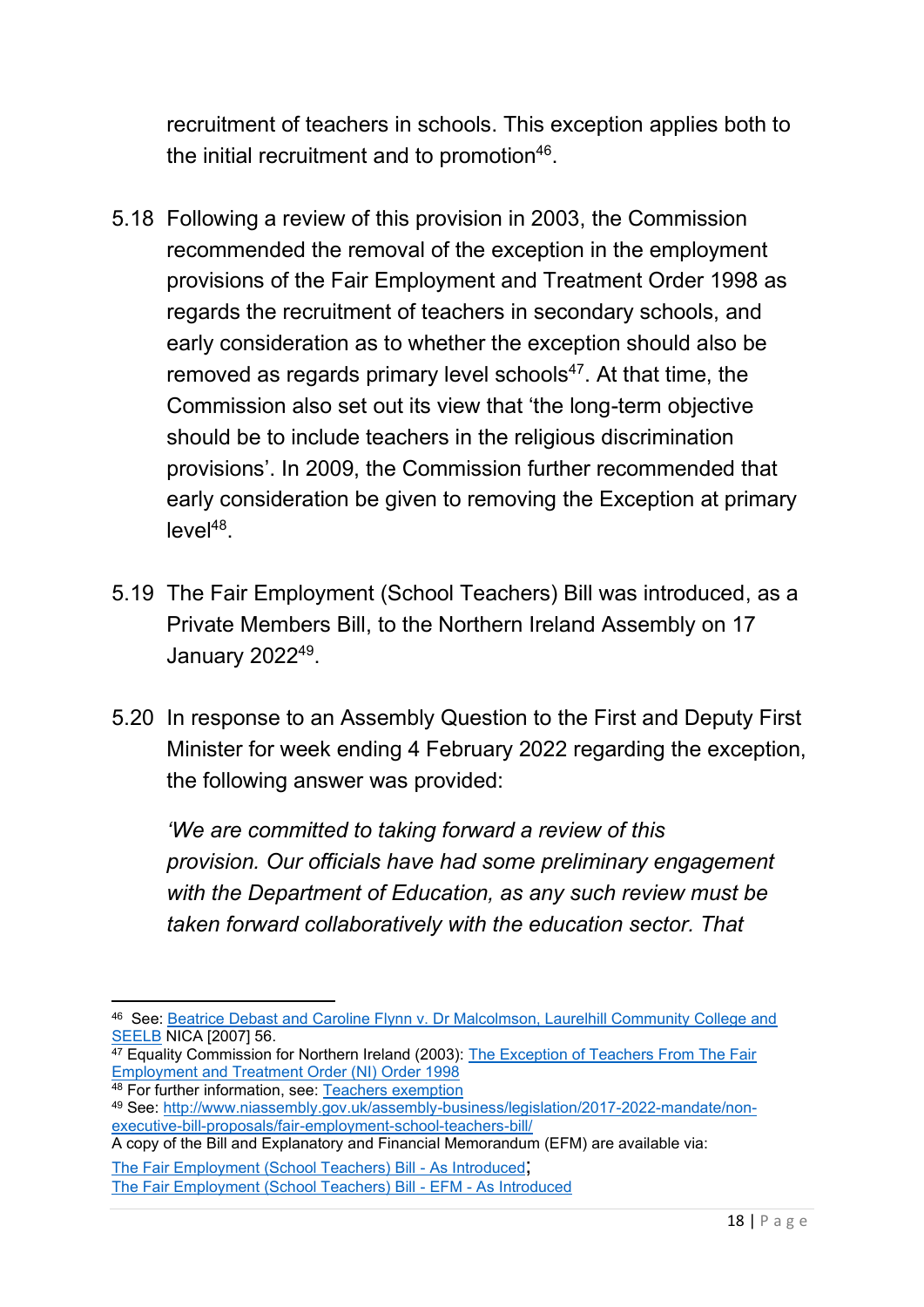*review, as it progresses, will include consideration of the removal of the exception.' 50*

#### **Proposal to the Committee**

- 5.21 Aligned to the Equality Commission's recommendations to the NI Executive and key Departments, the Committee may wish to consider recommending, for action by the NI Executive:
	- the removal of the teachers' exemption under FETO 1998 at secondary level and early consideration given to the removal of the exception at all levels $51$ .

#### **6 Article 4: Measures to promote full and effective equality**

- monitor the community background of their teaching staff;
- carry out Article 55 reviews of their teaching workforces, and of the employment policies and practices affecting teaching staff, and consider whether they are providing fair participation to members of the Protestant and Roman Catholic communities, in relation to the employment of teachers.
- iii. Existing provisions providing for genuine occupational requirements exceptions would apply to the employment of teachers.

In broad terms, protections would not apply in relation to any employment where the essential nature of the job requires it to be done by a person holding, or not holding, a particular religious belief or political opinion. The requirement must be a proportionate means of achieving a legitimate aim].

<sup>50</sup> [AQO 2982/17-22](http://aims.niassembly.gov.uk/questions/printquestionsummary.aspx?docid=366434)

 $51$  If the Exception is removed:

i. Like other employers, schools would no longer be able to lawfully discriminate on the grounds of religious belief or political opinion in the appointment of teachers in schools – either in initial recruitment or in promotion.

ii. Like other employers with more than 10 employees, schools would be required, amongst other things, to:

<sup>[</sup>The primary purpose of an Article 55 Review is to enable employers to determine whether they are providing, or are likely to continue to provide, fair participation in employment to members of the Protestant and Roman Catholic communities. Such a review should be undertaken at least every three years;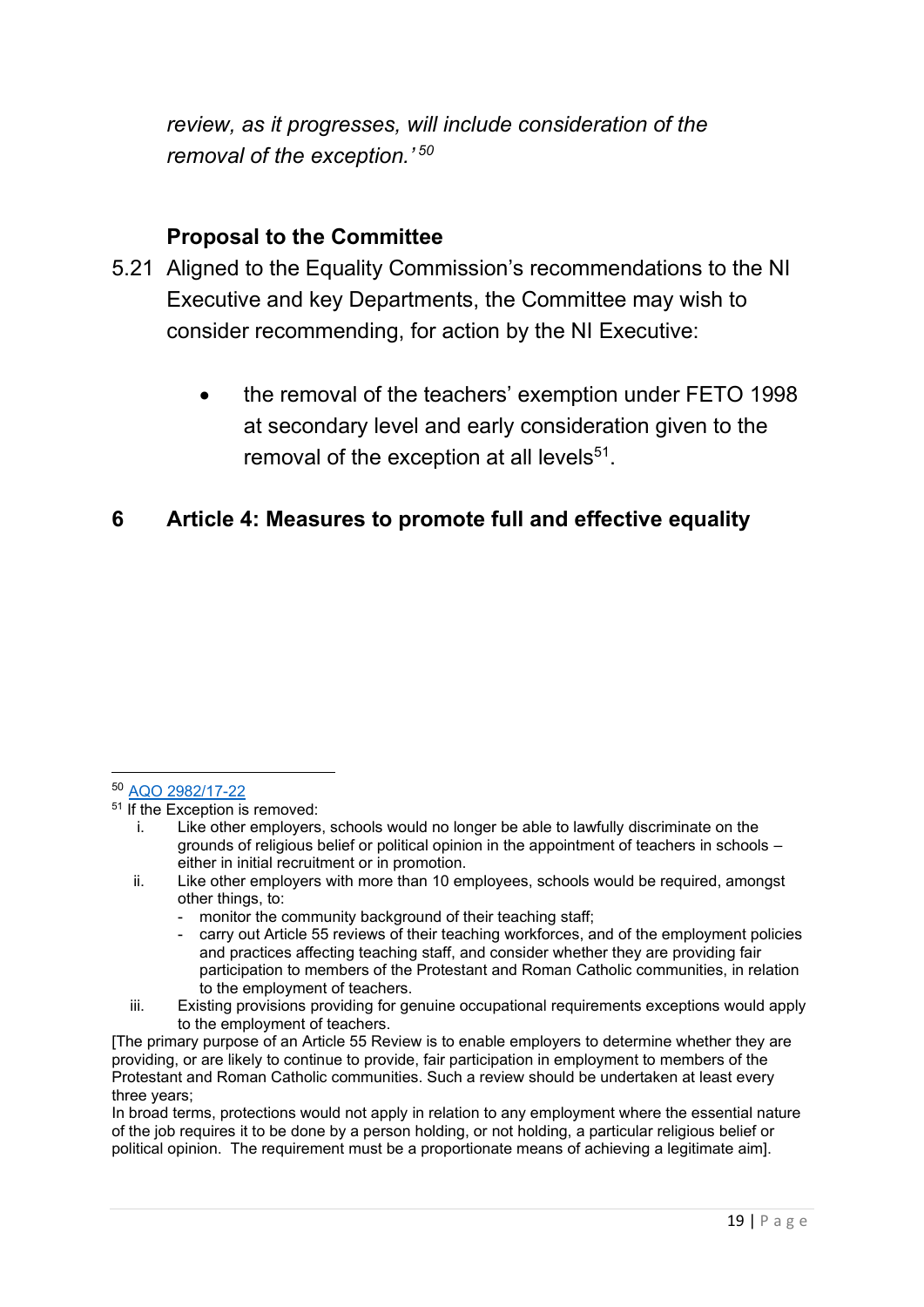2. The Parties undertake to adopt, where necessary, adequate measures in order to promote, in all areas of economic, social, political and cultural life, full and effective equality between persons belonging to a national minority and those belonging to the majority. In this respect, they shall take due account of the specific conditions of the persons belonging to national minorities. 3. The measures adopted in accordance with paragraph 2 shall not be considered to be an act of discrimination. Racial Equality Strategy

- 6.1 One of the draft outcomes for the Programme for Government under consideration by the Northern Ireland Executive is 'We have an equal and inclusive society where everyone is valued and treated with respect'. Key priority areas to achieve this outcome are identified as:
	- Inclusion and Tackling Disadvantage;
	- Rights and Equality;
	- Legacy;
	- Tackling Sectarianism, Building Respect and Identity.

A number of equality related strategies are listed as potentially helping to deliver these priorities, including the Racial Equality Strategy, the Irish Language Strategy and the Ulster Scots Strategy.<sup>52</sup>

6.2 The Commission welcomed the publication of a new Racial Equality Strategy in December 2015.

<sup>52</sup> The Executive Office (2021): [Programme for Government draft Outcomes Framework -](https://www.northernireland.gov.uk/sites/default/files/consultations/newnigov/pfg-draft-outcomes-framework-consultation.pdf) consultation [document,](https://www.northernireland.gov.uk/sites/default/files/consultations/newnigov/pfg-draft-outcomes-framework-consultation.pdf) page 16-17.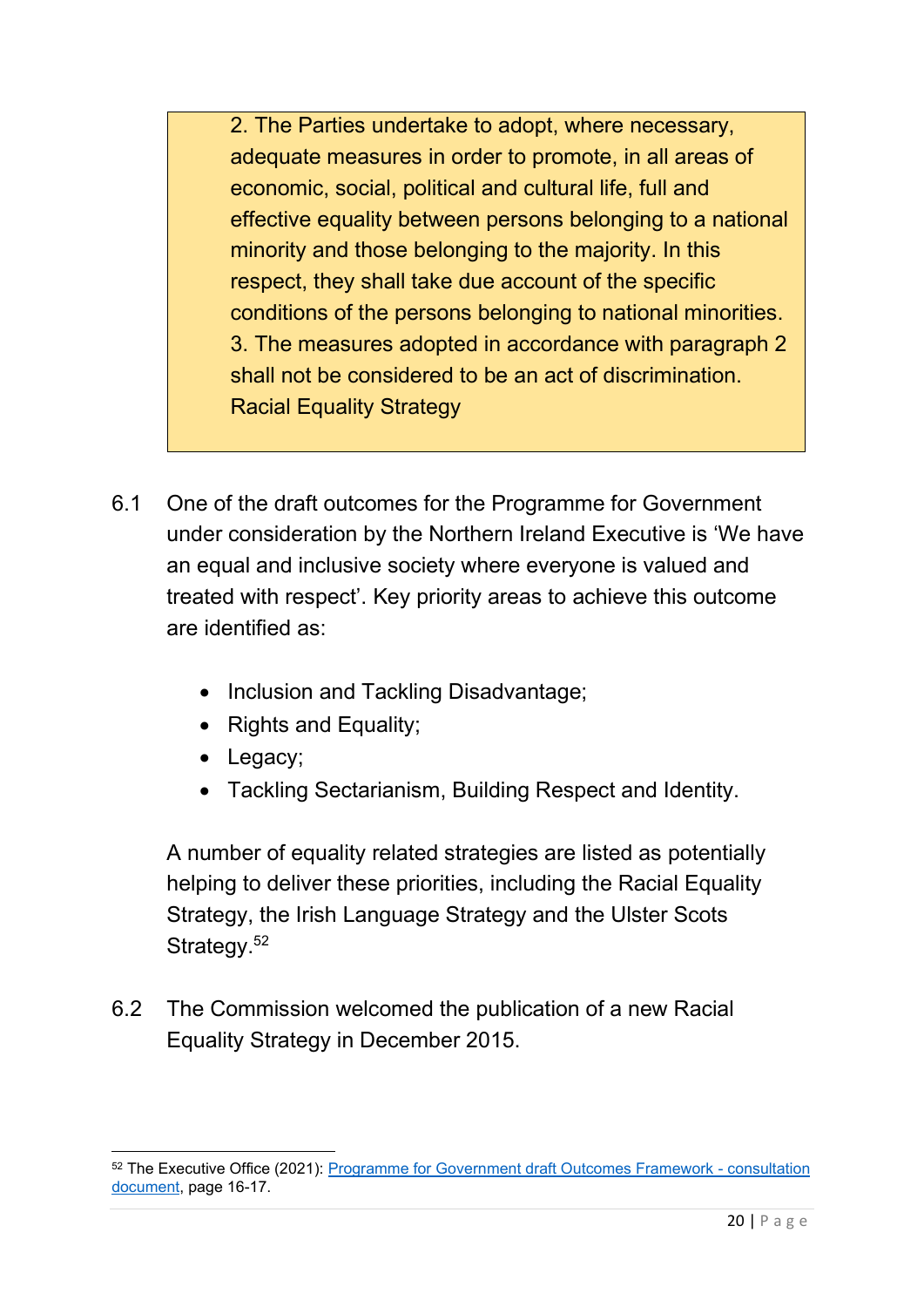- 6.3 However, we highlighted that the Strategy had no detailed narrative to demonstrate why it is needed; lacked strong high level commitment and included no discrete funding; and did not include an outcome focused action plan.
- 6.4 The Commission advised that to be effective, the Strategy needed to set out clear evidence of the social, political and economic inequalities faced by minority ethnic communities (including multiple identity issues); develop and communicate clear rationales in support of priority actions and ensure those actions are clearly defined, timetabled, allocated and resourced. It must also ensure appropriate high level commitment and oversight arrangements to ensure effective delivery and review.
- 6.5 The final published RES still lacked such evidence Chapter 4, 'Racism and racial inequalities: the evidence' – was a total of three paragraphs long (half a page); neither was there a meaningful equality impact assessment accompanying the strategy.
- 6.6 Five years after the Strategy was launched, it can be seen that progress against the process-oriented actions outlined therein has been both slow and limited.
- 6.7 A Racial Equality Sub-Group has been established in 2016 to advise the Executive on racial equality policy and to monitor the implementation of the Strategy. Membership is drawn from BME community groups, NGOs offering services to BME communities, the Equality Commission for Northern Ireland and the Northern Ireland Human Rights Commission (see Annex B for Terms of Reference).
- 6.8 Racial Equality Champions have been appointed for all NI Assembly Departments<sup>53</sup>. Stakeholders consider that the work of

<sup>&</sup>lt;sup>53</sup> Champions range in rank from Deputy Principal to Deputy Permanent Secretary.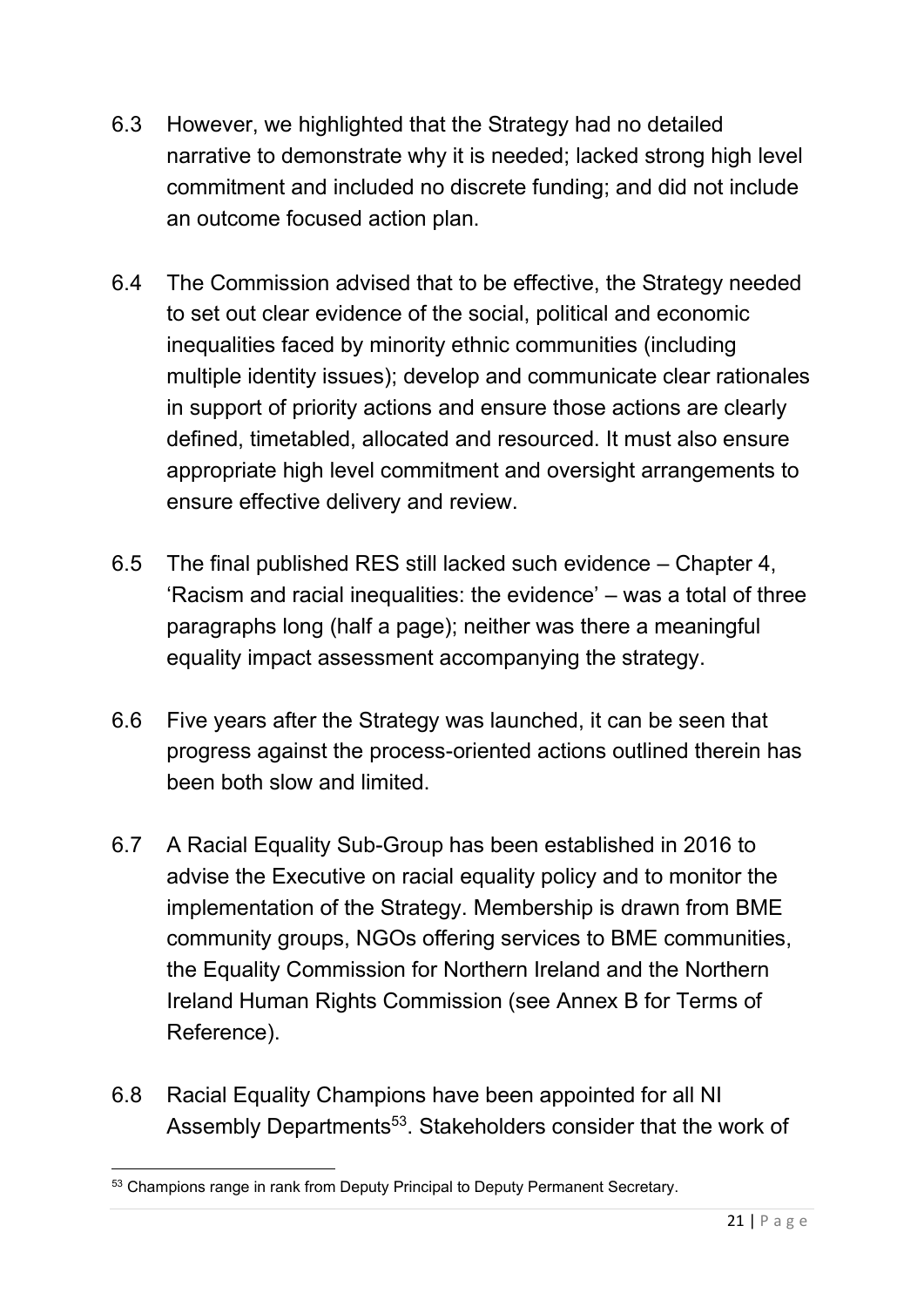the Champions has been of variable value and often linked to the degree of personal commitment to change. A number of meetings have been held between the Departmental Racial Equality Champions and members of the RE Sub-Group to discuss potential actions. However, no definitive action plan to address racial inequalities has subsequently been agreed or placed in the public domain<sup>54</sup>.

- 6.9 As noted above, although a review of the need for legislative reform has been undertaken by The Executive Office, proposals for reform of the legislation have yet to be issued for public consultation. A review of the Fair Employment legislation has not yet commenced.
- 6.10 The review of the Minority Ethnic Development Fund was completed in 2021. Officials from the Executive Office have stated that most of the report's recommendations have been accepted, including that the fund move to providing multi-annual grants<sup>55</sup>. However, it is not clear which recommendations have not been accepted nor has the review report been placed in the public domain.
- 6.11 With regard to the action outlined in the Strategy to 'work through the Northern Ireland Strategic Migration Partnership (NISMP) to reflect our regionally specific needs in the development and implementation of UK immigration policy', the involvement of

- Cascade the strategy to non-departmental public bodies and other service providers;
- Share knowledge, expertise and good practice with others;

The NICS Racial Equality Champions are required to:

<sup>•</sup> Communicate to all staff within their Departments the Racial Equality Strategy and the Departments commitment to it;

<sup>•</sup> Ensure that members of staff have an awareness and understanding of racial equality and issues arising for action in policy and operational areas;

<sup>•</sup> Liaise with, inform and advise the Racial Equality Subgroup and the T:BUC Ministerial Panel on matters relating to racial equality in their Department as necessary.

<sup>54</sup> Nor were any of the proposed actions discussed by Departmental Champions during these meetings aimed at addressing shared aim no.1 of the RES 'To eliminate racial inequality' (see paragraph 6.5, page 29 of the [Strategy\)](https://www.executiveoffice-ni.gov.uk/sites/default/files/publications/ofmdfm/racial-equality-strategy-2015-2025.pdf).

<sup>55</sup> The Executive Office (20 December 2021: [Ministers launch new three-year Minority Ethnic](https://www.executiveoffice-ni.gov.uk/news/ministers-launch-new-three-year-minority-ethnic-development-fund)  [Development Fund](https://www.executiveoffice-ni.gov.uk/news/ministers-launch-new-three-year-minority-ethnic-development-fund)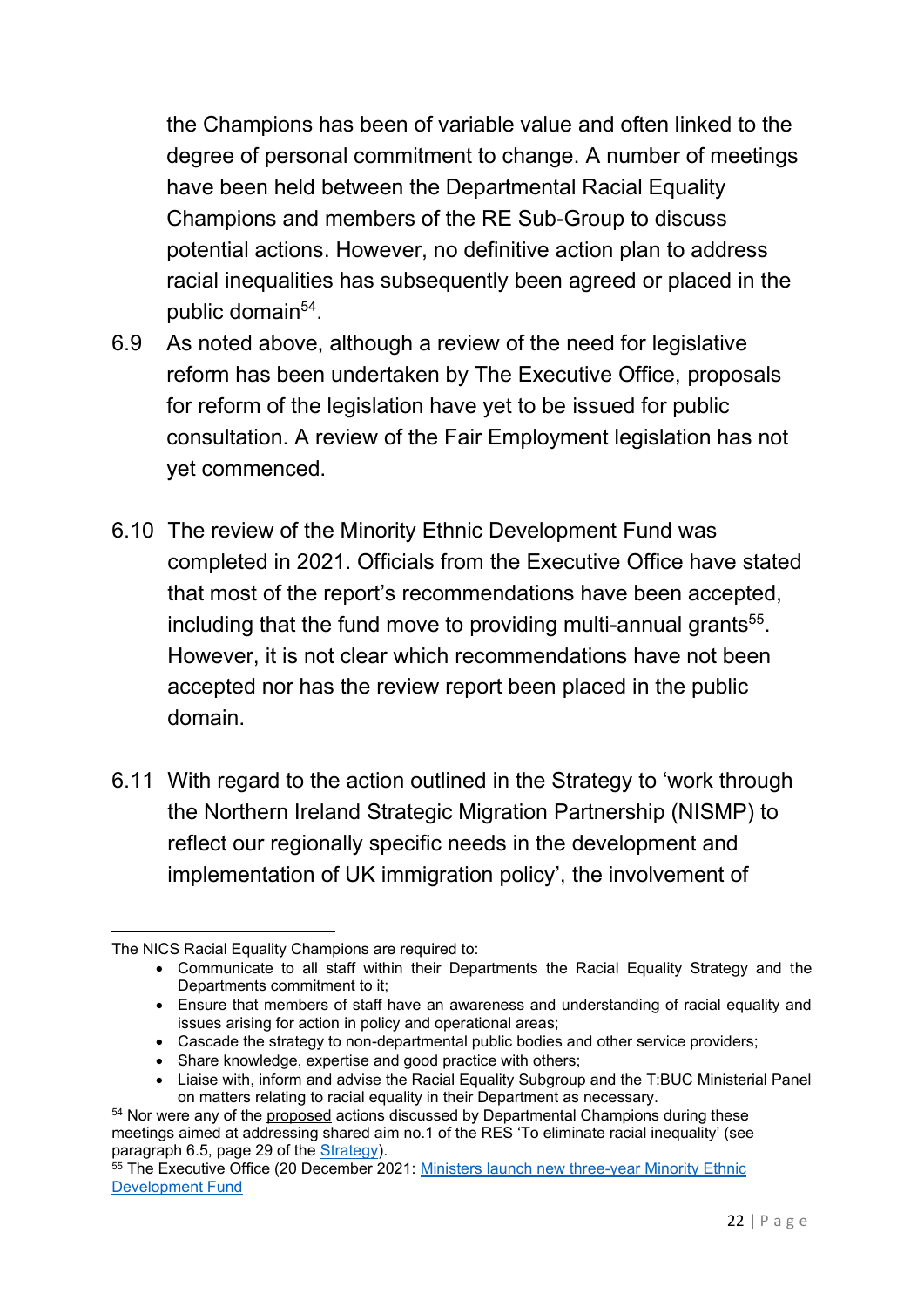OFMDFM/TEO in the Northern Ireland Strategic Migration Partnership predates the Racial Equality Strategy and the establishment of Racial Equality Sub-Group and is not reported on in any detail during the meetings of the Sub-Group.

#### **Proposal to the Committee**

- 6.12 Aligned to the Equality Commission's recommendations to the NI Executive and key Departments (as appropriate), the Advisory Committee may wish to consider recommending, for action by the UK State Party and/or NI Executive, as appropriate:
	- the NI Executive publishes and implements an action plan to accompany the Racial Equality Strategy for Northern Ireland which gives effect to the specific recommendations set out in the Equality Commission's published Racial Equality - Policy Priorities and Recommendations<sup>56</sup>.

# **Priorities for Action**

6.13 In our 2014 publication 'priorities and recommendations'<sup>57</sup> for racial equality, and in our response to the OFMDFM consultation on the draft Racial Equality Strategy, the Commission recommended, inter alia, that the Executive should set out specific actions to tackle prejudicial attitudes, racism and hate crime; alongside ensuring equality of opportunity in education, employment, accommodation, healthcare and access to social welfare<sup>58</sup>. We set out key proposals, relative to the Committee's remit and specific interests, below<sup>59</sup>.

# **Employment**

<sup>56</sup> For further details see: Equality Commission for Northern Ireland (May 2014): [Racial Equality Policy](https://www.equalityni.org/ECNI/media/ECNI/Publications/Delivering%20Equality/RacialEquality_PolicyPosition2014.pdf)  [Priorities and Recommendations](https://www.equalityni.org/ECNI/media/ECNI/Publications/Delivering%20Equality/RacialEquality_PolicyPosition2014.pdf) (Belfast: ECNI).

<sup>&</sup>lt;sup>57</sup> See: Equality Commission for Northern Ireland (2014): Racial Equality Policy Priorities and [Recommendations \(summary version\).](https://www.equalityni.org/ECNI/media/ECNI/Publications/Delivering%20Equality/RacialEquality_PolicySummary2014.pdf)

<sup>58</sup> Further information available at:<https://www.equalityni.org/Race>

<sup>&</sup>lt;sup>59</sup> The Commission's recommendations with regards to social cohesion, prejudicial attitudes, racism and hate crime are set out later, under Article 6, and so are not repeated here.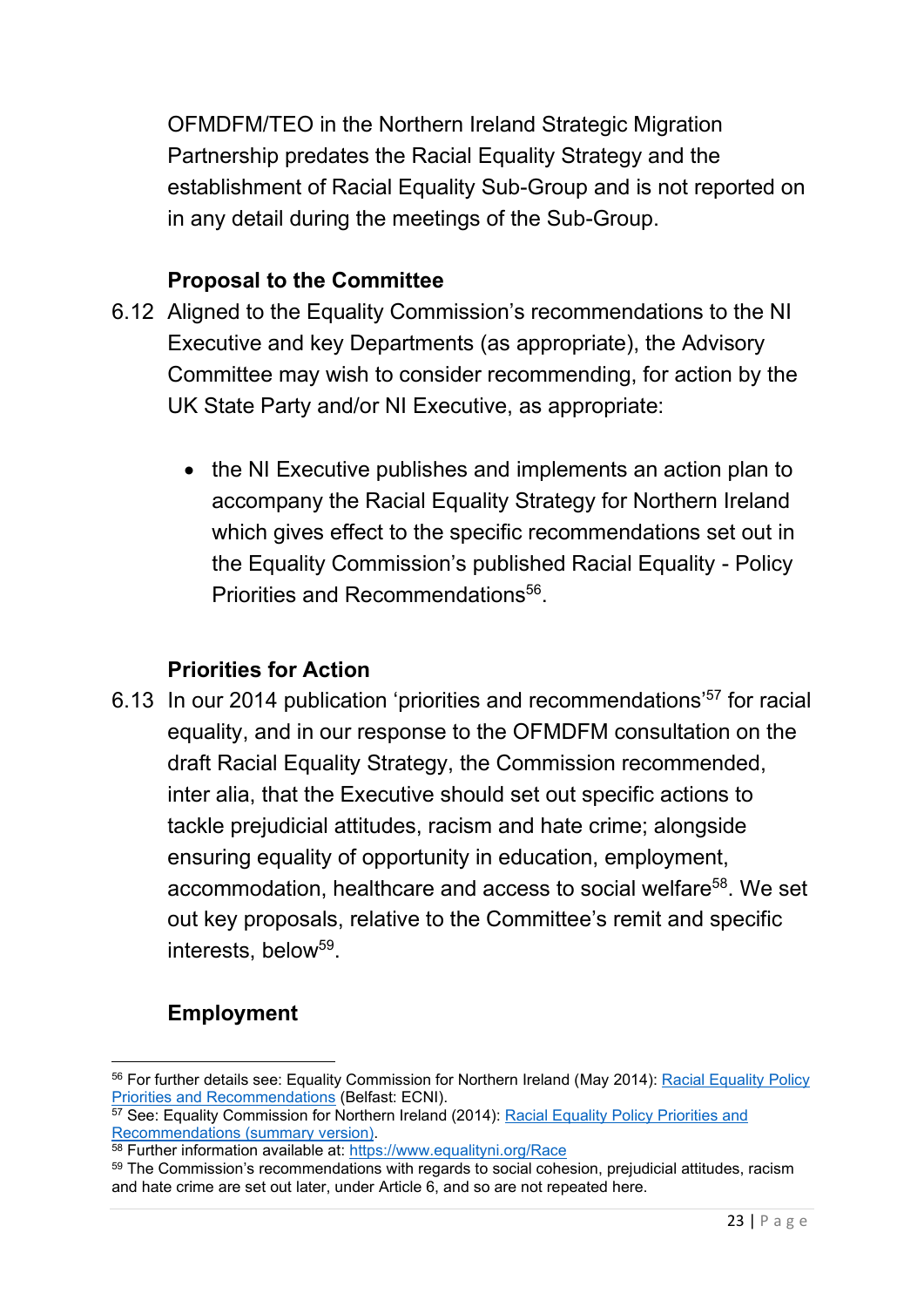- 6.14 Racial harassment in work remains an issue $60$   $61$  while research also suggests that issues impacting on migrant workers include underemployment, recognition of overseas qualifications, lack of English language skills, problems in accessing childcare, and gaps in legal protection, racial harassment $62$ , severe exploitation and forced labour<sup>63</sup>.
- 6.15 For Irish Travellers, issues include a lack of recognition of Traveller culture; low expectations; and fear of losing benefits. The Commission is also concerned about the exclusion of asylum seekers from the labour market while awaiting a decision on their Refugee application<sup>64</sup>.
- 6.16 The Commission's (2018) statement of 'Key Inequalities in Employment'<sup>65</sup> found that Irish Travellers are less likely to be in employment<sup>66</sup> and more likely to be economically inactive<sup>67</sup> than other ethnic groups. Traveller women, in particular, are less likely to participate in employment and are more likely to be economically inactive than women from all other ethnic groups.
- 6.17 Low educational attainment, prejudice and discrimination in the labour market, a greater traditional emphasis on family and home,

<sup>60</sup> Northern Ireland Council for Ethnic Minorities (2012): Bayanihan: the Filipino community in Northern Ireland, pages 22 & 23.

<sup>61</sup> BBC (16 December 2013): [Sharp increase in NHS racial attacks](https://www.bbc.co.uk/news/health-25368332)

Equality Commission (25 January 2022): Make Equality A Priority - [Extend The Racial Discrimination](https://www.youtube.com/watch?v=dzKbSYkhbl8)  [Laws](https://www.youtube.com/watch?v=dzKbSYkhbl8)

 $62$  Irish News (28 February 2022): [Campaign urges public to speak out against race hate](https://www.irishnews.com/news/northernirelandnews/2022/02/28/news/campaign-urges-public-to-speak-out-against-race-hate-2600080/)

<sup>63</sup> Joseph Rowntree Foundation (2013): [Poverty and Ethnicity in Northern Ireland](file:///C:/Users/PNoonan/AppData/Local/Microsoft/Windows/INetCache/IE/W35L0D4P/poverty-ethnicity-northern-ireland-full.pdf)

 $64$  The majority of families researched for the report were waiting for four years on average for an outcome on their initial application for refugee status.

<sup>&</sup>lt;sup>65</sup> Equality Commission for Northern Ireland (2018): [Key Inequalities in Employment,](https://www.equalityni.org/ECNI/media/ECNI/Publications/Delivering%20Equality/Employment-KeyInequalitiesStatement.pdf) paragraphs 7.13-7.34, pages 81-86.

<sup>&</sup>lt;sup>66</sup> Equality Commission for Northern Ireland (2018): [Key Inequalities in Employment,](https://www.equalityni.org/ECNI/media/ECNI/Publications/Delivering%20Equality/Employment-KeyInequalitiesStatement.pdf) page 82. The Commission's analysis of Census 2011 data revealed that 20.0% of Irish Travellers were employed compared to: 57.6% of White; 64.0% of Asian; 56.7% of Black; 54.4% of Mixed; and, 58.5% of Other ethnic groups.

<sup>&</sup>lt;sup>67</sup> Equality Commission for Northern Ireland (2018): [Key Inequalities in Employment,](https://www.equalityni.org/ECNI/media/ECNI/Publications/Delivering%20Equality/Employment-KeyInequalitiesStatement.pdf) page 82. The Commission's analysis of Census 2011 data revealed that 69.0% of Travellers were economically inactive compared to 33.9% of White; 27.8% of Asian; 26.3% of Black; 29.8% of Mixed; and, 28.3% of Other ethnic groups.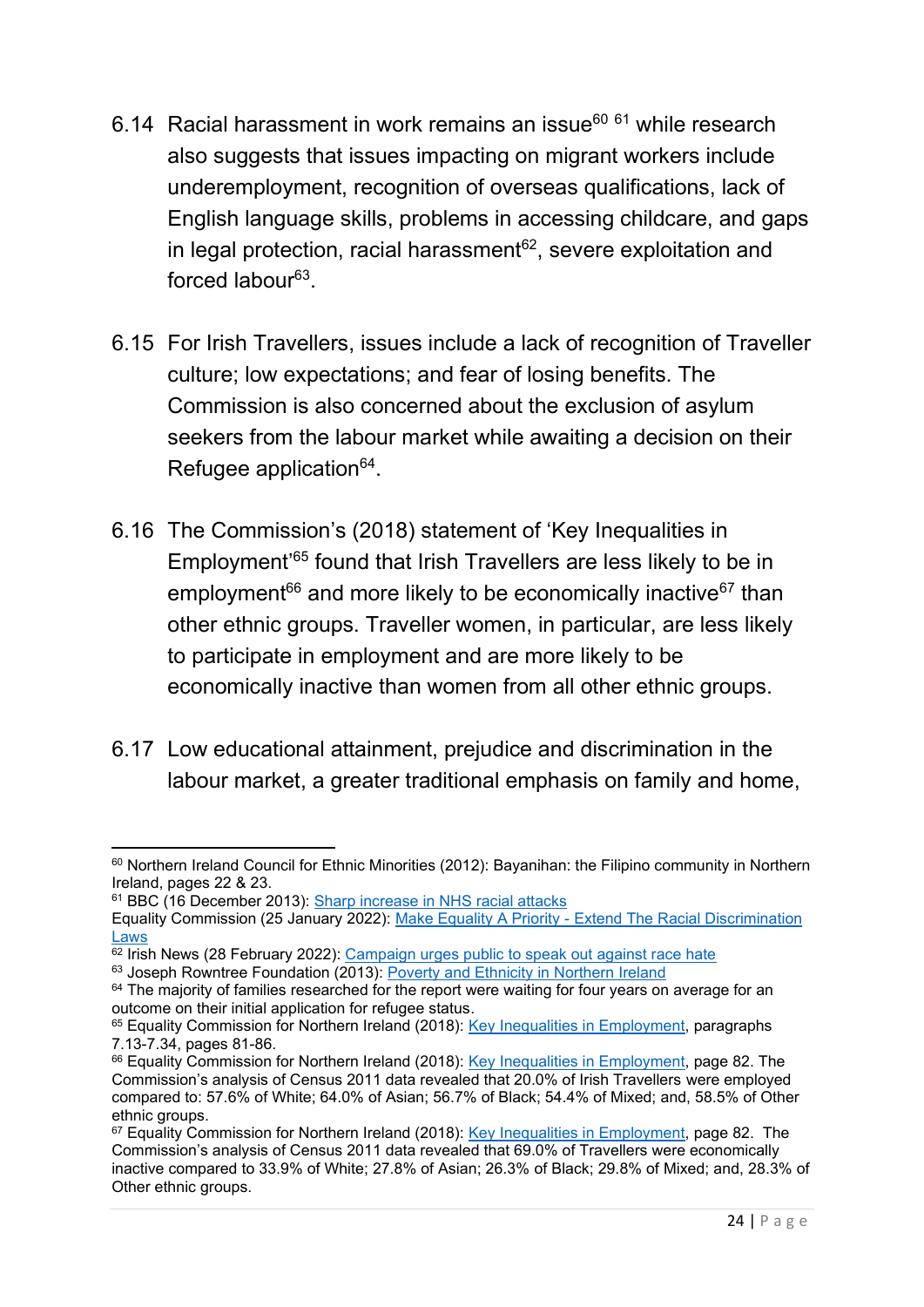and cultural resistance to the use of formal childcare are all major barriers to the participation of Irish Travellers in employment.

- 6.18 Migrant workers face considerable barriers to sustaining employment and progressing in employment. Migrant workers, particularly those from Eastern European countries, are subject to industrial and occupational segregation, with migrant workers overrepresented in low paid, low status jobs, and in low-paid industry sectors<sup>68</sup>.
- 6.19 Migrant workers are also vulnerable to exploitation, which can impact on their ability to sustain employment and progress in employment. Many migrant workers who are agency workers are confined to temporary and irregular work, including zero-hour contracts. Many face poorer terms and conditions than local workers and are vulnerable to poor employment practices. In addition, human trafficking is an issue in Northern Ireland, with evidence of practices that constitute forced labour of migrant workers<sup>69</sup>.
- 6.20 Migrant workers and refugees face multiple barriers to employment in Northern Ireland. Recognition of qualifications is an issue for migrant workers and refugees progressing in employment. In addition, inadequate language proficiency is a major barrier for migrant workers qualifying for and participating in employment, particularly where the standard of English proficiency for particular professions is set very high<sup>70</sup>.
- 6.21 Uncertainty among employers about an employee's 'right to work" may create perceived legislative barriers for foreign nationals

<sup>&</sup>lt;sup>68</sup> Equality Commission for Northern Ireland (2018): [Key Inequalities in Employment,](https://www.equalityni.org/ECNI/media/ECNI/Publications/Delivering%20Equality/Employment-KeyInequalitiesStatement.pdf) paragraphs 7.35-7.49, pages 87-91.

<sup>&</sup>lt;sup>69</sup> Equality Commission for Northern Ireland (2018): [Key Inequalities in Employment,](https://www.equalityni.org/ECNI/media/ECNI/Publications/Delivering%20Equality/Employment-KeyInequalitiesStatement.pdf) paragraphs 7.63-7.73, pages 95-97.

<sup>70</sup> Equality Commission for Northern Ireland (2018): [Key Inequalities in Employment,](https://www.equalityni.org/ECNI/media/ECNI/Publications/Delivering%20Equality/Employment-KeyInequalitiesStatement.pdf) paragraphs 7.50-7.62, pages 91-94.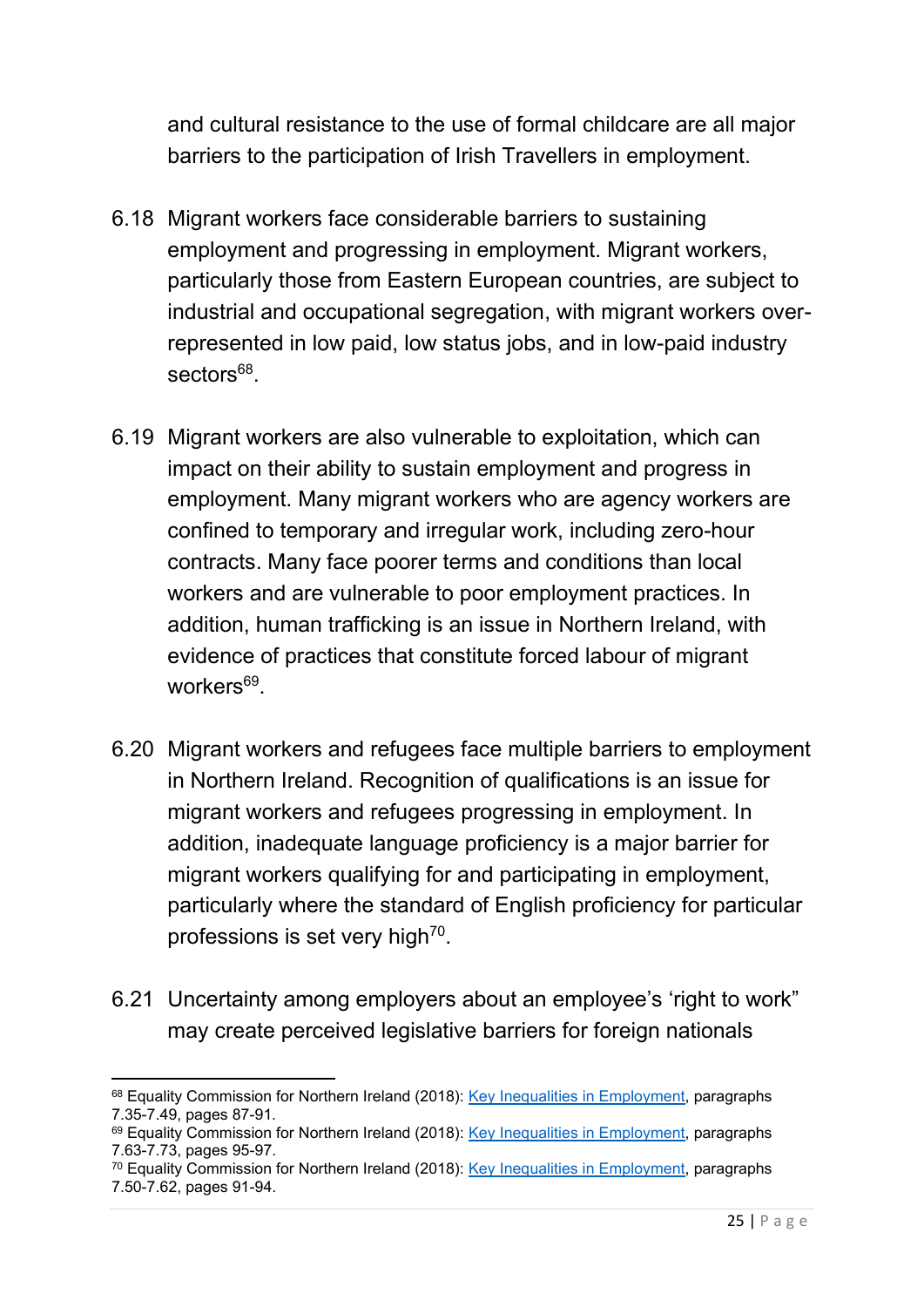accessing and sustaining employment in Northern Ireland. In addition, the long transition period between seeking and being granted asylum, represents a long time out of employment, which can deskill refugees. This can create a lack of confidence and may require them to retrain or gain new skills prior to seeking employment.

- 6.22 People from minority ethnic groups and migrant workers are subject to prejudice and discrimination both within and outside the workplace, with prejudicial attitudes expressed toward Irish Travellers, migrant workers and minority ethnic groups. Racial prejudice and discrimination can impact on the ability of minority ethnic groups and migrant workers to participate in employment, stay in employment and progress in employment. Racial prejudice has been identified in accessing employment and in experiences of racial harassment and intimidation in workplaces $^{71}$ .
- 6.23 The Commission notes that a number of NGOs and other sources have commented on the disproportionate economic impact of the Covid-19 pandemic on BME communities.
- 6.24 The Runnymede Trust<sup>72</sup> and the Institute of Fiscal Studies<sup>73</sup> have highlighted a range of labour market-related inequalities experienced by BME groups.
- 6.25 The Runnymede Trust has drawn attention to the McGregor-Smith Review<sup>74</sup>, which highlighted significant inequalities and disadvantage experienced by ethnic minority groups at every stage of their careers in the UK labour market. Furthermore, the Trust also points out that in 2015 one in eight of the working age population were people from

<sup>71</sup> Equality Commission for Northern Ireland (2018): [Key Inequalities in Employment,](https://www.equalityni.org/ECNI/media/ECNI/Publications/Delivering%20Equality/Employment-KeyInequalitiesStatement.pdf) paragraphs 7.74-7.94, pages 98-104.

<sup>72</sup> Runnymede Trust (26 March 2020): [Coronavirus will increase race inequalities](https://www.runnymedetrust.org/blog/coronavirus-will-increase-race-inequalities)

<sup>73</sup> Institute for Fiscal Studies (1 May 2020): [Are some ethnic groups more vulnerable to COVID-19](https://www.ifs.org.uk/inequality/chapter/are-some-ethnic-groups-more-vulnerable-to-covid-19-than-others/)  [than others?](https://www.ifs.org.uk/inequality/chapter/are-some-ethnic-groups-more-vulnerable-to-covid-19-than-others/) ,

<sup>&</sup>lt;sup>74</sup> McGregor-Smith, R. (2017): [Race in the workplace](https://assets.publishing.service.gov.uk/government/uploads/system/uploads/attachment_data/file/594336/race-in-workplace-mcgregor-smith-review.pdf)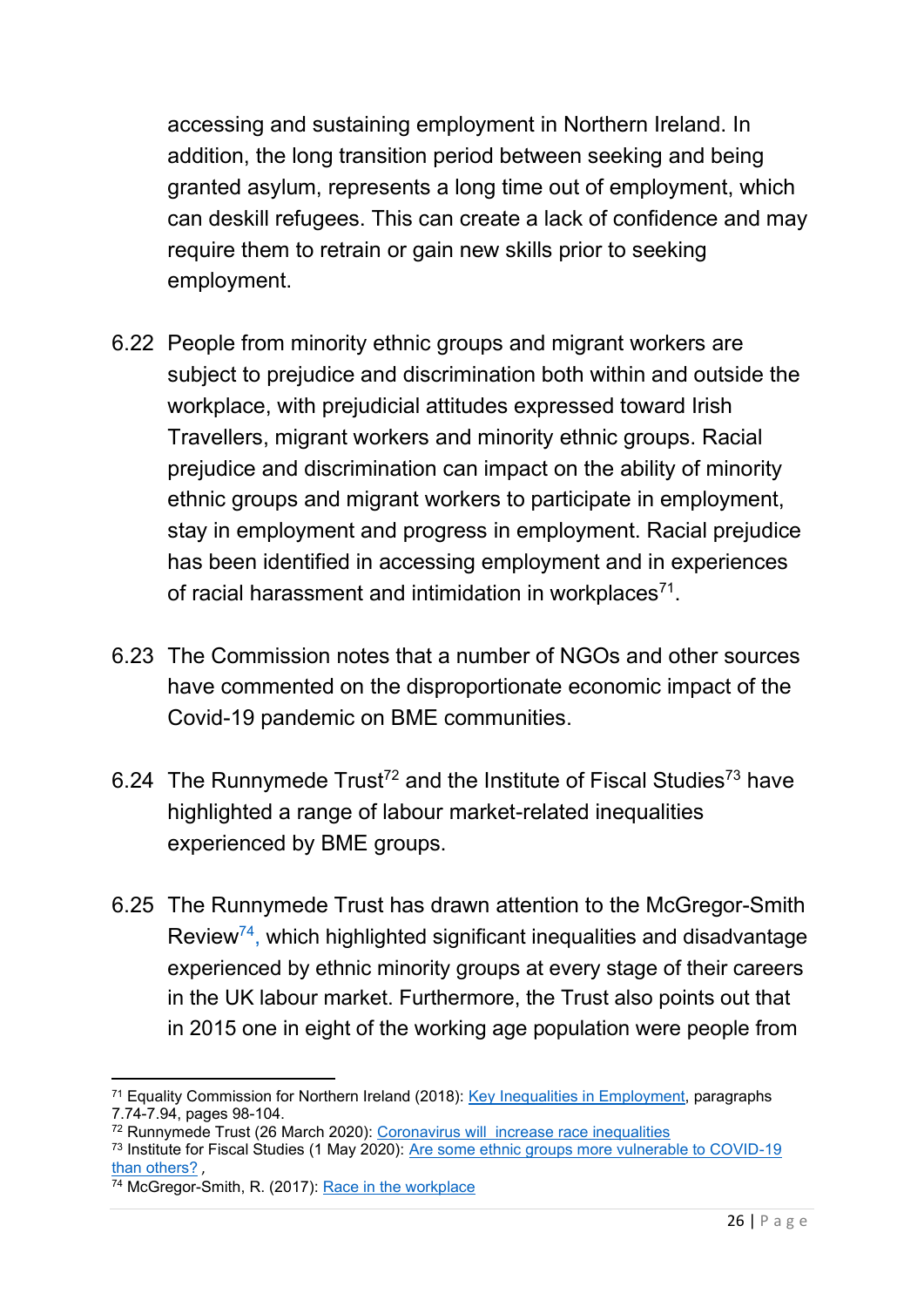BME backgrounds, yet BME people made up only 10% of the workforce and held only 6% of top management positions.

- 6.26 The Trust also cites the Government's (2016) Race Disparity Audit<sup>75</sup> which showed that while employment rates have been improving overall, BME groups were, on average, twice as likely to be unemployed than their white British counterparts, and much more likely to be in low skilled and low paying occupations. Runnymede also cite a (2019) TUC report<sup>76</sup> which showed that black and ethnic minority groups were twice as likely to be in precarious employment, including zero hour contracts and agency contracts. Runnymede conclude that BME groups in Britain will be less likely to weather the economic fallout from the COVID-19 crisis.
- 6.27 The Institute of Fiscal Studies also highlights a number of factors as to why BAME groups are likely to be disproportionately and adversely economically impacted upon as result of the Covid-19 pandemic crisis including that many ethnic minorities are more economically vulnerable to the current crisis than are white ethnic groups whilst men from minority ethnic groups are more likely to be affected by the lockdown<sup>77</sup>.
- 6.28 There is also evidence of increasing levels of racism in the workplace following the Covid 19 outbreak. For example, the NASUWT teachers' union in Northern Ireland has stated that reports by its members of abuse, prejudice, xenophobia and racism in schools, including against teachers and pupils, have increased since the outbreak reached the UK $^{78}$ .

# **Proposal to the Committee**

<sup>75</sup> Cabinet Office (2017): [The Race Disparity Audit](https://assets.publishing.service.gov.uk/government/uploads/system/uploads/attachment_data/file/686071/Revised_RDA_report_March_2018.pdf)

<sup>76</sup> Trade Union Congress (2019): [BME Workers on zero-hours contracts](https://www.tuc.org.uk/sites/default/files/2021-06/RotAreport.pdf)

<sup>&</sup>lt;sup>77</sup> Platt, L. and Warwick, R. (1 May 2020): <u>Are some ethnic groups more vulnerable to COVID-19</u> [than others?](https://www.ifs.org.uk/inequality/chapter/are-some-ethnic-groups-more-vulnerable-to-covid-19-than-others/) , page 4 (Institute for Fiscal Studies).

 $\frac{78}{18}$  NASUWT – The Teachers Union Northern Ireland (3 March 2020): Letter to Peter Weir, Education **[Minister](https://www.nasuwt.org.uk/static/uploaded/4501331f-6d4e-44d1-8d1586e857349362.pdf)**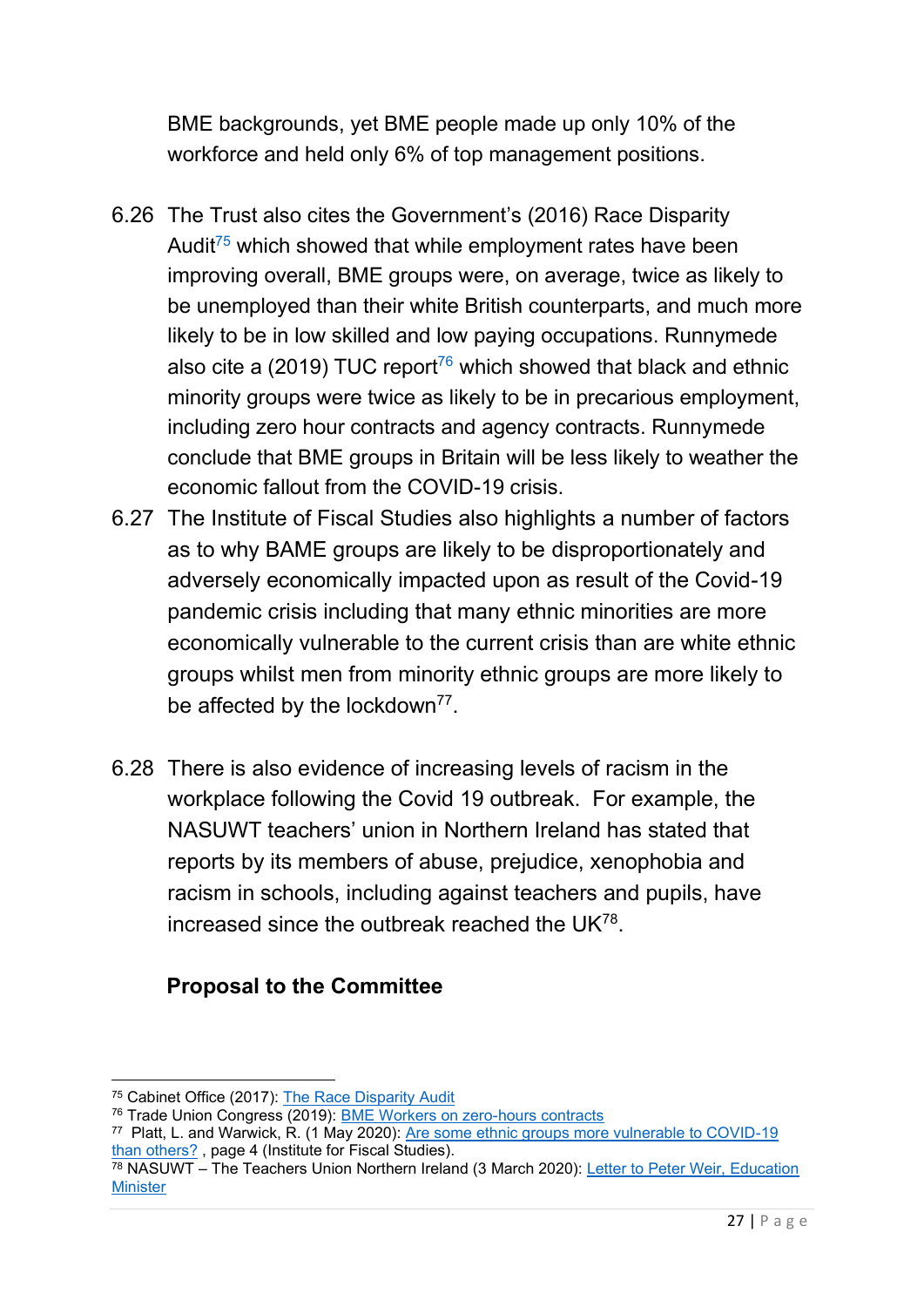- 6.29 Aligned to the Equality Commission's recommendations to the NI Executive and key Departments, the Advisory Committee may wish to consider recommending, for action by the UK State Party and/or NI Executive, as appropriate, that:
	- the NI Executive advance initiatives aimed at maximising the participation and progression in volunteering and/or employment of minority ethnic groups, including refugees;
	- the NI Childcare strategy includes actions to address the specific needs of minority ethnic parents<sup>79</sup>;
	- the NI Executive tackle the exploitation of migrant workers; reduce minority ethnic disadvantage in employment; raise awareness of the rights of migrant workers and maximise access to the labour market; consider the development of a strategy to address the use of forced labour and exploitation of migrant workers;
	- the UK Government extend the remit of the Gangmasters (Licensing) Act 2004 to all sectors where migrant labour is prevalent;
	- the Department for Communities (DfC) develop long-term Traveller specific initiatives to improve employment opportunities for members of that community. Take specific actions to support the Roma community into employment;
	- the Department for Communities (DfC) d ensure that Travellers, Roma and Asylum seekers are also involved in mainstream employment training provision including support in employment and training and ensure that employability strategies and

<sup>79</sup> See: Webb, M., Kernaghan, A.D., and Caffrey, M. (2014): [Believe in Childcare -](https://www.barnardos.org.uk/sites/default/files/uploads/Believe%20in%20Childcare%20An%20investigation%20into%20the%20childcare%20needs%20of%20ethnic%20minority%20communities%20in%20Northern%20Ireland%202014.pdf) the childcare needs [of ethnic minority communities,](https://www.barnardos.org.uk/sites/default/files/uploads/Believe%20in%20Childcare%20An%20investigation%20into%20the%20childcare%20needs%20of%20ethnic%20minority%20communities%20in%20Northern%20Ireland%202014.pdf) (Belfast: Barnardos/NICEM).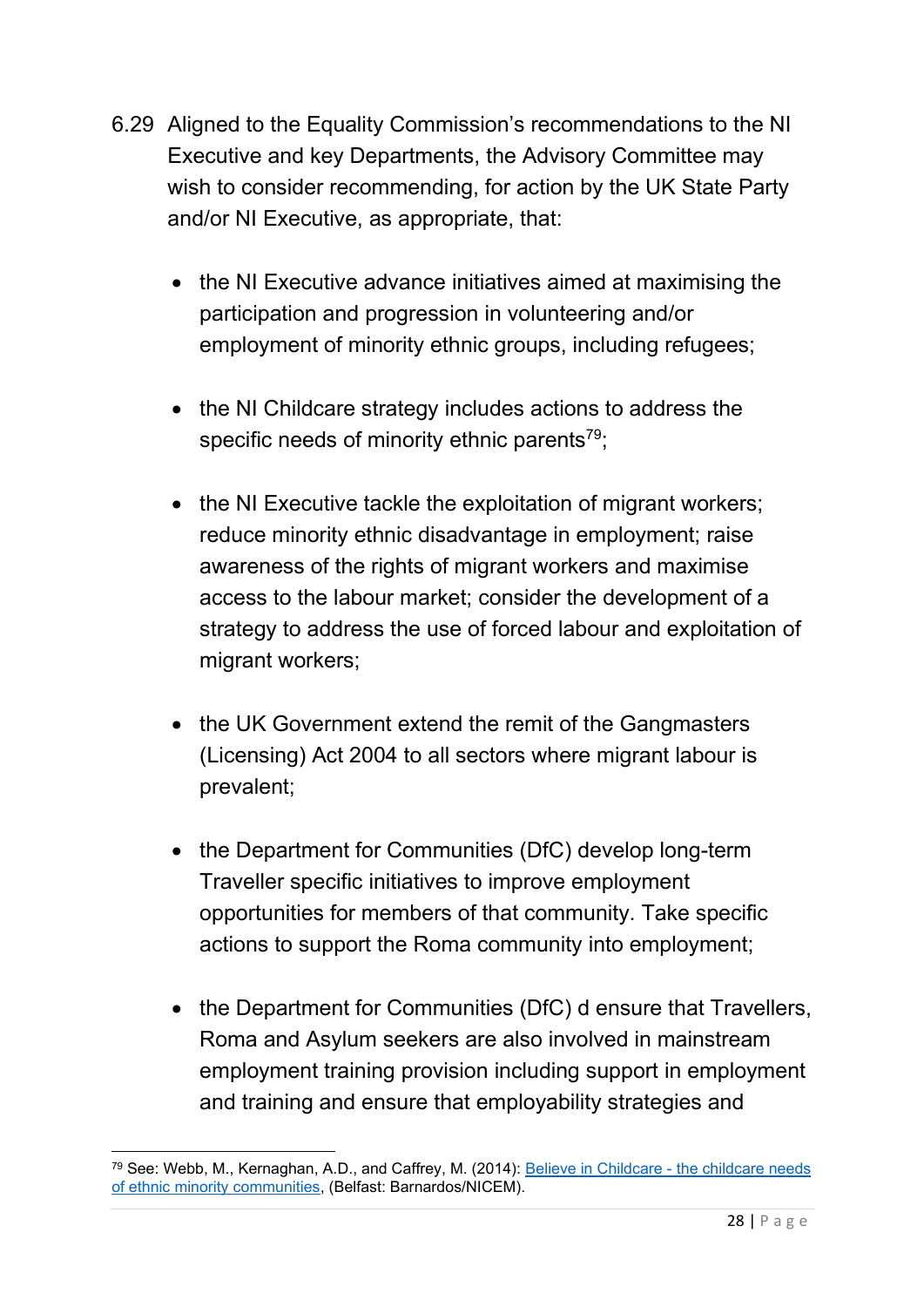mainstream services are accessible to such groups. Introduce measures to broaden the range of volunteering opportunities for asylum seekers;

- that the Department for Communities consider the merits of designating ESOL<sup>80</sup> as an 'Essential Skill' and addresses any barriers experienced by refugee women in accessing ESOL provision;
- that Government take steps to mitigate the disproportionate economic impact of Covid-19 on black and minority ethnic groups.

## **Accommodation and Housing**

## *Asylum Seekers and Refugees*

- 6.30 The Commission has noted that particular issues arise for individuals from minority ethnic groups (MEG) who are resident in Northern Ireland as refugees and asylum seekers, while those who have been unsuccessful in their asylum application have no right to any accommodation support, refugees do have entitlement.
- 6.31 On being recognised as refugees, individuals are required to vacate their Home Office provided accommodation and access other appropriate accommodation within 28 days ('the transition period'). Organisations working closely with refugees, have advised that the 28-day period is very short for anyone to find accommodation. Those who wish to rent privately often have difficulties in finding a guarantor and having just recently been granted refugee status, have no savings to rely on. Furthermore, concerns have been raised about the suitability of provision.

<sup>80</sup> English for speakers of other languages.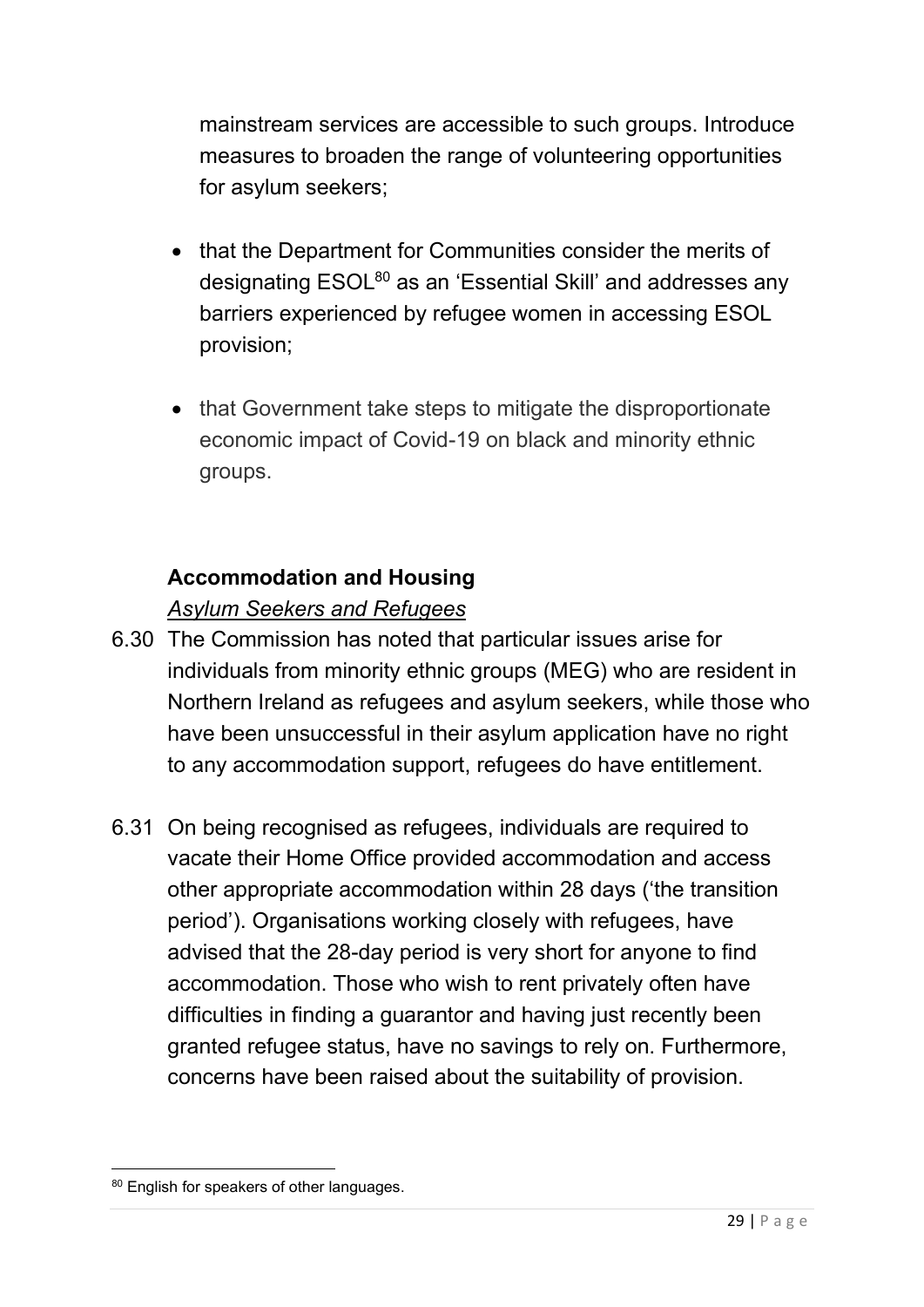6.32 Horn of Africa People's Aid NI (HAPANI), a charity working with nationals of Somalia and Eritrea living in Northern Ireland, has raised concerns<sup>81</sup> that female refugees have to share with others who have drug and alcohol dependencies. HAPANI also note that those who have been unsuccessful in their asylum applications are deemed 'ineligible service users' and lose the right to such accommodation. Such individuals must depend on charity or friends, and cannot access government-funded schemes.

#### **Proposal to the Committee**

- 6.33 Aligned to the Equality Commission's recommendations to the NI Executive and key Departments, the Advisory Committee may wish to consider recommending, for action by the UK State Party and/or NI Executive, as appropriate, that:
	- provision of appropriate culturally sensitive accommodation for those groups eligible for services. For those currently ineligible, we **recommend** the provision of suitable emergency accommodation. We note the scheme being provided by Choice, Participation and the Practice of Rights and others $^{82}$ , which uses privately held housing stock and services from the other partners to provide accommodation and support services to destitute unsuccessful asylum seekers.

#### *Irish Travellers*

6.34 The Commission has observed that while some progress has been made, access to appropriate accommodation to meet the needs of Irish Travellers remains limited. remains concerned by the lack of progress in securing planning permission for sites in the areas identified as most in need in the NIHE Traveller Accommodation Needs Assessment<sup>83</sup>.

<sup>81</sup> Email Correspondence (August 2015) from Horn of Africa People's Aid NI to ECNI. 82Housing for All, Community Foundation and East Belfast Mission.

<sup>83</sup> NIHE (2015): [Traveller Accommodation Needs Assessment 2014](https://nihe.gov.uk/getmedia/8228725d-b5f2-468f-a37c-bd03ba6a9959/traveller-accommodation-needs-assessment-2014-published-march-2015.pdf.aspx?ext=.pdf)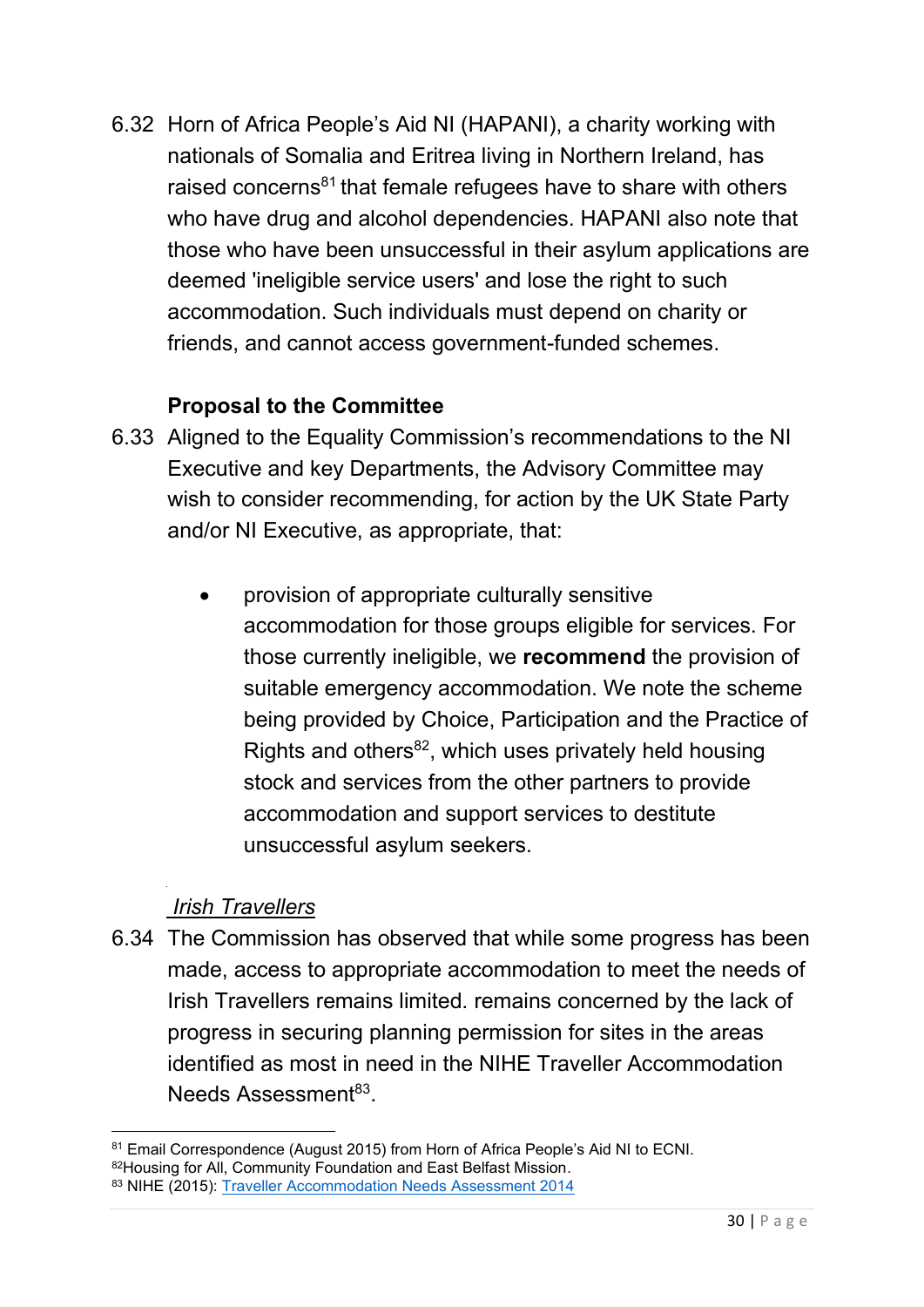- 6.35 A 2018 report by the Northern Ireland Human Rights Commission  $(NIHRC)^{84}$  found thirteen systematic concerns around Traveller accommodation including inadequacy of sites and racial discrimination and that there had been *'an erosion of nomadic life through the policies and practices that have been developed and applied to Travellers and Travellers' accommodation'*. Among other "systematic concerns" highlighted in the report was provision of Traveller-specific accommodation, resources for Traveller accommodation and a lack of emphasis on Travellers being involved in the decision-making process.
- 6.36 The Irish Traveller Accommodation Survey (2019) indicated that around 7-15%<sup>85</sup> of all Irish Traveller households still travel. It therefore remains important that the provision of accommodation is such that it continues to cater for those who wish to have a nomadic lifestyle. Indeed, as noted in Wallace, for some Irish Travellers, 'bricks and mortar' accommodation may be inappropriate where it does not accord with their nomadic lifestyle<sup>86</sup>.

#### **Proposal to the Committee**

- 6.37 Aligned to the Equality Commission's recommendations to the NI Executive and key Departments, the Advisory Committee may wish to consider recommending, for action by the UK State Party and/or NI Executive, as appropriate, that:
	- an adequate programme of accommodation is provided to meet the cultural needs of the Irish Traveller community.

<sup>84</sup> Northern Ireland Human Rights Commission (March 2018): *[Out of Sight, Out of Mind: Travellers](http://www.nihrc.org/uploads/publications/Out_of_Sight%2C_Out_of_Mind%E2%80%99%3A_Travellers%E2%80%99_Accommodation_in_NI_-_Full_Report.pdf)  [Accommodation in Northern Ireland](http://www.nihrc.org/uploads/publications/Out_of_Sight%2C_Out_of_Mind%E2%80%99%3A_Travellers%E2%80%99_Accommodation_in_NI_-_Full_Report.pdf)*

<sup>85</sup> Northern Ireland Housing Executive (2019): [Irish Traveller Accommodation Survey 2018-19,](https://www.nihe.gov.uk/Documents/Research/Travellers-Accommodation-Survey-2018-19/Irish-Traveller-Accommodation-Survey-2018-19-(pdf-.aspx) page 29. In 2014, 18% (n=69, N=384) of Traveller households travelled. In 2002 - 20% (n=62, N=316) and in 2008 - 29% (n=130, N=449) of respondents said that they travelled. See: NIHE Travellers Accommodation Needs Assessments (2002; 2008; 2015).

<sup>86</sup> Wallace, A. (2015): [Housing and Communities Inequalities in Northern Ireland](https://www.equalityni.org/ECNI/media/ECNI/Publications/Delivering%20Equality/HousingInequalities-FullReport.pdf)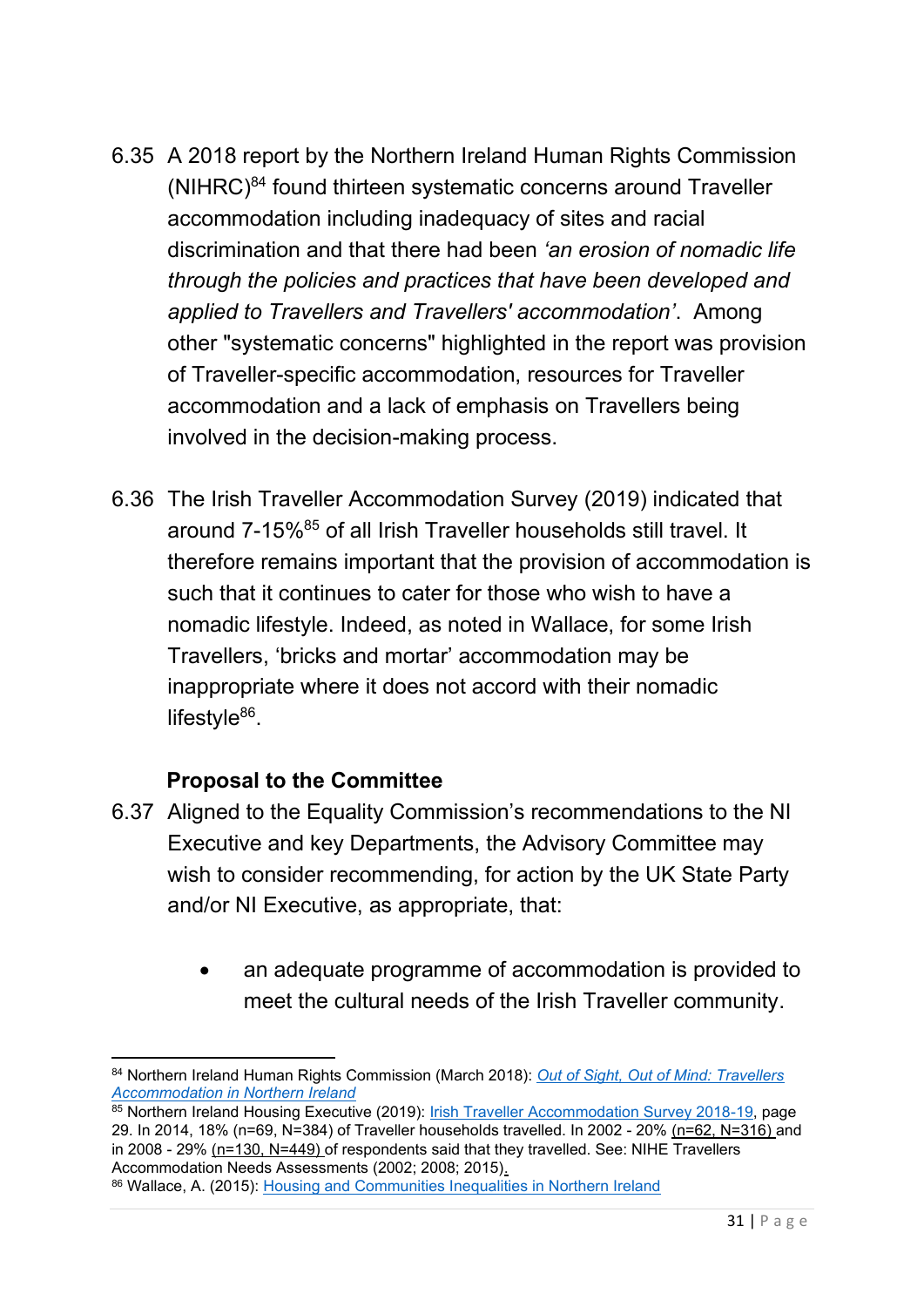# *Migrants and minority ethnic groups*

6.38 Research suggests there is potentially limited awareness of rights and/or limited accommodation choices available to migrants and minority ethnic groups. Furthermore, these groups may lack a wider network of family and friends with knowledge of the Northern Ireland housing market, which would enable them to make better informed choices. Our *Statement on Key Inequalities in Housing and Communities* noted that migrant workers were often at risk of being subject to 'tied accommodation' with poor conditions and overcrowding. Greater awareness of rights and the market could act to empower potential tenants to explore the full range of options open to them.

#### **Health**

- 6.39 The Commission has raised concerns about the differential health status of Irish Travellers in its response to the consultation on the Final Report of the Promoting Social Inclusion Working Group on Travellers<sup>87</sup> and in its most recent submission to the UN Committee on the Elimination of all forms of Racial Discrimination  $(CERD)^{88}$ .
- 6.40 The 2010 All Ireland Traveller Health Study<sup>89</sup> highlighted that:
	- average life expectancy for Traveller men has decreased since 1987;
	- life expectancy of Traveller women is still 11.5 years lower than women in the general population;
	- suicide rates are almost seven times higher for Traveller men

<sup>&</sup>lt;sup>87</sup> Equality Commission for Northern Ireland (2001): Response from the Equality Commission for Northern Ireland to the consultation on 'The Final Report of the Promoting Social Inclusion Working Group on Travellers.

<sup>&</sup>lt;sup>88</sup> Equality Commission for Northern Ireland (2011): Shadow Report to the UN Committee on the [Elimination of Racial Discrimination on the UK Government's 18th Periodic Report;](https://www.equalityni.org/ECNI/media/ECNI/Consultation%20Responses/2011/Shadow_Report-UN_Elimination_Racial_Discrimination-(CERD).pdf?ext=.pdf) ECNI (2016): [Shadow Report to the UN Committee on the Elimination of All Forms of Racial Discrimination](https://www.equalityni.org/ECNI/media/ECNI/Consultation%20Responses/2016/CERD_Shadow_Report06Jul16.pdf?ext=.pdf) <sup>89</sup> Kelleher, C. et al, (2010): <u>All Ireland Traveller Health Study</u>, University College Dublin (Department of Health and Children & DHSSPS).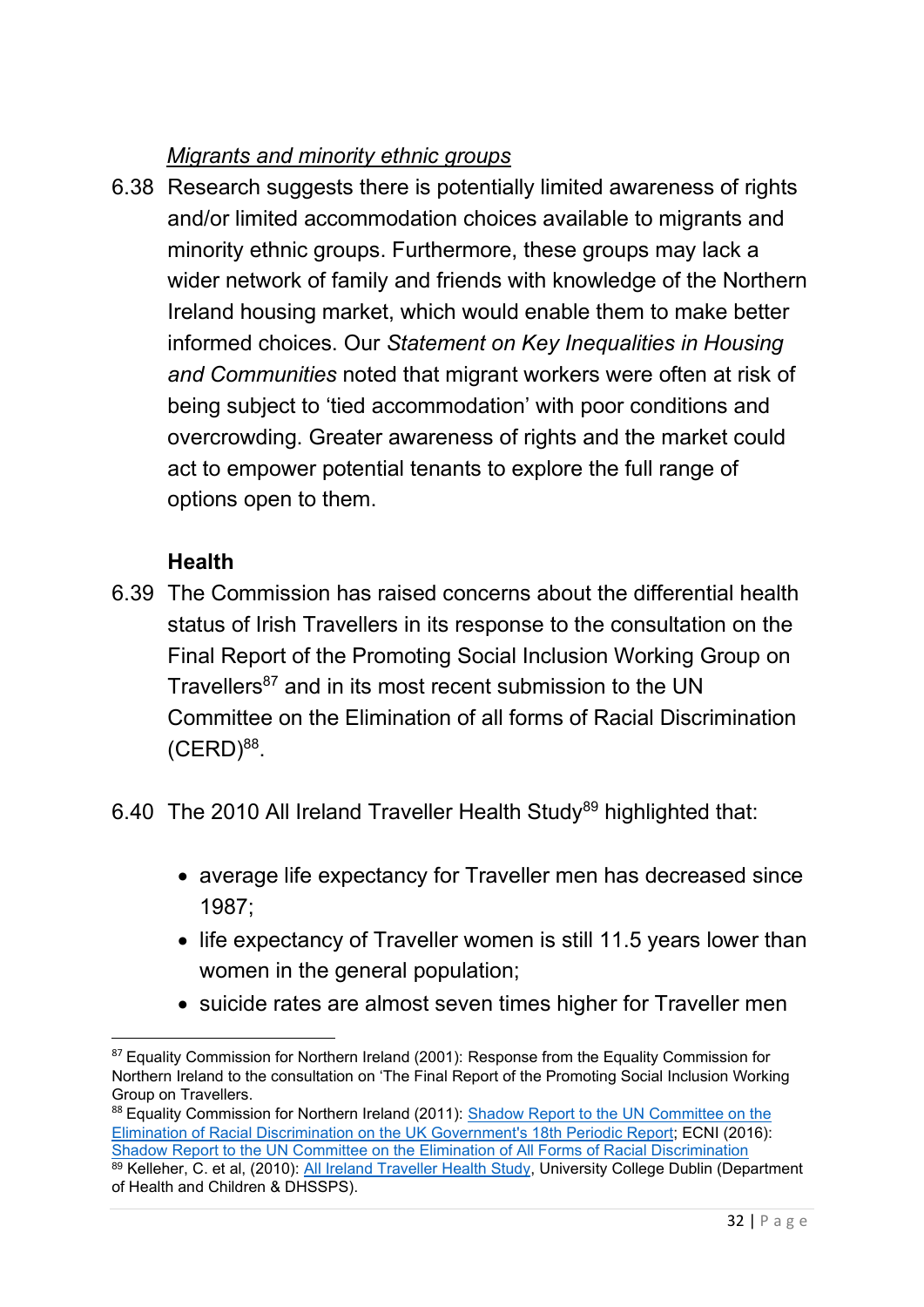than in the general population;

- mortality rates are considerably higher than the general population at all age ranges for both men and women;
- Traveller infants are 3.6 times more likely to die than their counterparts, a deterioration on comparable figures since 198790.
- 6.41 The Department of Health and Social Services and Public Safety's S75 Action Plan (2011) has also highlighted that maternal and infant mortality are higher among BME groups. BME women are also more likely to access services late (e.g. antenatal appointments) and to have complications $^{91}$ .
- 6.42 The limited evidence that is available suggests that health outcomes are generally worse for Roma than for majority population. Factors that impact on their health status include poverty, low levels of education, poor housing and sanitary conditions, low levels of health screening and late presentation for medical assistance<sup>92</sup>.
- 6.43 Research<sup>93</sup> into migrant health and wellbeing in Belfast has identified a number of difficulties experienced by all migrant and BME groups when accessing any of the public services. While most difficulties centre on language barriers, there are a range of other issues, including:
	- lack of awareness and lack of appropriate information of the services available;

<sup>90</sup> Ibid, page 96.

<sup>91</sup> DHSSPS (2011): Equality Action Plan for the Department of Health Social Services and Public **Safety** 

<sup>92</sup> Wright, D. (undated): [Roma Health and Wellbeing in Northern Ireland](https://www.publichealth.hscni.net/sites/default/files/Denise%20Wright%20-%20Roma.pdf)

<sup>93</sup> Belfast Health Development Unit (2010): Barriers to Health - Migrant Health and Well-being in **[Belfast](https://www.publichealth.hscni.net/sites/default/files/Barriers%20to%20health%20-%20Migrant%20health%20and%20wellbeing%20in%20Belfast_0.pdf)**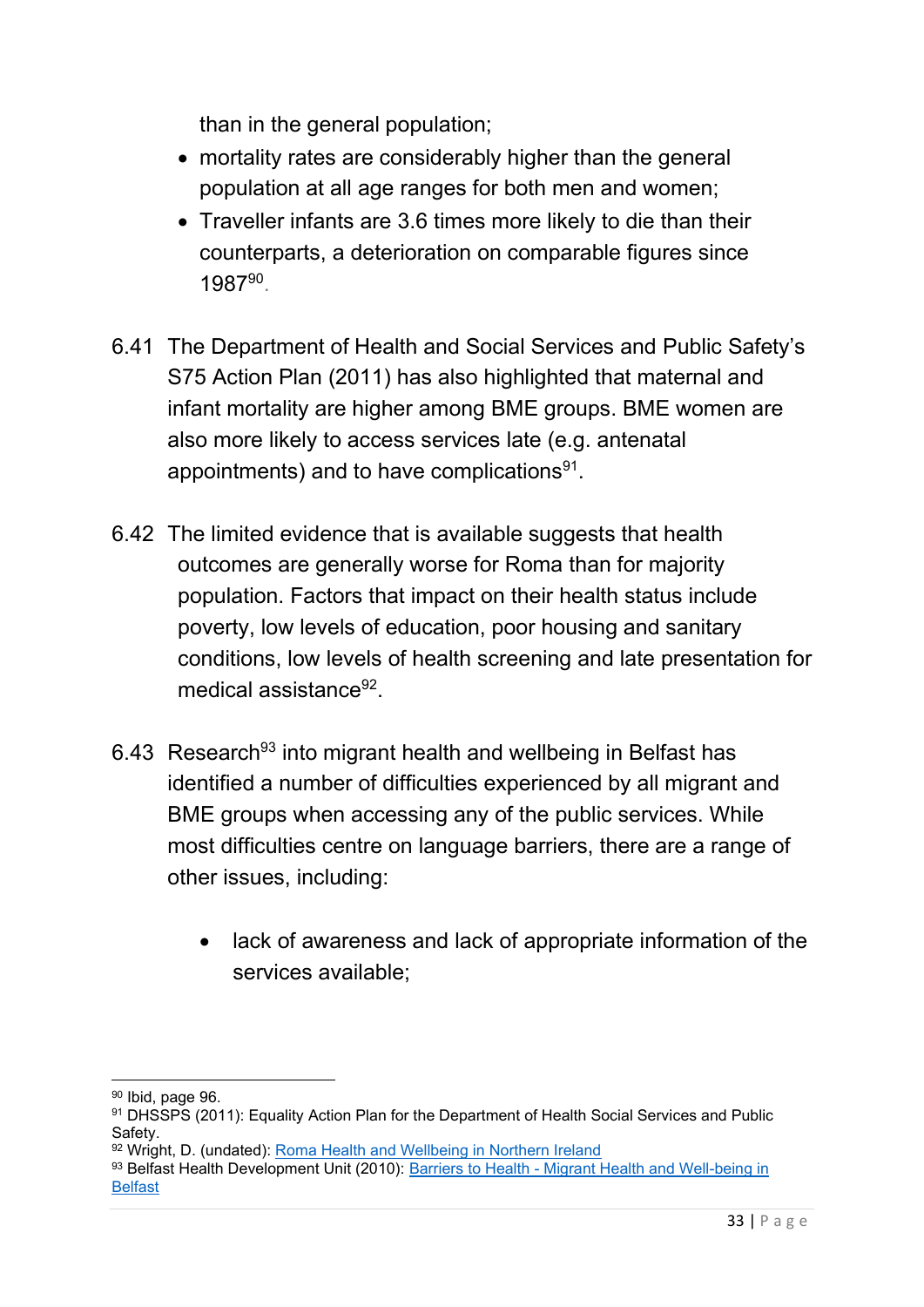- low levels of registration with GPs amongst certain groups $94$ ;
- fears about entitlements to health care;
- lack of confidence, frustration and stress reported by the process of accessing the healthcare system, often a system different to their country of origin;
- failure to meet basic cultural needs e.g. dietary requirements and religious observance;
- institutional racism and the negative attitudes of some healthcare staff;
- immigration restrictions;<sup>95</sup>
- healthcare officials are also 'restricted by or unsure of the level of responsibility in light of limited rights and entitlements'<sup>96</sup>.
- 6.44 The Refugee Action Group have stated their view that, across the UK, that the 'vast majority of refused asylum seekers are destitute. They are homeless, have no income or no means of supporting themselves and would not have any money to pay fees to the  $NHS'$ <sup>97</sup>.
- 6.45 A2 nationals including Roma have been able to access free health care since 1st January 2014. However, anecdotal evidence from those working within the healthcare sector suggests that some A2, especially Roma, continue to experience difficulties in registering with a General Practitioner (GP).
- 6.46 Murphy and Vieten (2017) have revealed that 'asylum seekers and refugees encounter unique barriers in accessing health services; these include but are not limited to challenges in cross-cultural

<sup>94</sup> Particularly those with no permanent address, a requirement for registration in Northern Ireland. 95 Belfast Health Development Unit (2010): Op. Cit., page 31.

<sup>96</sup> Wright, D. (undated): [Roma Health and Wellbeing in Northern Ireland](https://www.publichealth.hscni.net/sites/default/files/Denise%20Wright%20-%20Roma.pdf)

<sup>97</sup> Refugee Action Group: Asylum seekers should not be restricted access to Healthcare says [Refugee Charity](https://www.refugee-action.org.uk/asylum-seekers-not-restricted-access-healthcare-says-refugee-charity/)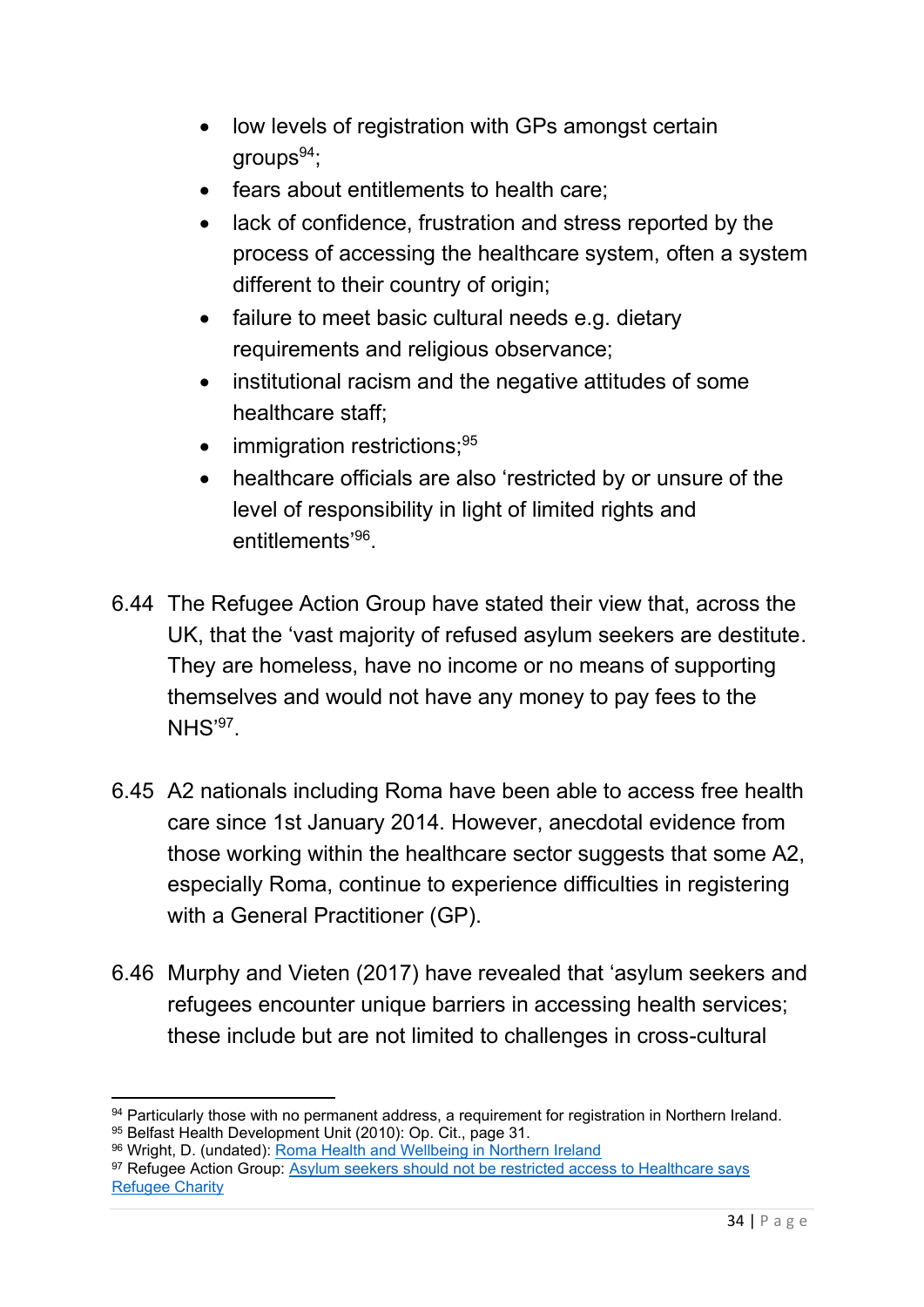communications, cultural beliefs about health practices and limited cultural awareness on the part of the service providers 0both administrators and front-line staff). The mental health and wellbeing of asylum seekers is of urgent concern'<sup>98</sup>

- 6.47 The Northern Ireland Strategic Migration Partnership has highlighted a range of barriers to mental health services for asylum seekers and refugees<sup>99</sup> and made a number of recommendations to address these $^{100}$ .
- 6.48 There has been evidence that the COVID-19 pandemic has affected some sections of the population more than others, and there are concerns that minority ethnic groups are overrepresented in hospitalisations and deaths from the virus $^{101}$ .

100 These included, inter alia, that:

- Department of Health should ensure that psychological therapies are accessible to asylum seekers and refugees through:
	- Providing targeted information on available mental health services and how to access them for asylum seeker and refugee communities;
	- Issuing guidance for health providers and mental health advocates on indicators of poor mental health among asylum seekers/refugees;
- Department of Health should establish models to facilitate triaging and support of asylum seekers and refugees with low levels of wellbeing and mental ill-health. A suggested model is: - Funding and expanding the remit of NINES or a mental health charity to support GPs in the diagnosis and referral process;
- Specialist services for Troubles related psychological trauma should be funded to expand these services to asylum seekers and refugees.

Guardian (1 May 2020): [British BAME death rate 'more than](https://www.theguardian.com/world/2020/may/01/british-bame-covid-19-death-rate-more-than-twice-that-of-whites) twice that of whites'

Office for National Statistics. [Coronavirus \(COVID-19\) related deaths by ethnic group, England and](https://www.ons.gov.uk/peoplepopulationandcommunity/birthsdeathsandmarriages/deaths/articles/coronavirusrelateddeathsbyethnicgroupenglandandwales/2march2020to10april2020)  [Wales: 2 March 2020 to 10 April 2020.](https://www.ons.gov.uk/peoplepopulationandcommunity/birthsdeathsandmarriages/deaths/articles/coronavirusrelateddeathsbyethnicgroupenglandandwales/2march2020to10april2020) Updated 7 May 2020

Sky News (30 April 2020): Coronavirus - [BAME health workers should be removed from danger says](file://///equality.local/root/Data1/PUBLIC%20POLICY/ConsultationResponses/B_ConsultationsAndResponses/FCNM/2022%20-%205th%20UK%20Report/2%20-%20ECNI%20working%20docs/coronavirus-bame-health-workers-should-be-removed-from-danger-says-royal-college-of-surgeons-11980929)  [Royal College of Surgeons](file://///equality.local/root/Data1/PUBLIC%20POLICY/ConsultationResponses/B_ConsultationsAndResponses/FCNM/2022%20-%205th%20UK%20Report/2%20-%20ECNI%20working%20docs/coronavirus-bame-health-workers-should-be-removed-from-danger-says-royal-college-of-surgeons-11980929)

Guardian (22 April 2020): [Ethnic minorities dying of Covid-19 at higher rate, analysis shows](https://www.theguardian.com/world/2020/apr/22/racial-inequality-in-britain-found-a-risk-factor-for-covid-19) Guardian (16 April): [Failure to publish data on BME deaths could put more lives at risk, MPs warn](https://www.theguardian.com/world/2020/apr/16/data-on-bame-deaths-from-covid-19-must-be-published-politicians-warn) Guardian (16 April): [Inquiry launched into disproportionate impact of Coronavirus on BAME](https://www.theguardian.com/world/2020/apr/16/inquiry-disproportionate-impact-coronavirus-bame)  [communities](https://www.theguardian.com/world/2020/apr/16/inquiry-disproportionate-impact-coronavirus-bame)

Butcher, B, & Massey, J. (BBC news 9 April 2020): [Are minorities being hit hardest by coronavirus](https://www.bbc.co.uk/news/uk-52219070) Guardian (7 April 2020): [BAME groups hit harder by Covid-19 than white people, UK study suggests](https://www.theguardian.com/world/2020/apr/07/bame-groups-hit-harder-covid-19-than-white-people-uk) United Nations Working Group of Experts on People of African Descent (6 April 2020): [Racial equity](https://ohchr.org/EN/NewsEvents/Pages/DisplayNews.aspx?NewsID=25776&LangID=E)  [and equality must guide state action on COVID-129 response, says UN experts](https://ohchr.org/EN/NewsEvents/Pages/DisplayNews.aspx?NewsID=25776&LangID=E)

<sup>98</sup> Murphy, F. and Vieten, U.M. (2017): Asylum Seekers and Refugees experiences of life in Northern [Ireland,](https://www.qub.ac.uk/home/media/Media,784971,en.pdf) page 6.

<sup>99</sup> Northern Ireland Strategic Migration Partnership (2018): Overview of NISMP Roundtable on mental [health care needs of asylum seekers and refugees1 June 2017](https://www.nilga.org/media/2259/overview-of-nismp-roundtable-on-mental-health-and-asylum-seekers.pdf)

<sup>•</sup> Asylum seekers who have been denied NASS or housing assistance are offered a referral to Health and Social Care for a care needs assessment;

<sup>101</sup> Guardian (12 May 2020): Equality watchdog urged to [investigate Covid-19 impact on BAME](https://www.theguardian.com/world/2020/may/10/equality-watchdog-urged-investigate-impact-on-bame-people-london-mayor)  [people](https://www.theguardian.com/world/2020/may/10/equality-watchdog-urged-investigate-impact-on-bame-people-london-mayor)

Institute for Fiscal Studies (1 May 2020): [Are some ethnic groups more vulnerable to COVID-19 than](https://www.ifs.org.uk/inequality/chapter/are-some-ethnic-groups-more-vulnerable-to-covid-19-than-others/)  [others?](https://www.ifs.org.uk/inequality/chapter/are-some-ethnic-groups-more-vulnerable-to-covid-19-than-others/) , page 3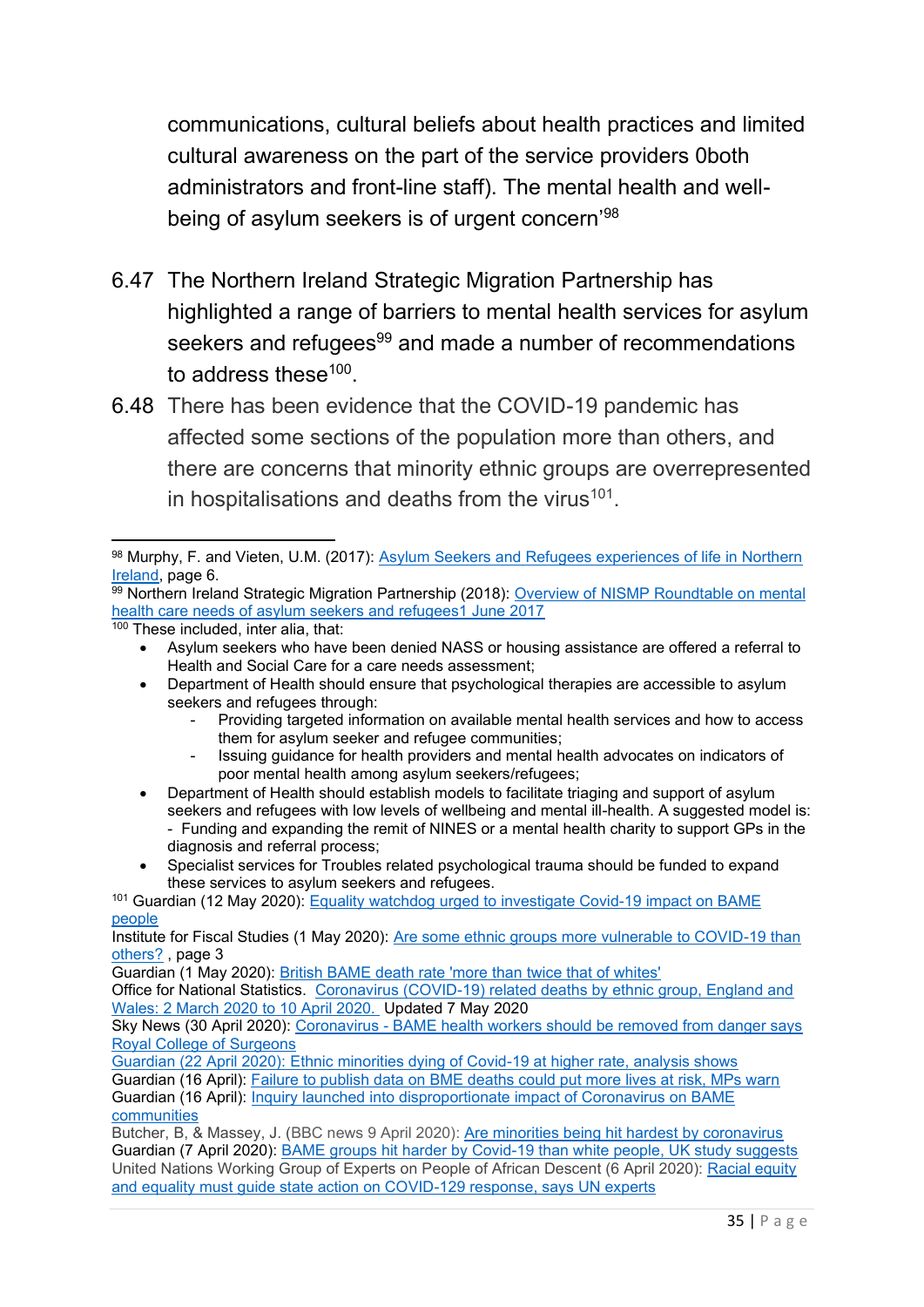6.49 However, in Northern Ireland the Department of Health and the Northern Ireland Statistics and Research Agency have disclosed that data on infection and mortality rates relating to Covid-19 among ethnic minorities is not held $^{102}$ .

#### **Proposal to the Committee**

- 6.50 Aligned to the Equality Commission's recommendations to the NI Executive and key departments, the Advisory Committee may wish to consider recommending, for action by the UK State Party and/or NI Executive, as appropriate, that:
	- the Executive and Department of Health co-ordinate actions to address the known health inequalities amongst BME, newcomer and Traveller population, ensuring that all policies result in measurable improvements in health outcomes for this group;

Runnymede Trust (26 March 2020): [Coronavirus will increase race inequalities](https://www.runnymedetrust.org/blog/coronavirus-will-increase-race-inequalities)

Race Equality Foundation (2 April 2020): [What we know about Covid-19 and the risk factors relating](https://raceequalityfoundation.org.uk/health-care/coronavirus-information-and-resources/)  [to it](https://raceequalityfoundation.org.uk/health-care/coronavirus-information-and-resources/)

NHS Confederation (April 2020): [The impact of COVID-19 on BME communities and health and care](https://www.nhsconfed.org/resources/2020/04/the-impact-of-covid19-on-bme-communities-and-staff)  [staff](https://www.nhsconfed.org/resources/2020/04/the-impact-of-covid19-on-bme-communities-and-staff)

<sup>&</sup>lt;sup>102</sup> In correspondence with the Equality Commission, the Department of Health advised (16 May 2020) that ''NISRA Vital Statistics Branch are currently looking at country of birth information recorded on death certificates. ONS has published differential death numbers based on linking Census and death registration information. Given that migration to Northern Ireland peaked more recently than 2011 when the last Census was taken, NISRA feel that country of birth from death registrations will be more meaningful in the Northern Ireland context. This work is currently at an early stage but we would hope to be able to make such stats available in the next 4-6 weeks'. Country of birth data will not, however, capture Covid 19 infection and mortality rates for members of minority ethnic groups who were born in Northern Ireland.

On 25 June 2020, NISRA (the Northern Ireland Statistics and Research Agency) advised the Commission that 'In terms of further plans to analyse deaths based on the death certificate, we are constrained by the variables collected at the point of death registration and there are no current plans to enhance the data collected which would likely require legislation. Place of birth (country) was also analysed in the new monthly bulletin, although this obviously does not equate with 'ethnicity'…the Administrative Data Research Centre in Northern Ireland, in which NISRA is a partner (ADR UK Initiative), is planning to work with a national consortium of BAME researchers and organisations to understand COVID-19's disproportionate impact on different ethnic groups. This work is in its infancy but is of a high priority. Although NISRA holds ethnicity details for the population as at 2011 in the Census record, given the elapsed time, the post-2011 immigration and the comparatively small numbers of COVID-19 deaths in Northern Ireland, the methodology used by ONS (imputing ethnicity from the last Census) will not work for us here. In short, we plan to address this gap'.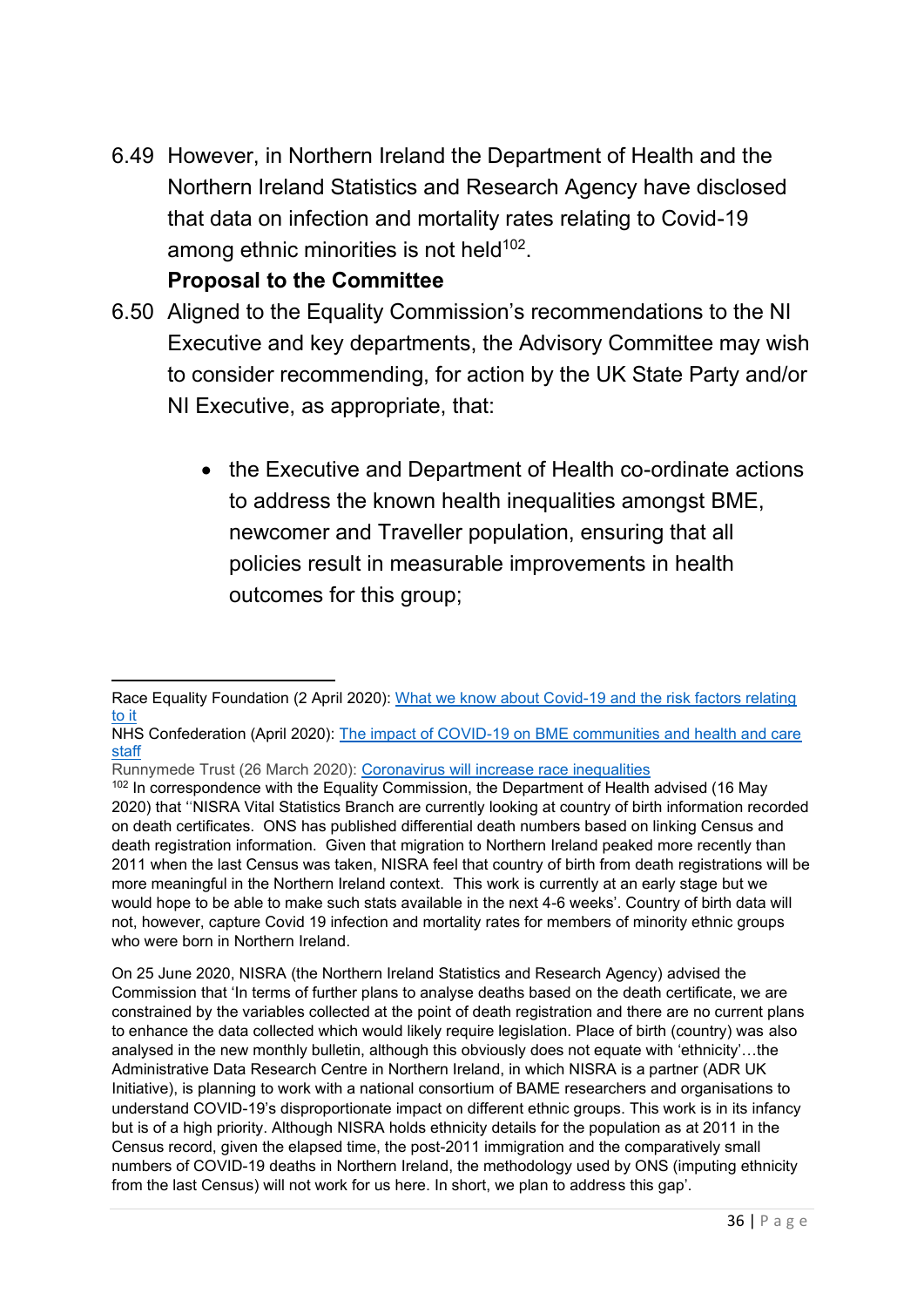- that facilities and services for BME groups are underpinned by the AAAQ<sup>103</sup> human rights framework;
- that the Department of Health and Health & Social Care Trusts provide information and services in a way which is consistent with equality of access and that staff are trained in anti-racism and cultural awareness. It is also recommended that HSC Trusts work with BME, newcomer and Traveller populations to increase knowledge and confidence around access to services;
- the development of a system for monitoring health inequalities experienced by ethnic minorities, including the comprehensive collection and review of data also by S75 category so that any adverse impacts of access outcomes can be identified and addressed;
- as part of a Refugee Integration Strategy, that the Department of Health:
	- identifies and addresses the specific disadvantages faced by refugees in obtaining and accessing appropriate services (including mental health services);
	- ensures that the needs of asylum seekers and refugees are taken into account in the planning, commissioning and delivery of services; and
	- supports asylum seekers and refugees to understand their rights and entitlements to healthcare;
- that Government, including the devolved administration, take steps to mitigate the disproportionate impact of Covid-19 infection and mortality on minority ethnic groups;

<sup>&</sup>lt;sup>103</sup> AAAQ: Available, Accessible, Acceptable and of good Quality. Further information available [here](http://phrtoolkits.org/toolkits/medical-professionalism/the-human-rights-basis-for-professionalism-in-health-care/aaaq-framework/)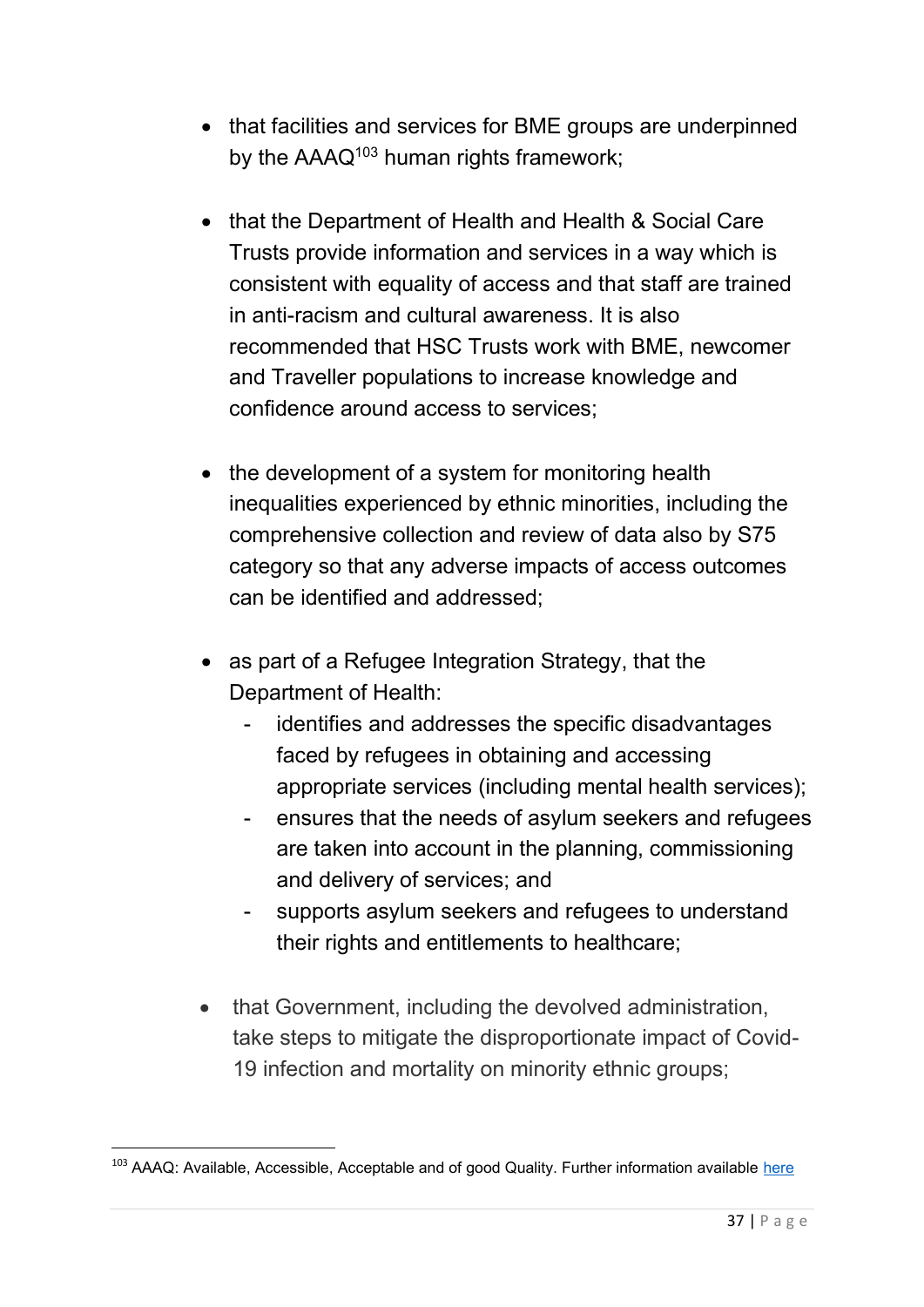• that data on Covid-19 infection rate and mortality rates are kept for equality categories, including persons of different racial group.

#### **Social Welfare**

- 6.51 An evaluation of the OFMDFM Emergency fund pilot highlighted that 'access to social security, housing, social services and other support is a maze' and 'the length of time waiting on support that people are entitled to or the length of time to reach a decision is a major concern'<sup>104</sup>.
- 6.52 Research has also highlighted that, while emergency funding provides important short term support for destitute asylum seekers, key policy changes are required to the asylum system, to improve the situation of this vulnerable group<sup>105</sup>. For example, asylum support is terminated once a final decision has been made on an asylum application as those who are granted leave to remain in the UK become eligible to work and can access mainstream welfare benefits. A cross-party working group<sup>106</sup> found that, while the UKBA ends its support 28 days after a final decision has been made on an asylum application, it often takes much longer to receive standard benefits (as much as six months for child benefit). As a result, adults who had been seeking asylum were often most at risk three months after being allowed to stay<sup>107</sup>.
- 6.53 In addition, the cross-party inquiry found widespread examples of families on levels of support far below mainstream benefits. Some children become destitute when families gain refugee

<sup>104</sup> McKittrick, N and McCann, J. (2012): [Evaluation of the OFMDFM Emergency Fund Pilot August](https://www.bl.uk/collection-items/ofmdfm-emergency-fund--pilot-august-2011--march-2012)  [29011-March 2012,](https://www.bl.uk/collection-items/ofmdfm-emergency-fund--pilot-august-2011--march-2012) page 4.

 $105$  British Red Cross (2013): Not gone, but forgotten - the urgent need for a more humane asylum [system](https://www.slideshare.net/BritishRedCross/not-gone-but-forgotten-the-urgent-need-for-a-more-humane-asylum-system)

 $\frac{106}{106}$  Report of the Parliamentary Inquiry into asylum support for children and young people (January 2013).

 $107$  Ibid, page 15.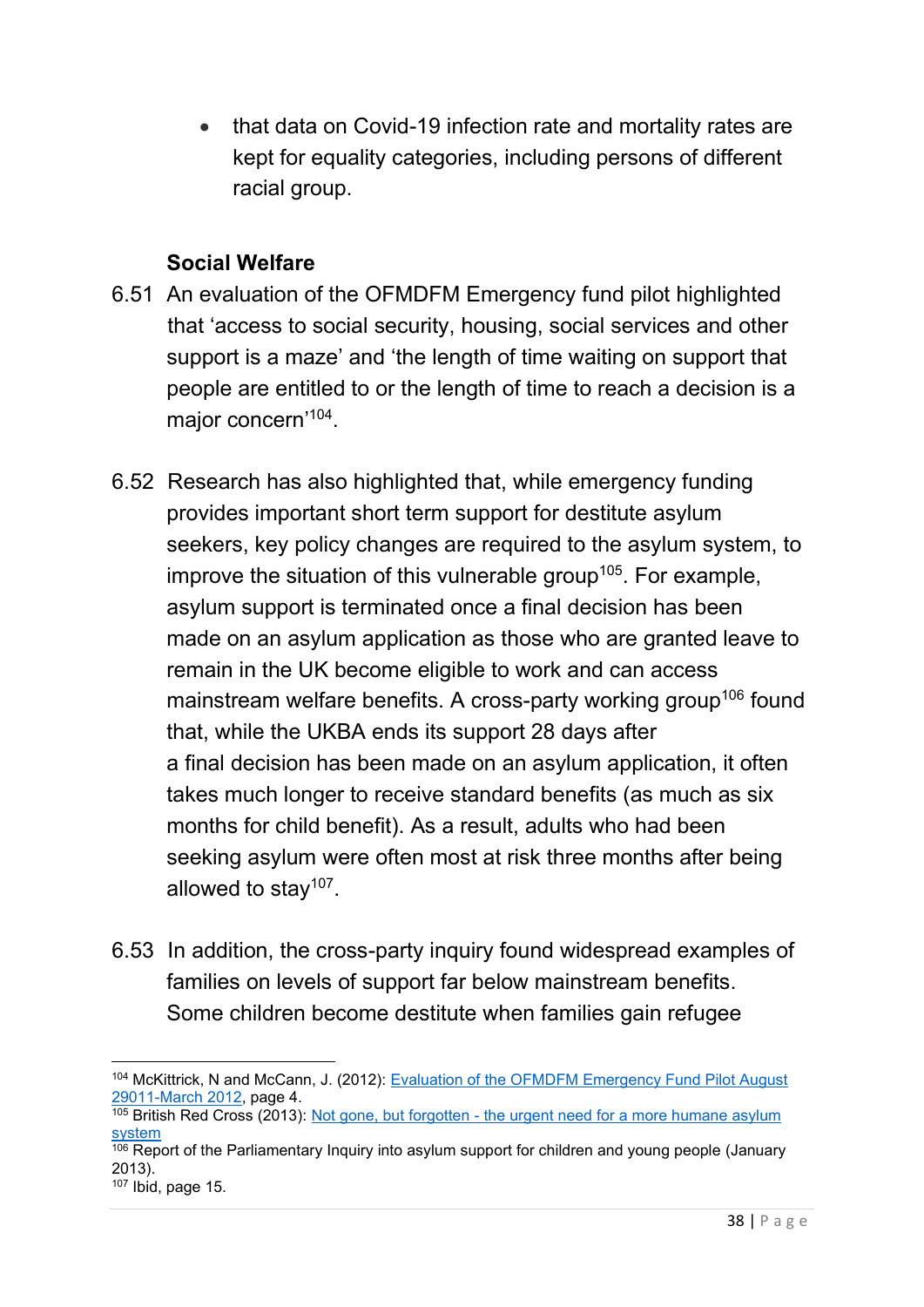status and move from Home Office support to mainstream support. Other children are born into destitution because their parents are cut off from asylum support but are unable to leave the UK.<sup>108</sup> Other periods of destitution are caused by administrative gaps and delays, which cause some families to go without income or a place to stay for weeks and months'.<sup>109</sup>

- 6.54 Anecdotal evidence<sup>110</sup> has also highlighted that 'there are ongoing issues with inconsistent decision-making with regard to persons from abroad' and that significant delays in processing benefits often leave migrants in debt or at risk of homelessness.
- 6.55 The Commission has also made a number of significant policy interventions concerning Welfare Reform (including responses to the Welfare Reform Bill  $EQIA<sup>111</sup>$ ; and associated policy consultations) drawing attention, inter alia, to the absence of data on people of different racial group and the importance of public authorities ensuring the effective application of their Section 75 duties.

- 6.56 Aligned to the Equality Commission's recommendations to the NI Executive and key departments, the Advisory Committee may wish to consider recommending, for action by the UK State Party and/or NI Executive, as appropriate, that:
	- the UK government undertake a review of the asylum system to ensure any problems are addressed during transition from one form of public support to another and ensures that asylum

<sup>108</sup> Ibid, page 15.

 $109$  Ibid, page 2.

<sup>110</sup> Belong (2013): Response to Commission's Racial Equality Policy Paper – Draft Priorities and Recommendations.

<sup>111</sup> ECNI (December 2011): Response to the DSD consultation on the Welfare Reform Bill 2011 and [EQIA](https://www.equalityni.org/ECNI/media/ECNI/Consultation%20Responses/2011/DSD-Welfare_Reform_Bill-EQIA.pdf)*.*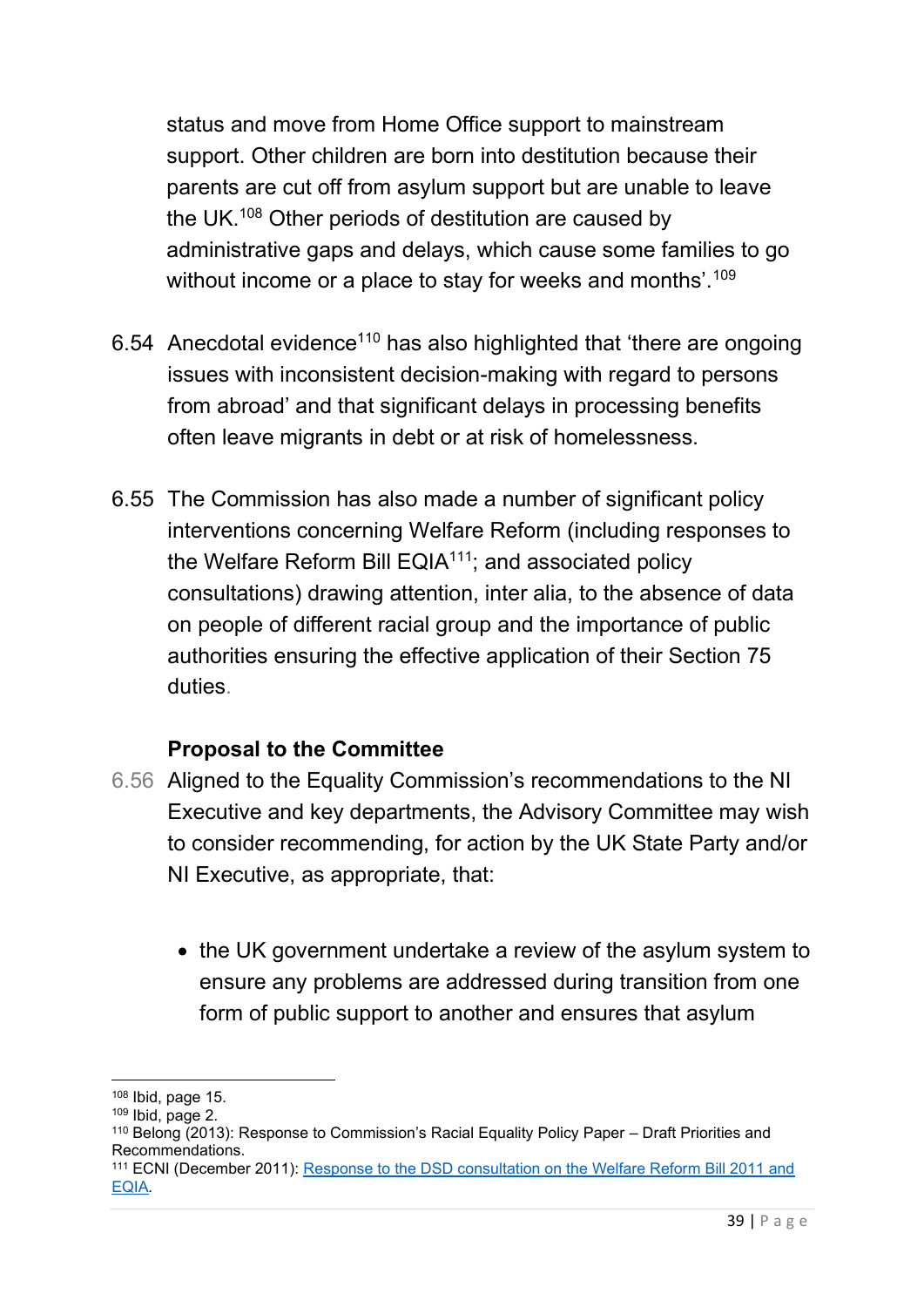seekers receive appropriate support from arrival until voluntary departure or compulsory removal from the UK;

- that The Executive Office take appropriate steps to ensure the sustainability of the Emergency Fund in the longer term, by addressing those challenges highlighted by the pilot evaluation such as the need for increased administrative support and the lack of service provision in some regions;
- that The Executive Office and the Department for Communities (DfC) undertake an assessment of the barriers faced by migrants (including Roma), asylum seekers and refugees in accessing benefits including the accessibility of services;
- that the Executive and relevant Departments ensure that first tier generalist advice, including access to the services of an interpreter, is available for those migrants impacted on by the changes to the welfare system and that the application process is accessible, particularly to those who live in rural areas;
- that Departments develop clearer guidance training for decision makers with regard to applications to services and benefits for refugees and asylum seekers.

#### **Integration Strategies**

- 6.56 The Commission has recognised the need for focused initiatives targeted at Travellers, and Refugees and, more recently, Roma, given the multi-faceted, complex, intractable and persistent inequalities these groups experience.
- 6.57 The 2014 consultation by OFMDFM on 'A Sense of Belonging Delivering Social Change through a Racial Equality Strategy for Northern Ireland 2014-2024', sought views as to whether there is a need for a specific refugee integration strategy and whether there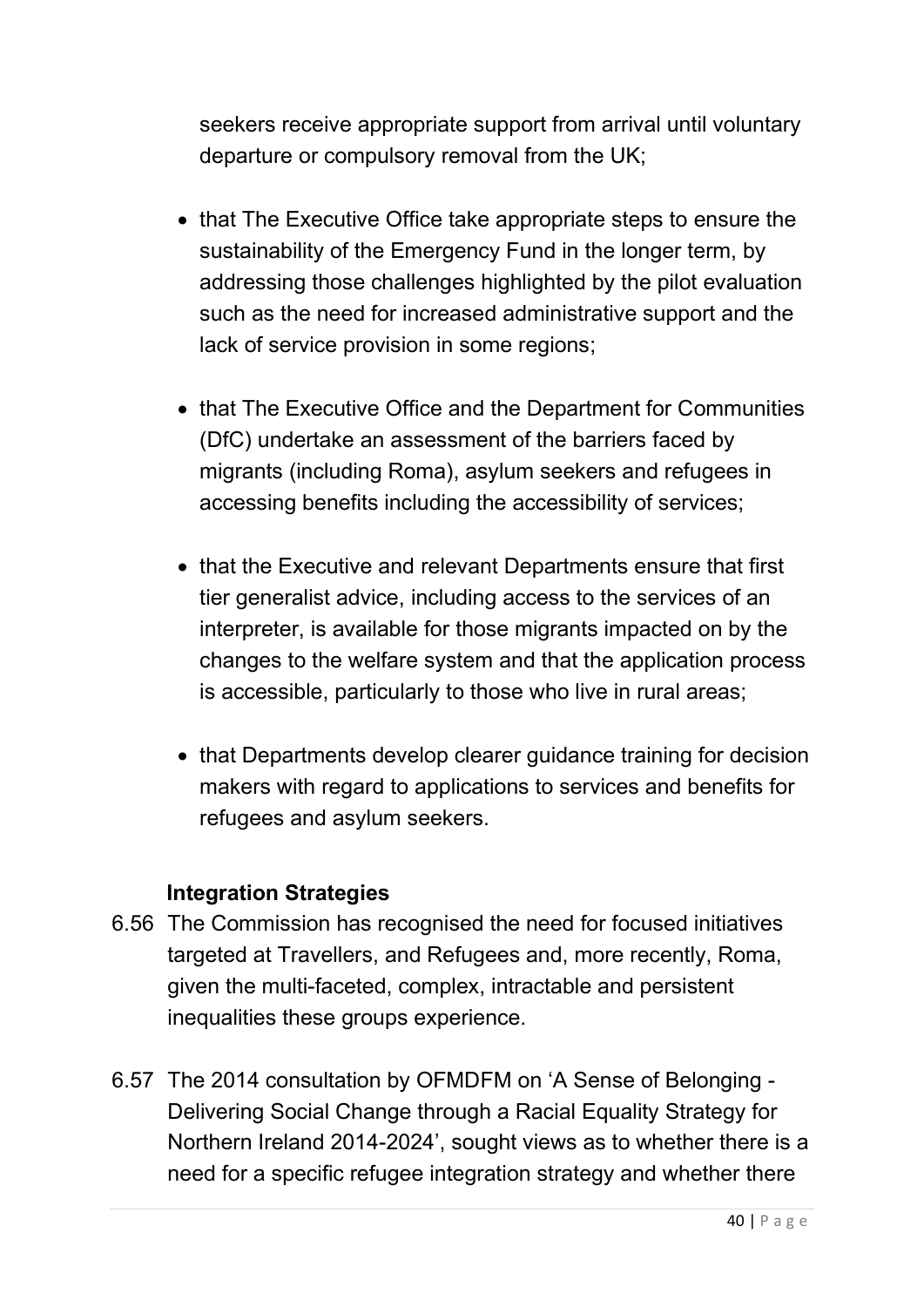is a need for specific programmes of work to address particular challenges and vulnerabilities facing particular groups.

- 6.58 The published Racial Equality Strategy stated that there was a strong case for a Refugee Integration Strategy in Northern<sup>112</sup>. The Commission welcomed the publication in November 2021 a draft strategy for consultation (see below for further details).
- 6.59 The Commission also welcomed the then OFMDFM's commitment to develop specific programmes of work to address the needs of particular needs of Travellers and Roma and was pleased to see the establishment by The Executive Office in April 2021 of a Travellers Thematic Group, as part of the Racial Equality Strategy. The Thematic Group's role is to advise the cross-departmental Strategic Planning Group, a high level group of officials from government departments, on actions to improve the situation of Travellers in Northern Ireland<sup>113</sup>.
- 6.60 However, The Executive Office has yet to establish a Thematic Group to consider and address the needs of Roma.

<sup>112</sup> Office of the First Minister and the Deputy First Minister (2015): [Racial Equality Strategy 2015-](https://www.executiveoffice-ni.gov.uk/sites/default/files/publications/ofmdfm/racial-equality-strategy-2015-2025.pdf) [2025,](https://www.executiveoffice-ni.gov.uk/sites/default/files/publications/ofmdfm/racial-equality-strategy-2015-2025.pdf) paragraph 6.19, page 31.

 $113$  The Terms of Reference for the Travellers Thematic Group include that it will:

<sup>•</sup> Provide a clear conduit between government and Travellers;

<sup>•</sup> Ensure Travellers are appropriately and meaningfully consulted and involved;

<sup>•</sup> Agree key areas of work and develop actions with targets, review, monitoring and reporting in collaboration with The Strategic Planning Group on Travellers and Roma;

<sup>•</sup> Engage with The Strategic Planning Group on Travellers and Roma, Ministers and relevant departmental staff including policymakers and strategic developers to ensure racial equality for Travellers is embedded in planning, delivery and outcome;

<sup>•</sup> Support the development, review and monitoring of appropriate strategies, policies and action plans that address Traveller inequalities;

<sup>•</sup> Make recommendations, based on evidence for policy change and development;

<sup>•</sup> Monitor progress on the implementation of the Racial Equality Strategy in relation to Travellers and report back to the Ministerial Panel;

<sup>•</sup> To analyse data and information gained from monitoring, impact assessments and general consultation activity to inform priorities and future practice;

<sup>•</sup> Recommend the commissioning of research, reports, actions and events to deliver the Ministers objectives and priorities for addressing racial inequality.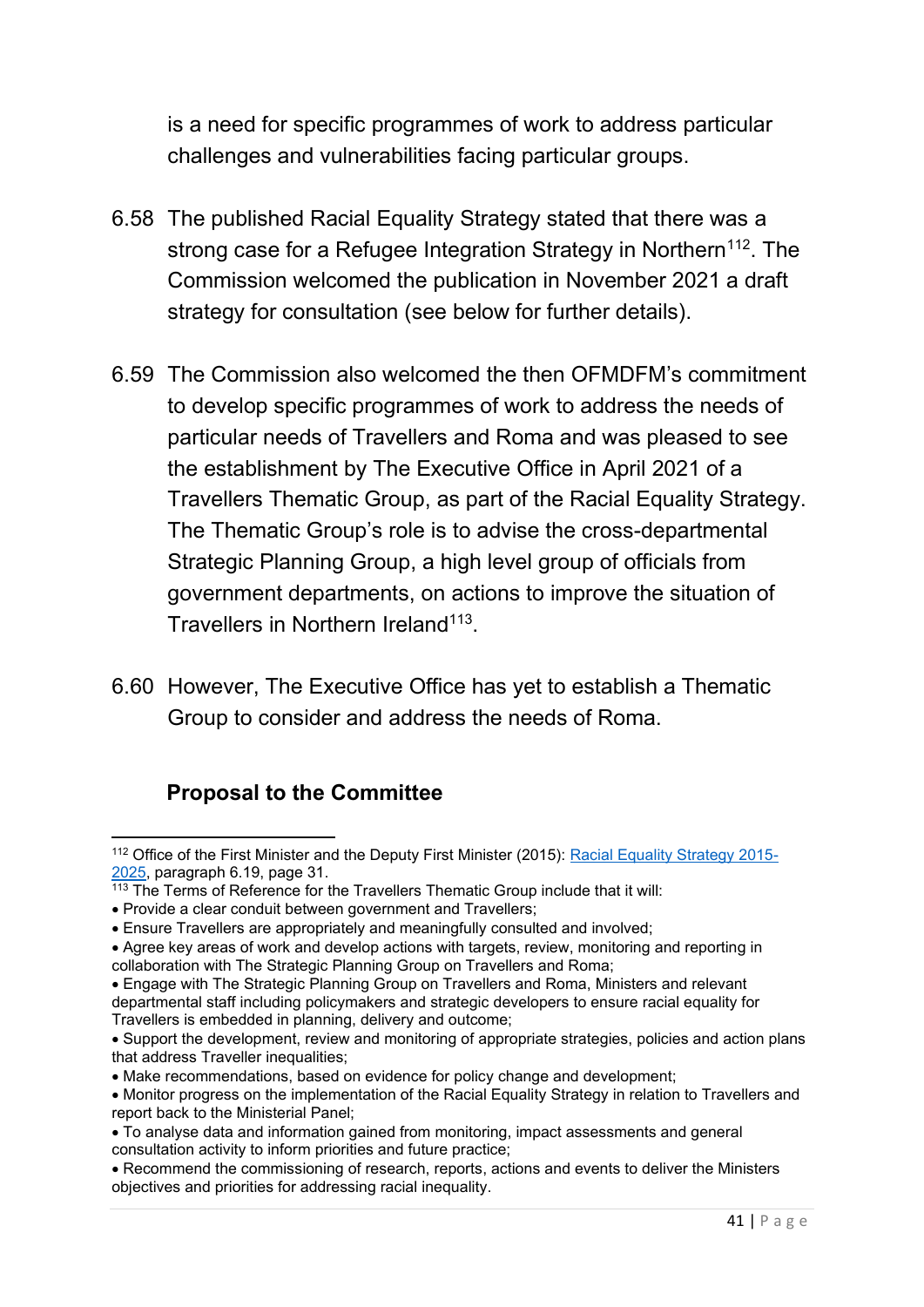6.61 Aligned to the Equality Commission's recommendations, the Advisory Committee may wish to consider recommending that the NI Executive should, aligned to the Racial Equality Strategy for Northern Ireland, establish a Roma Thematic Group which will advise the Strategic Planning Group on actions to improve the situation of Roma in Northern Ireland.

### **Asylum Seekers and Refugees**

- 6.63 Immigration and asylum are reserved matters and are the responsibility of the UK Government's Home Office. While UK immigration policy is centrally controlled, Northern Ireland Departments have policy responsibilities relating to a range of areas of service provision such as health care, legal aid and education<sup>114</sup>.
- 6.64 Unlike Scotland<sup>115</sup> and Wales<sup>116</sup>, Northern Ireland does not have a separate national strategy on refugee integration.
- 6.65 A draft Refugee Integration Strategy was issued by the TEO for public consultation in November 2021<sup>117</sup>. The draft strategy is a high-level framework and, therefore, to be effective, needs to be populated with specific time-bound actions with lead responsibility attributed to particular Departments.

See also:<https://www.executiveoffice-ni.gov.uk/articles/racial-equality#toc-0>

<sup>114</sup> Potter, M. (2014): [Refugees and Asylum Seekers in Northern Ireland,](http://www.niassembly.gov.uk/globalassets/documents/ofmdfm/motions/motions/community-relations-refugee-week/refugees-and-asylum-seekers.pdf) (Northern Ireland Assembly Research Service), page 9 (Belfast: NIARC).

<sup>115</sup> Scottish Government (2013): [New Scots: Integrating Refugees in Scotland's Communities,](https://www.webarchive.org.uk/wayback/archive/3000/https:/www.gov.scot/Resource/0043/00439604.pdf) Edinburgh.

<sup>116</sup> Welsh Government (2008): Refugee Inclusion Strategy (Wales: Welsh Assembly Government). <sup>117</sup> The Executive Office (2021): [Draft Refugee Integration Strategy 2022-2027;](https://consultations.nidirect.gov.uk/teo/refugee-integration-strategy-for-northern-ireland/supporting_documents/Refugee%20Integration%20Strategy%20%20full%20Document.pdf)

The Equality Commission's response to the consultation is available [here.](https://www.equalityni.org/ECNI/media/ECNI/Consultation%20Responses/2022/TEO-RefugeeIntegrationStrategy2022-27.pdf?ext=.pdf)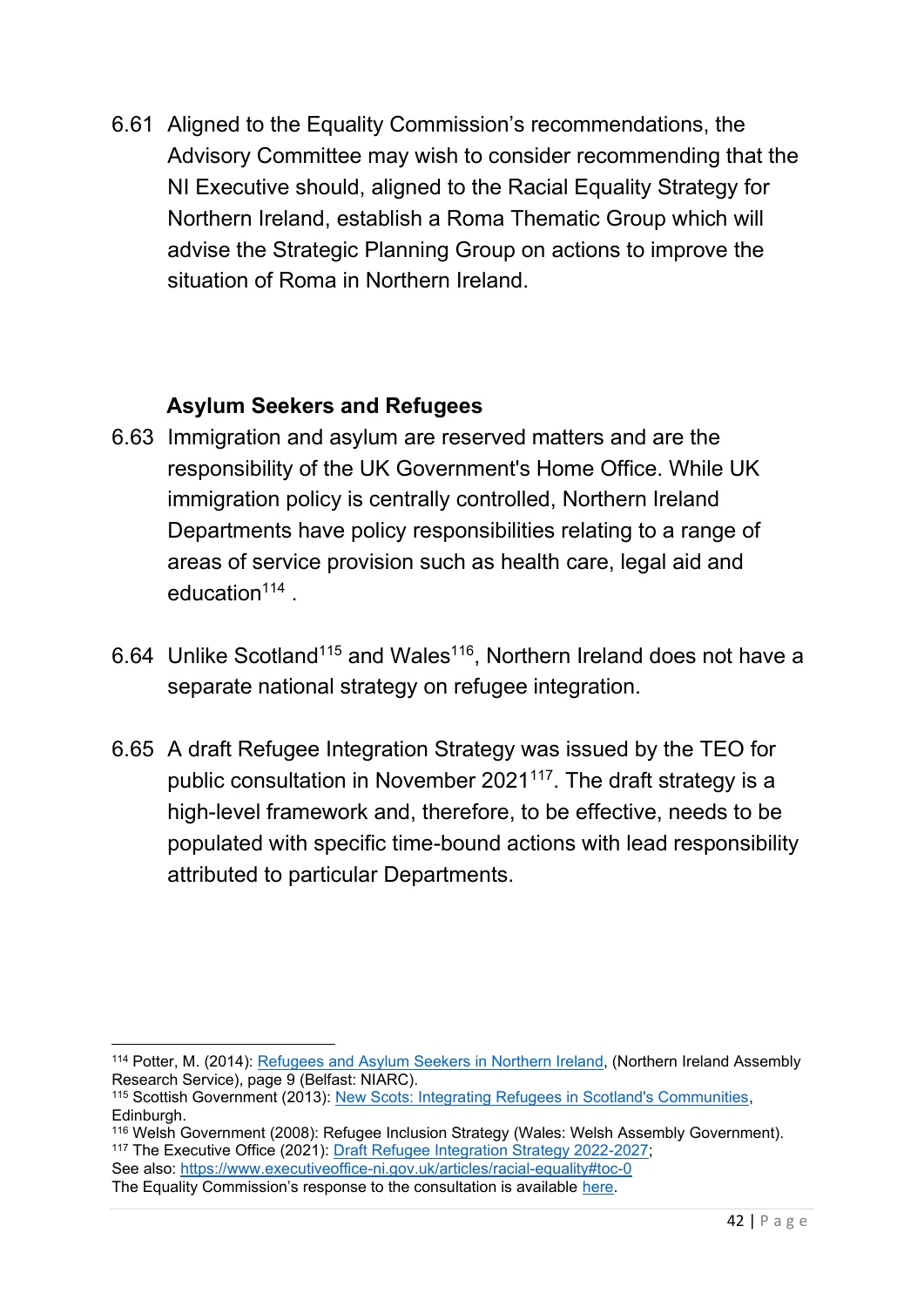6.66 The Commission recommends that the actions should be outcome focused with links to specific Northern Ireland-oriented indicators based on the Home Office Indicators of Integration.<sup>118</sup>

- 6.67 Aligned to the Equality Commission's recommendations to the NI Executive and key Departments, the Advisory Committee may wish to consider recommending to the UK State Party, that the NI Executive should, including via the Refugee Integration Strategy for Northern Ireland:
	- undertake a range of initiatives aimed at encouraging migrants, asylum seekers and refugees to take an active role in political and public life<sup>119</sup>;
	- identify and address the complex emotional, educational and social needs of asylum seeking and refugee children<sup>120</sup>;
	- increase access to employment and volunteering opportunities for refugees and ensure that employability strategies and mainstream services benefit and are accessible for, refugee users $121$ ;
	- take account of the need to provide support and advice to asylum seekers who are either in emergency accommodation provided by NASS<sup>122</sup> support, are otherwise pursuing an application for NASS support, or have recently received a decision and need support to move on  $123$ .

<sup>118</sup> Home Office (2019): [Indicators of Integration 2019, Third Edition](https://assets.publishing.service.gov.uk/government/uploads/system/uploads/attachment_data/file/835573/home-office-indicators-of-integration-framework-2019-horr109.pdf)

<sup>119</sup> Equality Commission for Northern Ireland (May 2014): [Racial Equality Policy Priorities and](https://www.equalityni.org/ECNI/media/ECNI/Publications/Delivering%20Equality/RacialEquality_PolicyPosition2014.pdf)  [Recommendations,](https://www.equalityni.org/ECNI/media/ECNI/Publications/Delivering%20Equality/RacialEquality_PolicyPosition2014.pdf) paragraph 3.15, page 12.

 $\frac{120}{120}$  Equality Commission for Northern Ireland (May 2014): Racial Equality Policy Priorities and [Recommendations,](https://www.equalityni.org/ECNI/media/ECNI/Publications/Delivering%20Equality/RacialEquality_PolicyPosition2014.pdf) paragraph 4.20, page 18.

<sup>&</sup>lt;sup>121</sup> Equality Commission for Northern Ireland (May 2014): Racial Equality Policy Priorities and [Recommendations,](https://www.equalityni.org/ECNI/media/ECNI/Publications/Delivering%20Equality/RacialEquality_PolicyPosition2014.pdf) paragraph 5.21, page 24.

<sup>122</sup> National Asylum Support Service.

<sup>123</sup> Equality Commission for Northern Ireland (May 2014): [Racial Equality Policy Priorities and](https://www.equalityni.org/ECNI/media/ECNI/Publications/Delivering%20Equality/RacialEquality_PolicyPosition2014.pdf)  [Recommendations,](https://www.equalityni.org/ECNI/media/ECNI/Publications/Delivering%20Equality/RacialEquality_PolicyPosition2014.pdf) paragraph 6.13, page 27.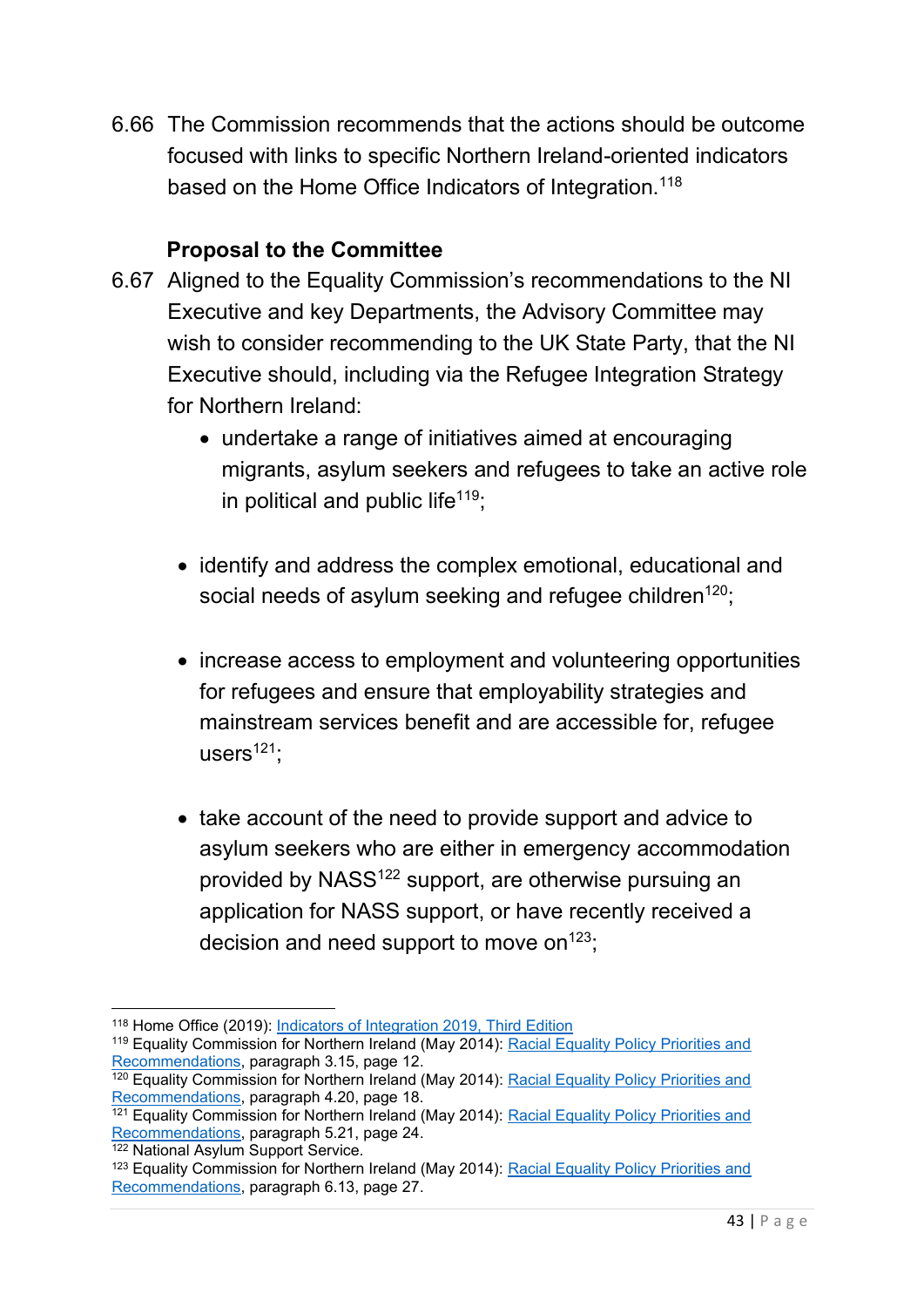- identify and address the specific disadvantages faced by refugees in obtaining and accessing appropriate services (including mental health services)<sup>124</sup>;
- assess the barriers faced by migrants (including asylum seekers and refugees) in accessing benefits including the accessibility of services<sup>125</sup>.
- 6.68 Further detail supporting all of the above recommendations can be found in: ECNI (2014): 'Racial Equality Policy – Priorities and Recommendations'<sup>126</sup> and ECNI (2022): Response to the consultation by The Executive Office on the draft Refugee Integration Strategy for Northern Ireland 2022-2027<sup>127</sup>.

# **7 Article 5: Promotion of conditions necessary to maintain and develop culture**

- 1. The Parties undertake to promote the conditions necessary for persons belonging to national minorities to maintain and develop their culture, and to preserve the essential elements of their identity, namely their religion, language, traditions and cultural heritage.
- 2. Without prejudice to measures taken in pursuance of their general integration policy, the Parties shall refrain from policies or practices aimed at assimilation of persons belonging to National Minorities against their will and shall protect these persons from any action aimed at such assimilation.

<sup>124</sup> Equality Commission for Northern Ireland (May 2014): Racial Equality Policy Priorities and [Recommendations,](https://www.equalityni.org/ECNI/media/ECNI/Publications/Delivering%20Equality/RacialEquality_PolicyPosition2014.pdf) paragraph 7.8, page 30.

 $125$  Equality Commission for Northern Ireland (May 2014): Racial Equality Policy Priorities and [Recommendations,](https://www.equalityni.org/ECNI/media/ECNI/Publications/Delivering%20Equality/RacialEquality_PolicyPosition2014.pdf) paragraph 8.15, page 37.

 $\frac{126}{126}$  Equality Commission for Northern Ireland (May 2014): Racial Equality Policy Priorities and [Recommendations](https://www.equalityni.org/ECNI/media/ECNI/Publications/Delivering%20Equality/RacialEquality_PolicyPosition2014.pdf)

 $127$  Equality Commission for Northern Ireland (2022): Response to the consultation by The Executive [Office on the draft Refugee Integration Strategy for Northern Ireland 2022-2027](https://www.equalityni.org/ECNI/media/ECNI/Consultation%20Responses/2022/TEO-RefugeeIntegrationStrategy2022-27.pdf?ext=.pdf)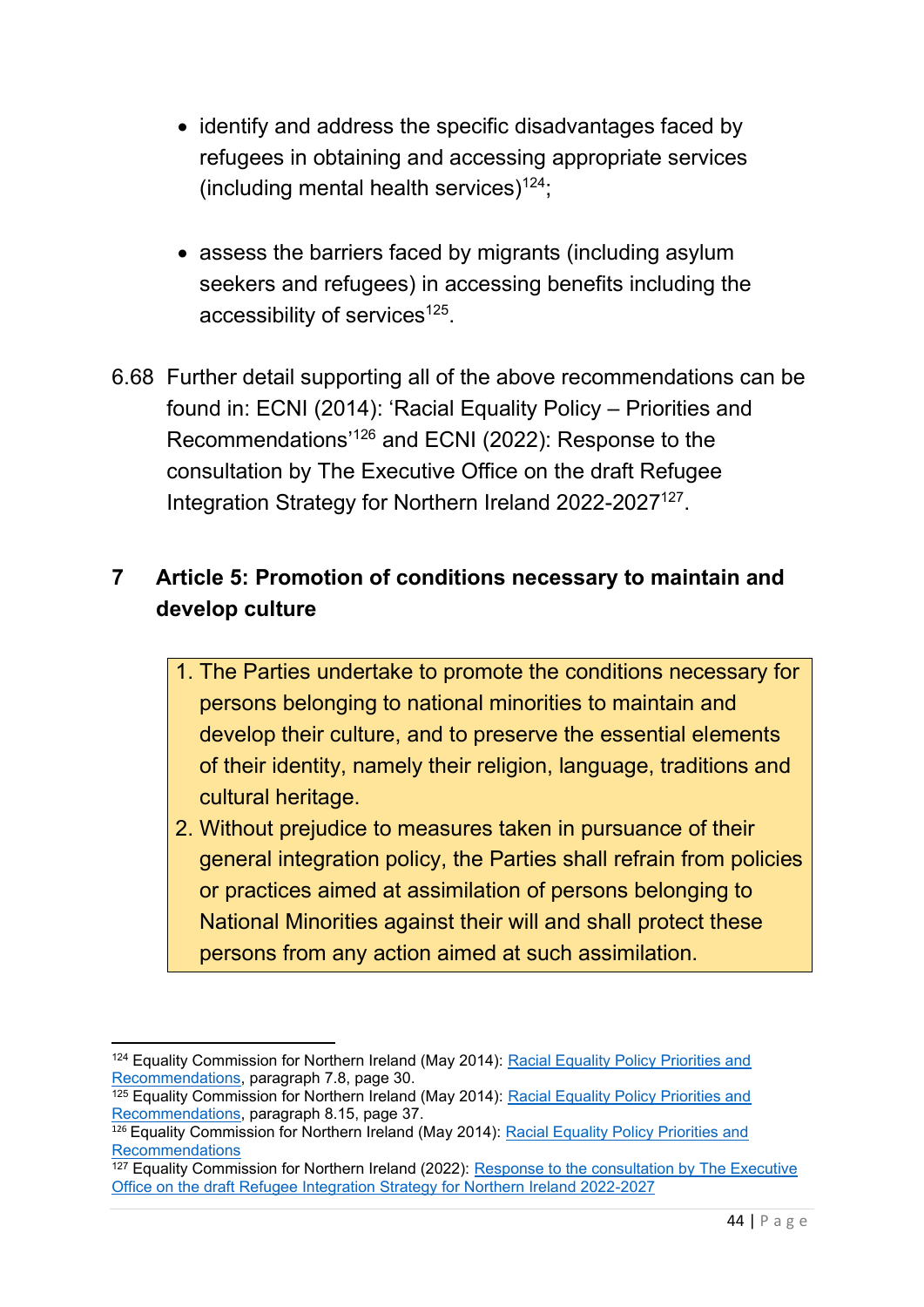## **Rights of Irish and Ulster Scots speakers**

- 7.1 The Commission's statutory duties and functions are not directly or primarily concerned with the promotion of languages and we do not have direct jurisdiction on language issues. On the relatively few occasions that language issues have been brought to our attention, it has come about because they were raised in the context of Section 75 of the Northern Ireland Act 1998 and/or the provisions of the anti-discrimination legislation, specifically the Race Relations (NI) Order 1997 and the Fair Employment and Treatment (NI) Order 1998.
- 7.2 The Commission does, however, recognise that minority language speakers are entitled to protection of their internationally recognised rights including under the FCNM and European Charter for Regional or Minority Languages (ECRM). The Commission also notes the commitments given in the St Andrews agreement to the development of Irish language legislation and the duty on the Executive to adopt strategies relating to the Irish language and Ulster Scots language<sup>128</sup>.
- 7.3 The Commission has placed on record our view that a specific language statute is an appropriate mechanism of protection for the Irish language<sup>129</sup> and have welcomed initiatives<sup>130</sup> taken to promote the Irish and Ulster Scots languages to as wide an audience as possible<sup>131</sup>.
- 7.4 The Equality Commission also set out our view that any duty placed on public authorities should be seen 'within a context of promoting a culture of good relations and diversity within the

<sup>128</sup> Equality Commission for Northern Ireland (2015): [Response to the consultation by the Department](https://www.equalityni.org/ECNI/media/ECNI/Consultation%20Responses/2015/DCAL-IrishLangBill-May15.pdf?ext=.pdf)  [for Culture, Arts and Leisure on Proposals for an Irish Language Bill,](https://www.equalityni.org/ECNI/media/ECNI/Consultation%20Responses/2015/DCAL-IrishLangBill-May15.pdf?ext=.pdf) paragraph 5, page 2.

 $\frac{129}{2}$  Equality Commission for Northern Ireland (2007): Response to DCAL Consultation on Proposed Irish Language Legislation.

<sup>130</sup> For example, the Liofa Project (Department of Culture, Arts and Leisure)

<sup>131</sup> Equality Commission for Northern Ireland (2007): Response to DCAL Consultation on Proposed Irish Language Legislation, page 10, para 11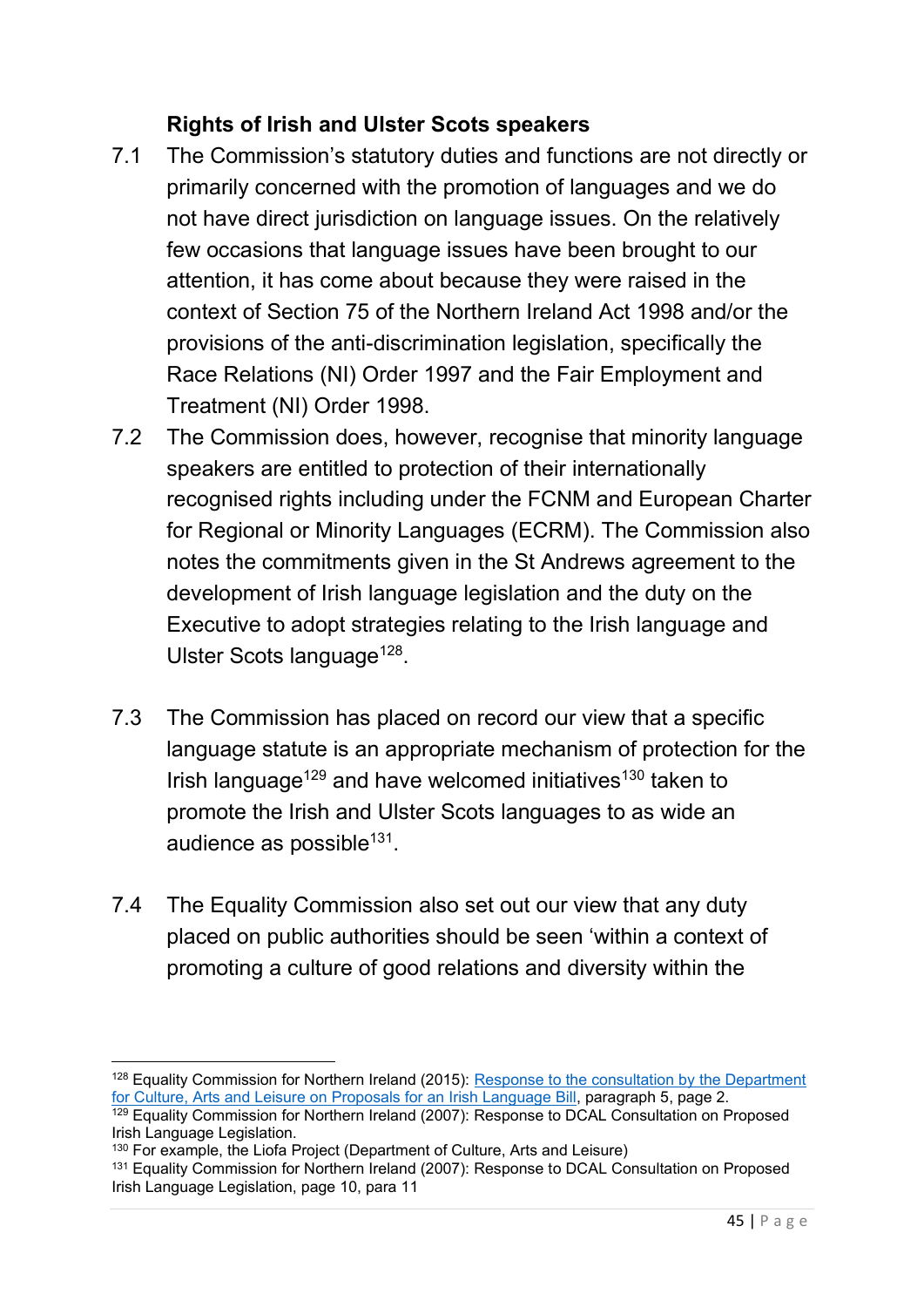provision of public services'<sup>132</sup> which is 'proportionate to the language needs of the situation, in a spirit of respect for the freedom of minority language speakers'<sup>133</sup>

- 7.5 In February 2015, the Department of Culture Arts and Leisure (DCAL) published a consultation<sup>134</sup> on Proposals for an Irish Language Bill. In its response to the consultation<sup>135</sup>, the Commission welcomed the Department's stated intent that the proposed legislation will 'seek to bring about clarity in relation in respect of the level of provisions and protections available' and provide a 'useful opportunity to afford a more consistent approach' in the matter of Irish language policy $^{136}$ .
- 7.6 The *New Decade, New Approach* document, published by the governments of the UK and Ireland on 9 January 2020 contained a wide range of measures. This included provisions in relation to rights, language and culture<sup>137</sup>.
- 7.7 Specifically, the agreement commits the First Minister and deputy First Minister, supported by the Junior Ministers to sponsor and oversee a new framework both to recognise and to celebrate Northern Ireland's diversity of identities and culture and to accommodate cultural differences.

The framework is to comprise a number of strands, including:

<sup>&</sup>lt;sup>132</sup> Equality Commission for Northern Ireland (2015): Response to the consultation by the Department [for Culture, Arts and Leisure on Proposals for an Irish Language Bill,](https://www.equalityni.org/ECNI/media/ECNI/Consultation%20Responses/2015/DCAL-IrishLangBill-May15.pdf?ext=.pdf) paragraph 11, page 4.

<sup>&</sup>lt;sup>133</sup> Equality Commission for Northern Ireland (2015): Response to the consultation by the Department [for Culture, Arts and Leisure on Proposals for an Irish Language Bill,](https://www.equalityni.org/ECNI/media/ECNI/Consultation%20Responses/2015/DCAL-IrishLangBill-May15.pdf?ext=.pdf) paragraph 7, page 3.

<sup>&</sup>lt;sup>134</sup> Department of Culture, Arts and Leisure (2015): Response to the consultation by the Department [for Culture, Arts and Leisure on Proposals for an Irish Language Bill](https://www.equalityni.org/ECNI/media/ECNI/Consultation%20Responses/2015/DCAL-IrishLangBill-May15.pdf?ext=.pdf)

<sup>&</sup>lt;sup>135</sup> Equality Commission for Northern Ireland (2015): Response to the consultation by the Department [for Culture, Arts and Leisure on Proposals for an](https://www.equalityni.org/ECNI/media/ECNI/Consultation%20Responses/2015/DCAL-IrishLangBill-May15.pdf?ext=.pdf) Irish Language Bill

<sup>&</sup>lt;sup>136</sup> Equality Commission for Northern Ireland (2015): Response to the consultation by the Department [for Culture, Arts and Leisure on Proposals for an Irish Language Bill,](https://www.equalityni.org/ECNI/media/ECNI/Consultation%20Responses/2015/DCAL-IrishLangBill-May15.pdf?ext=.pdf) paragraph 12, page 4.

<sup>137</sup> [New Decade, New Approach,](https://assets.publishing.service.gov.uk/government/uploads/system/uploads/attachment_data/file/856998/2020-01-08_a_new_decade__a_new_approach.pdf) paras 25 – 27; Annex E, paragraphs 5.1 – 5.25.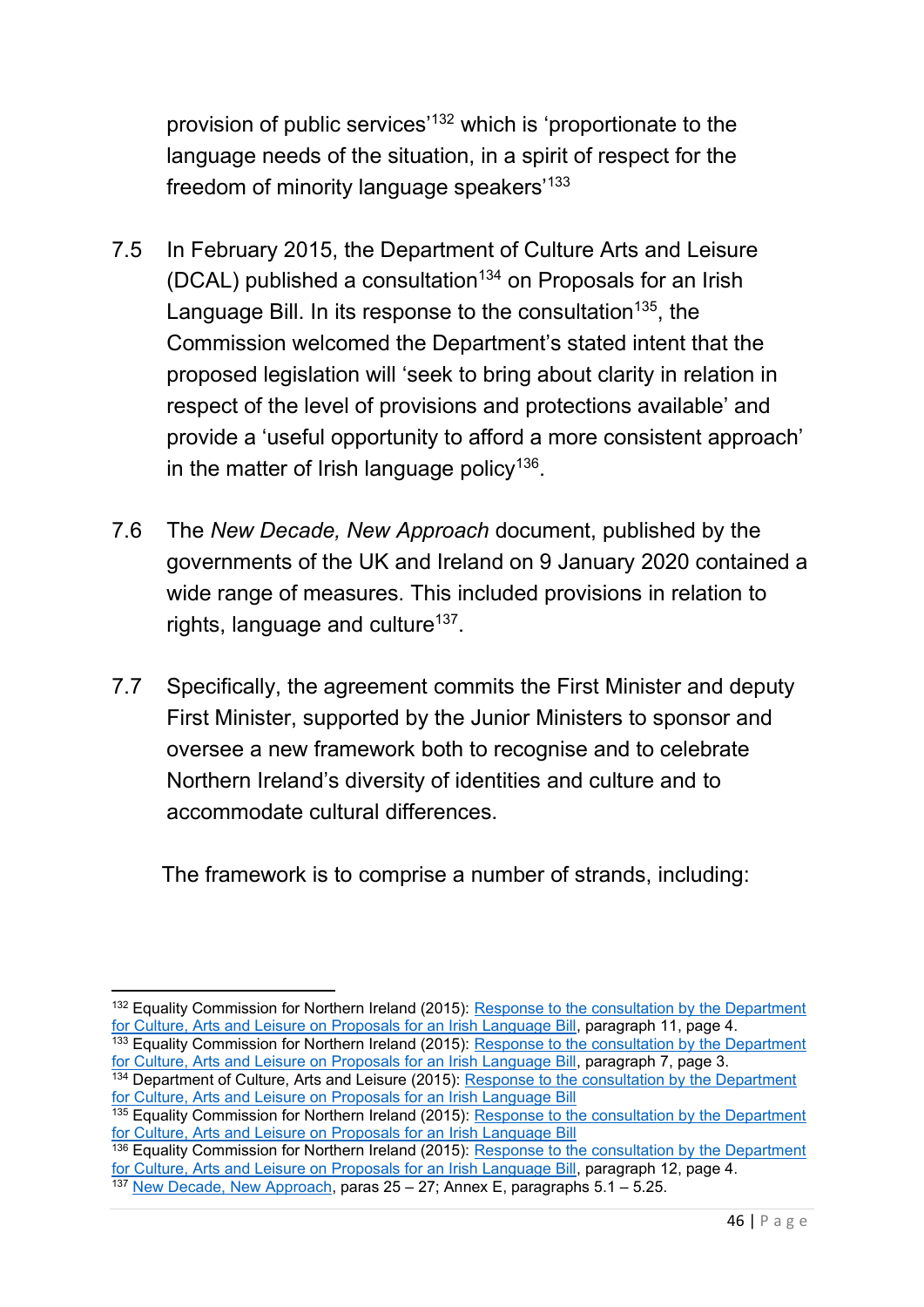- An Office of Identity and Cultural Expression<sup>138</sup> to promote cultural pluralism and respect for diversity, build social cohesion and reconciliation and to celebrate and support all aspects of Northern Ireland's rich cultural and linguistic heritage;
- Legislation to create a Commissioner to recognise, support, protect and enhance the development of the Irish language in Northern Ireland and to provide official recognition of the status of the Irish Language in Northern Ireland;
	- Legislation to create a further such Commissioner to enhance and develop the language, arts and literature associated with the Ulster Scots / Ulster British tradition and to provide official recognition of the status of the Ulster Scots language in Northern Ireland. The legislation will also place a legal duty on the Department of Education to encourage and facilitate the use of Ulster Scots in the education system<sup>139</sup>.
- 7.8 Draft legislation to give effect to these commitments was published at the same time as *New Decade, New Approach,* in the form of bills prepared by the Office of Legislative Counsel (OLC) at the request of the UK Government, to reflect the discussions up to that date $^{140}$ .
- 7.9 The legislation will introduce a new statutory duty on public authorities, to have due regard to principles relating to identity and cultural expression, and the need to encourage and promote reconciliation. It also sets out a role for the Office of Identity and Cultural Expression in relation to this new duty and a range of other functions.

<sup>138</sup> The Equality Commission has raised some queries and concerns with the Executive Office about the potential for confusion between the new duty set out in the draft legislation and existing public duties and about its potential overlap with the role and remit of the Equality Commission (letter from the Chief Commissioner ECNI to the First Minister and deputy First Minister 3 April 2020). <sup>139</sup> [New Decade, New Approach](https://assets.publishing.service.gov.uk/government/uploads/system/uploads/attachment_data/file/856998/2020-01-08_a_new_decade__a_new_approach.pdf)

<sup>140</sup> BBC News (17 June 2021): [NDNA: What the deal means for NI language and culture](https://www.bbc.co.uk/news/uk-northern-ireland-57516463)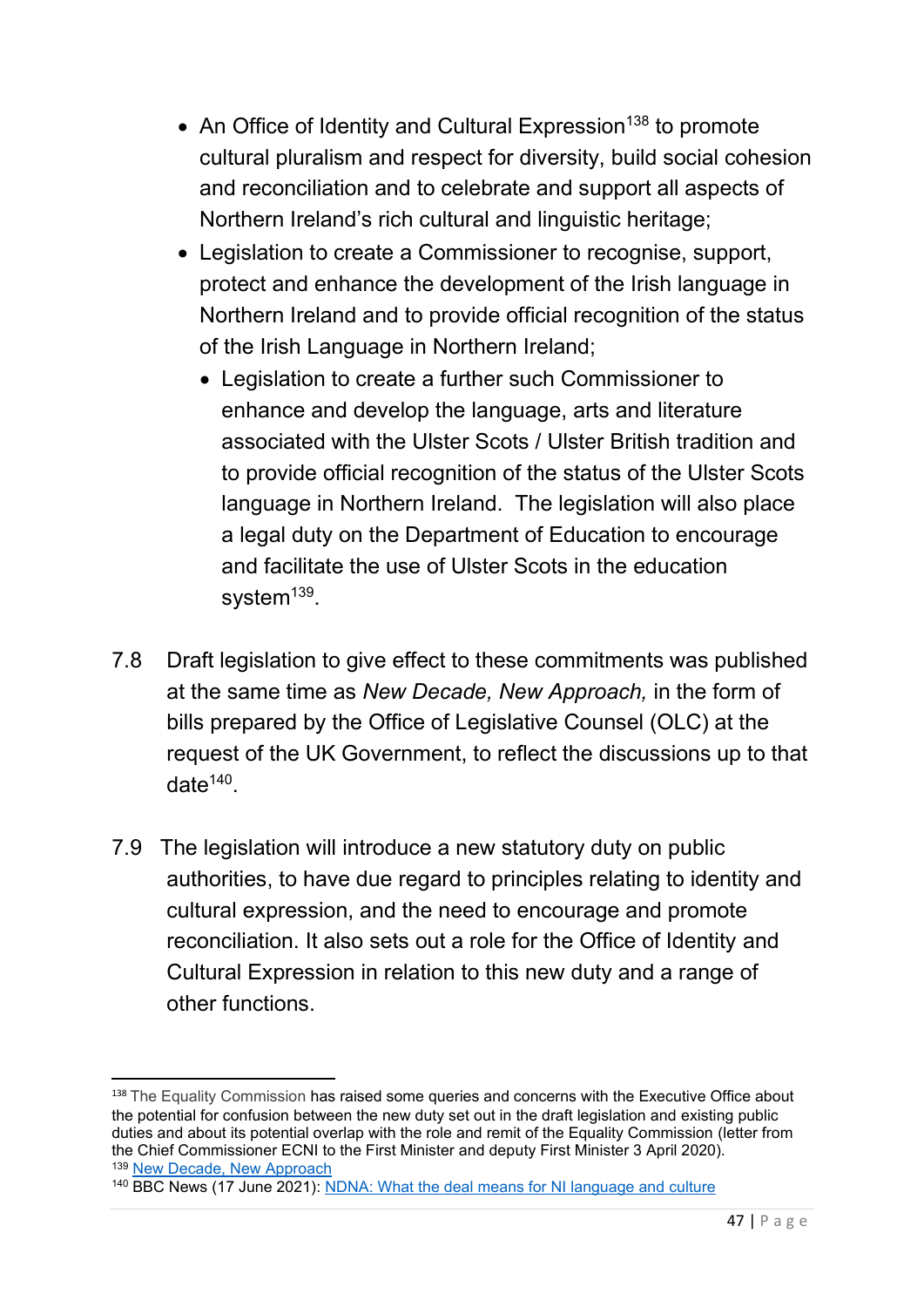- 7.10 The three bills will be enacted as amendments to the Northern Ireland Act 1998. The timetable for introduction of the legislation to the Assembly was originally scheduled for early April 2020.
- 7.11 In August 2021 the Minister for Communities announced the establishment of Expert Advisory Panels that will bring together a wide range of academic and community experience to provide recommendations about what should go into each strategy. Two further 'co-design' groups will support, advise and work alongside the Department in developing and producing each of the strategies, and wider consultation will also take place towards ensuring that the strategies meet community need<sup>141</sup>.
- 7.12 In June 2021, the then First Minister and leader of the largest party in the Executive, the Democratic Unionist Party, stated that while he intended to support the introduction of Irish language legislation, this would not necessarily be before the next assembly election<sup>142</sup>.
- 7.13 The second largest party in the Executive, Sinn Féin, then reiterated its view that Irish language legislation to be passed before the election and called upon the UK government to legislate for this at Westminster $143$ .
- 7.14 The Secretary of State for Northern Ireland subsequently indicated that he may legislate for Irish language at Westminster if the Executive fails to act, although he did not set a timeline for that to happen<sup>144</sup>. The two parties continue to appear not to have reached agreement over the language legislation<sup>145</sup>.

<sup>144</sup> BBC News (17 June 2021): **Irish language talks back on at Stormont**; BBC News (26 October 2021): [UK government 'must deliver on Irish language pledge'](https://www.bbc.co.uk/news/uk-northern-ireland-59043581)

<sup>141</sup> See: [https://www.communities-ni.gov.uk/articles/irish-language-strategy-and-ulster-scots](https://www.communities-ni.gov.uk/articles/irish-language-strategy-and-ulster-scots-language-heritage-and-culture-strategy)[language-heritage-and-culture-strategy;](https://www.communities-ni.gov.uk/articles/irish-language-strategy-and-ulster-scots-language-heritage-and-culture-strategy) BBC News (24 September 2021): [Irish language and Ulster](https://www.bbc.co.uk/news/uk-northern-ireland-58669856)  [Scots strategies 'complex and sensitive'](https://www.bbc.co.uk/news/uk-northern-ireland-58669856)

<sup>142</sup> BBC News (14 June 2021): [Edwin Poots will not guarantee Irish language law this term](https://www.bbc.co.uk/news/uk-northern-ireland-57464224)

<sup>143</sup> BBC News (15 June 2021): [Sinn Féin 'will not back new first minister without Irish law'](https://www.bbc.co.uk/news/uk-northern-ireland-57478257)

<sup>145</sup> BBC News (9 February 2022): [Irish and Ulster Scots: DUP and Sinn Féin row delays legislation](https://www.bbc.co.uk/news/uk-northern-ireland-60317736)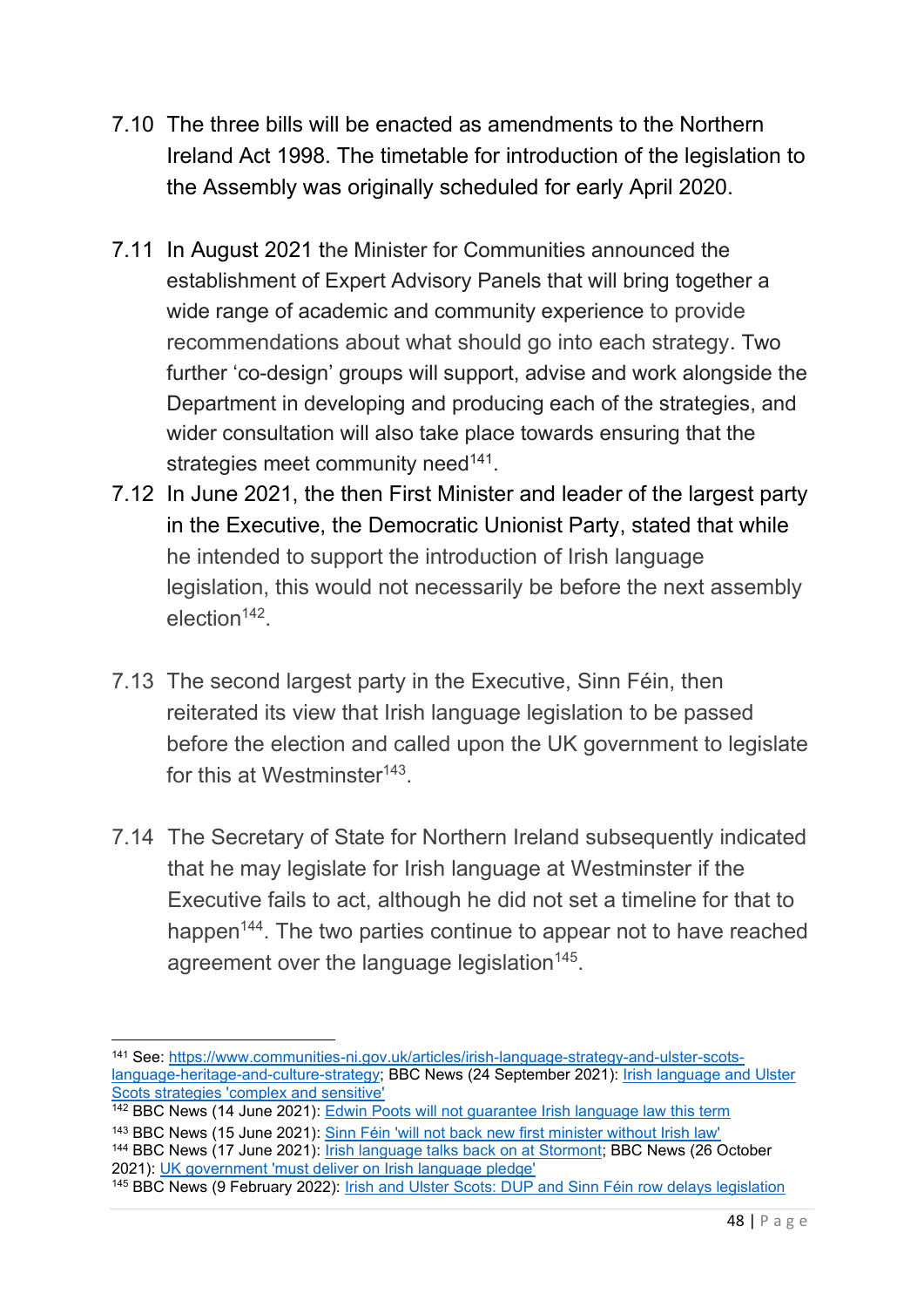### **Proposal to the Committee**

- 7.15 Aligned to the Equality Commission's recommendations to the the Advisory Committee may wish to consider recommending, via the State Party, that:
	- the Department of Communities ensures 'that the provisions of the Irish Language Bill are consistent with those of the European Charter for Regional and Minority Languages'<sup>146</sup> .

### **8 Article 6: Tolerance and intercultural dialogue**

- 1. The Parties shall encourage a spirit of tolerance and intercultural dialogue and take effective measures to promote mutual respect and understanding and co-operation among all the persons living on their territory, irrespective of those person' ethnic, cultural, linguistic or religious identity, in particular in the fields of education, culture and the media.
- 2. The Parties undertake to take appropriate measures to protect persons who may be subject to threats or acts of discrimination, hostility or violence as a result of their ethnic, cultural, linguistic or religious identity.

### **Prejudicial attitudes, hate crime and racism**

8.1 The Equality Commission's most recent Equality Awareness Survey (2018)<sup>147</sup> found that all five of the most negatively viewed groups were racial groups: Irish Travellers, Roma, asylum seekers and refugees, migrant workers and minority ethnic groups.

<sup>146</sup> Equality Commission for Northern Ireland (2015): [Response to the consultation by the Department](https://www.equalityni.org/ECNI/media/ECNI/Consultation%20Responses/2015/DCAL-IrishLangBill-May15.pdf?ext=.pdf)  [for Culture, Arts and Leisure on Proposals for an Irish Language Bill,](https://www.equalityni.org/ECNI/media/ECNI/Consultation%20Responses/2015/DCAL-IrishLangBill-May15.pdf?ext=.pdf) page 4, para 12. 30 147 Equality Commission for Northern Ireland (2018): [A Question of Attitude;](https://www.equalityni.org/ECNI/media/ECNI/Publications/Delivering%20Equality/EqualityAwarenessSurvey-Attitudes.pdf) See also: <https://www.equalityni.org/Delivering-Equality/Equality-Awareness-Survey.aspx?t=1>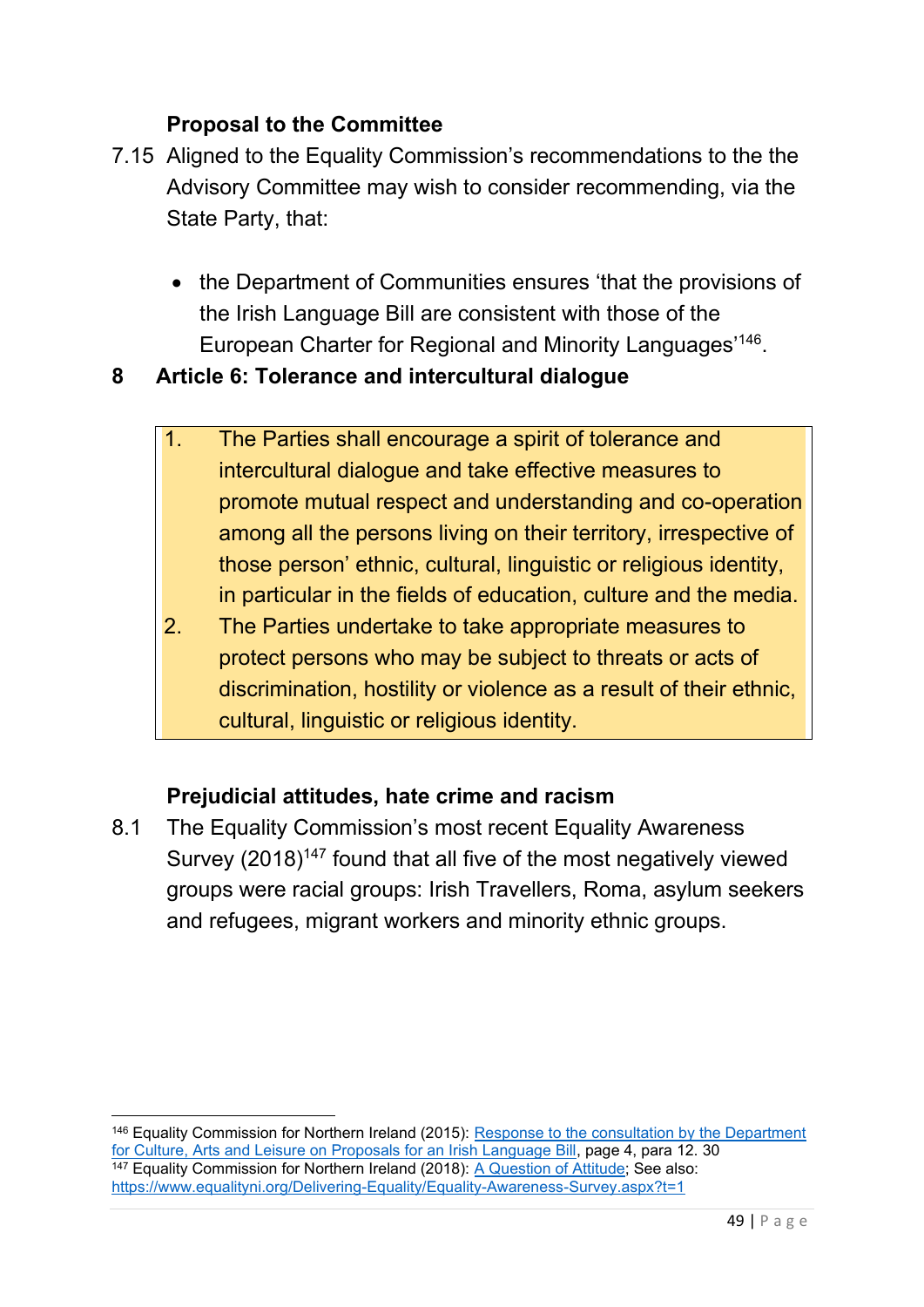| <b>Group</b>                         | <b>Negative</b> | Neither +/- | <b>Positive</b> |
|--------------------------------------|-----------------|-------------|-----------------|
| <b>Traveller</b>                     | 19%             | 15%         | 66%             |
| <b>Roma</b>                          | 18%             | 15%         | 68%             |
| <b>Asylum seekers &amp; refugees</b> | 15%             | 15%         | 71%             |
| <b>Migrant workers</b>               | 11%             | 12%         | <b>77%</b>      |
| <b>Minority ethnic groups</b>        | 10%             | 14%         | <b>77%</b>      |

8.2 Travellers, Roma, migrant workers and minority ethnic groups were also the equality groups with the highest proportions of respondents who 'would mind' them as a work colleague, a neighbour or as an in-law.

Proportion of people who 'would mind' having people from these groups as:

| <b>Group</b>           | <b>Work colleague</b> | <b>Neighbour</b> | In-law     |
|------------------------|-----------------------|------------------|------------|
| <b>Traveller</b>       | 25%                   | 33%              | 33%        |
| Roma                   | 23%                   | 27%              | 29%        |
| <b>Migrant workers</b> | 16%                   | 19%              | <b>20%</b> |
| <b>Minority ethnic</b> | 16%                   | 18%              | 20%        |

8.3 Overall, attitudes to Travellers were not as negative as in previous surveys, but they were still the equality group that attracted the most negative attitudes across all areas that we surveyed:

> **In general, how positive or negative do you feel towards Travellers?**

|      | Year Negative % | Neither -/+ % Positive % |     |
|------|-----------------|--------------------------|-----|
| 2008 | <b>28%</b>      | <b>26%</b>               | 46% |
| 2011 | $30\%$          | 30%                      | 40% |
| 2016 | 19%             | 15%                      | 66% |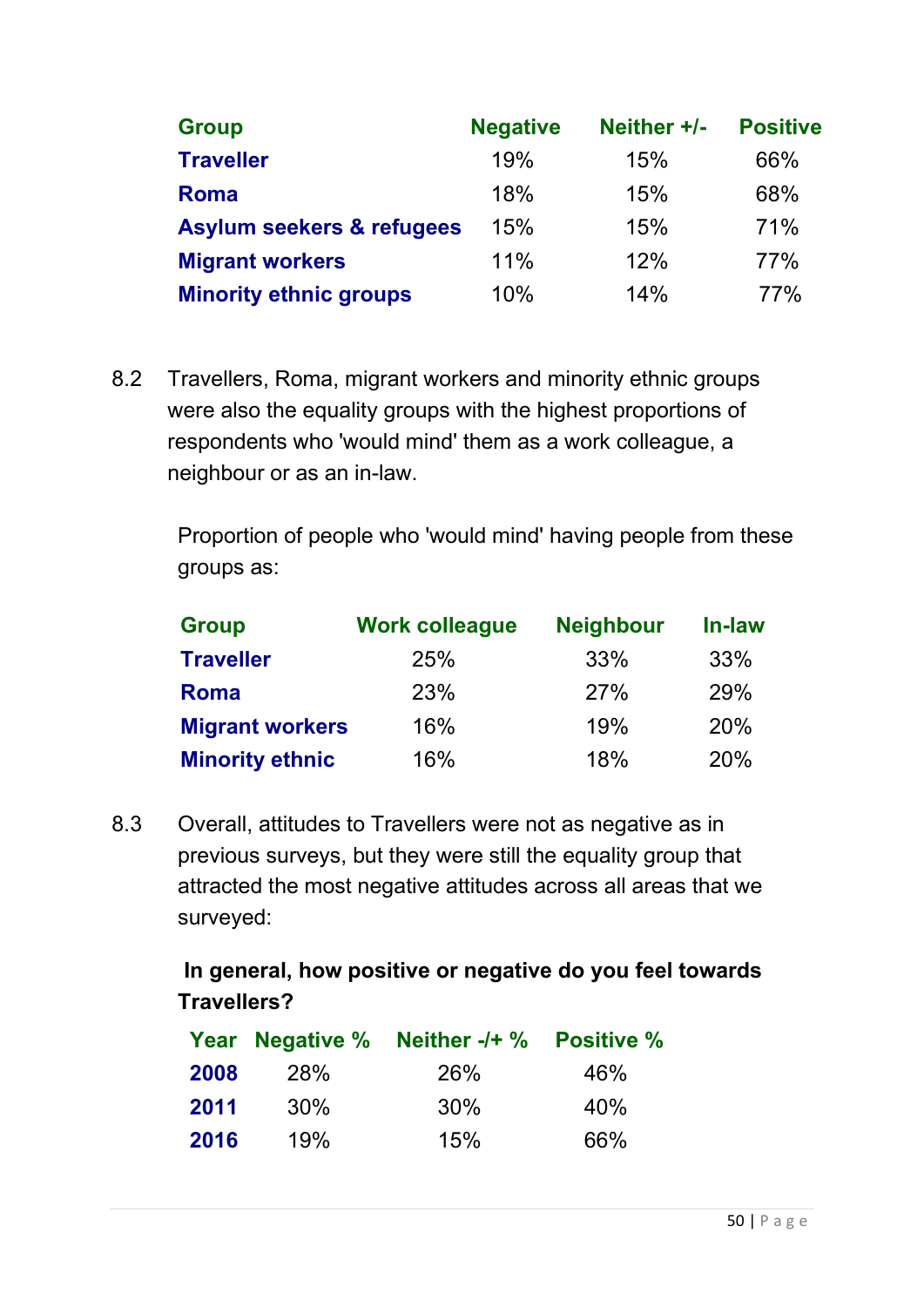# **Would you personally mind a Traveller as a work colleague/a neighbour/an in-law?**

| <b>Group</b>          |     | 2005 2008 2011 2016 |  |
|-----------------------|-----|---------------------|--|
| <b>Work colleague</b> |     | 24\% 38\% 35\% 25\% |  |
| <b>Neighbour</b>      |     | 41% 51% 54% 33%     |  |
| <b>Close relative</b> | 38% | 51% 55% 33%         |  |

- 8.4 More people responded with negative attitudes to Travellers in all three social distance scenarios than to any other group. The closer the relationship, proportionally more people minded. One quarter would mind working alongside a Traveller, and a third would mind a Traveller as a neighbour or a relative by marriage.
- 8.5 The Executive Office's Northern Ireland Racial Equality Indicators Report: 2014 – 2019 reported that, at 2019, the proportion of respondents reporting they were prejudiced against people from minority ethnic communities had increased significantly since the baseline and 2018 (2014: 24%; 2018: 20%; 2019: 29%)<sup>148</sup> .
- 8.6 The Leveson report (2012) into press standards found that 'when assessed as a whole, the evidence of discriminatory, sensational or unbalanced reporting in relation to ethnic minorities, immigrants and/or asylum seekers, is concerning'<sup>149</sup>. Research (ASCONI 2012) has also highlighted that stereotypical representations of Africans in charity campaigns, 'ostracises many new communities and reinforces the perception of them as on the periphery of society in Northern Ireland'<sup>150</sup>. The Commission remains concerned about evidence of discriminatory, sensational and unbalanced media reporting at UK-wide level.

<sup>148</sup> See: [Northern Ireland Racial Equality Indicators Report: 2014-2019](https://www.executiveoffice-ni.gov.uk/news/northern-ireland-racial-equality-indicators-report-2014-2019)

<sup>149</sup> Leveson (November 2012): [Criticism of the Culture, Practices and Ethics of the Press,](https://assets.publishing.service.gov.uk/government/uploads/system/uploads/attachment_data/file/270941/0780_ii.pdf) para 8.51, page 673.

<sup>&</sup>lt;sup>150</sup> Afro-Caribbean Support Organisation NI (2012): African images and their impact on public [perception](https://www.acsoni.org/app/uploads/2018/02/AFRICAN-MEDIA-IMAGES-MESSAGES-THEIR-IMPACT-ON-PUBLIC-PERCEPTION-RESEARCH-2.pdf)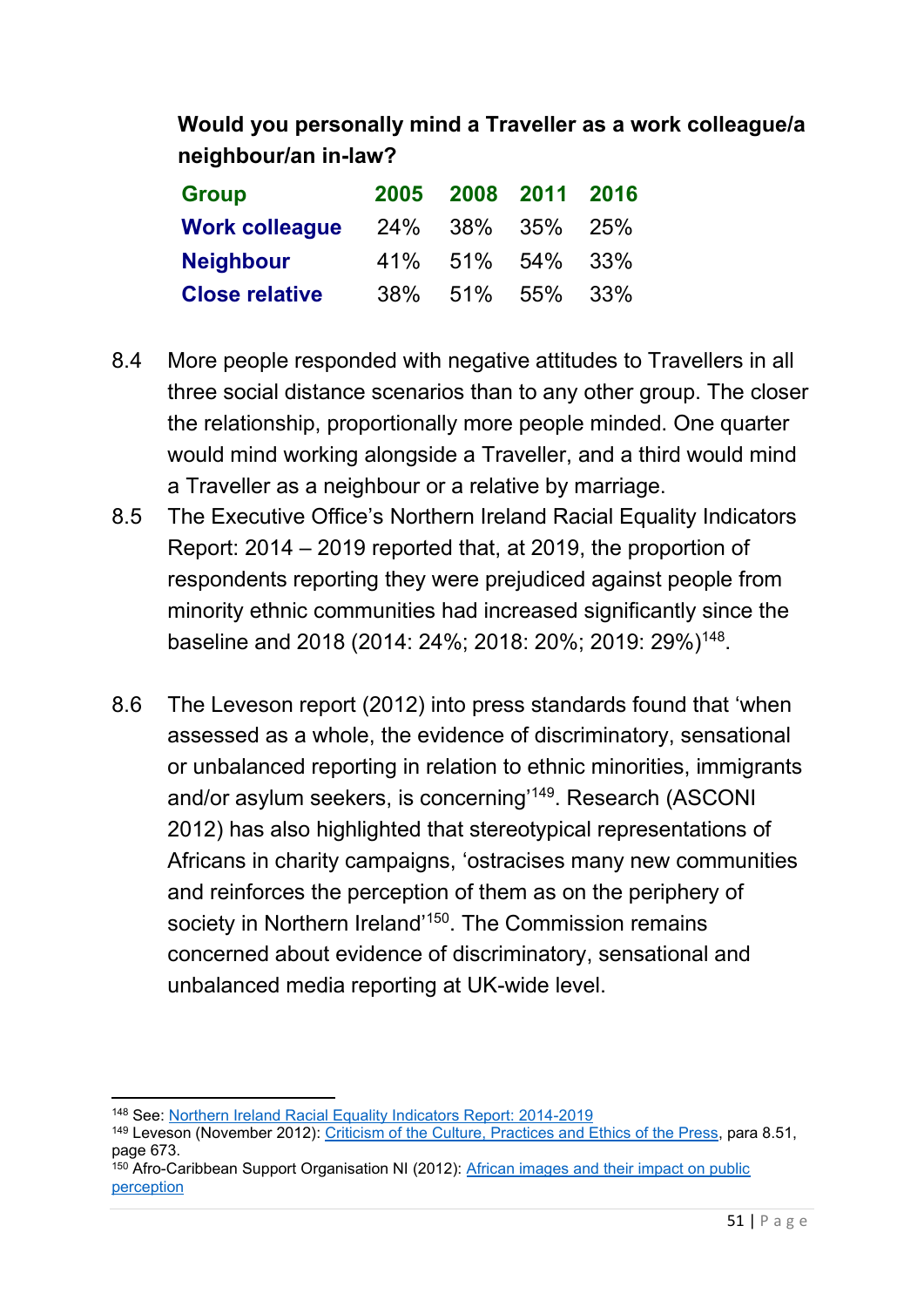- 8.7 The Independent Review of hate crime legislation in Northern Ireland (2020), undertaken by Justice Marrinan for the Department of Justice, notes that there is approximately a 1 in 31 chance of being the victim of a reported racial hate incident compared to an approximately 1 in 1777 chance of being a victim of a reported sectarian hate incident<sup>151</sup>.
- 8.8 The most recent PSNI statistics for hate motivated incidents and crimes (for the period October 2020 to September 2021) show 1231 racial incidents (up 353 from the previous year) and 864 crimes (up 276 from the previous year).
- 8.9 Racist hate crime has been the most numerous type of reported hate crime in the last year (previously sectarian hate crime was the most numerous) whilst the number of reported racial hate incidents has exceeded that of any other types for the last two years.
- 8.10 In the Equality Commission's response<sup>152</sup> to the recent Hate Crime Review<sup>153</sup> by the Department of Justice, we **recommended** the adoption of a statutory aggravation model similar to that adopted in hate crime legislation in Great Britain together with the introduction of sentencing guidelines for hate crimes in Northern Ireland.
- 8.11 We have also recommended additional policy and legislative action to improve the effectiveness of the hate crime legislation:
	- **Guidance and Training**: We recommend the production of guidance and training for criminal justice agencies, including the Police Service of Northern Ireland, Public Prosecution Service and judiciary;

<sup>151</sup> [Hate Crime Legislation in Northern Ireland -](https://www.justice-ni.gov.uk/sites/default/files/publications/justice/hate-crime-review.pdf) Independent Review (2020), paragraph 38, pages 6-7. <sup>152</sup> Equality Commission for Northern Ireland (2020): Response to Hate Crime Legislation in Northern [Ireland, Independent Review](https://www.equalityni.org/ECNI/media/ECNI/Consultation%20Responses/2020/DoJ-HateCrimeLawReview.pdf?ext=.pdf)

<sup>153</sup> Justice Marrinan (2020): [Hate Crime Legislation in Northern Ireland, Independent Review](https://www.justice-ni.gov.uk/sites/default/files/publications/justice/hate-crime-review.pdf) (Department of Justice); Department of Justice (2021): [Review of hate crime legislation in Northern](https://www.justice-ni.gov.uk/sites/default/files/publications/justice/review-of-hate-crime-legislation-doj-response.pdf)  Ireland - [Departmental response](https://www.justice-ni.gov.uk/sites/default/files/publications/justice/review-of-hate-crime-legislation-doj-response.pdf)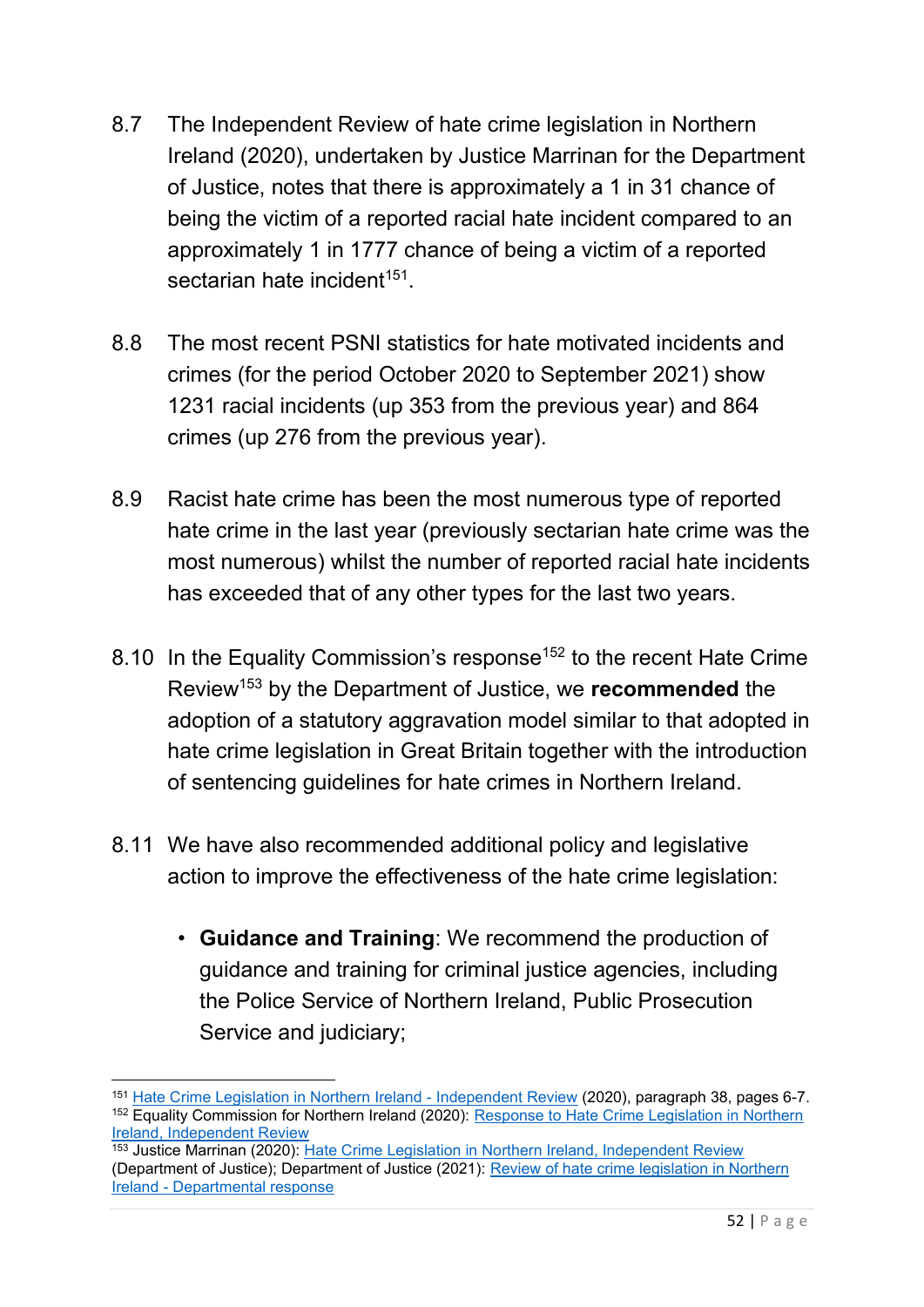- **Holistic approach**: We recommend the adoption of a holistic approach to tackling hate crime;
- **Outcome rates**: We recommend action to improve outcome rates for hate crime;
- **Increasing Hate crime:** We recommend that measures are in place to tackle any increase in hate crime due, for example, to Brexit and the Covid 19 pandemic;
	- **Prejudicial attitudes:** We recommend the implementation of measures to eliminate discrimination, hate crime and tackle prejudicial attitudes and negative stereotypes against equality groups;
	- **Equality Law:** We recommend measures to strengthen equality law, including against harassment and multiple discrimination;
	- **Sharing in Education:** We recommend a move to a system of education which routinely teaches all pupils together via a shared curriculum in shared classes, in support of better advancing a shared society;
	- **Bullying:** We recommend action to address bullying in schools including on prejudice-based grounds, including through the curriculum in an age appropriate way, and via leadership and commitment from Principals and Boards of Governors;
	- **Shared and safe housing:** We recommend actions designed to incentivise and advance safe, shared housing and communities based on equality, dignity and respect;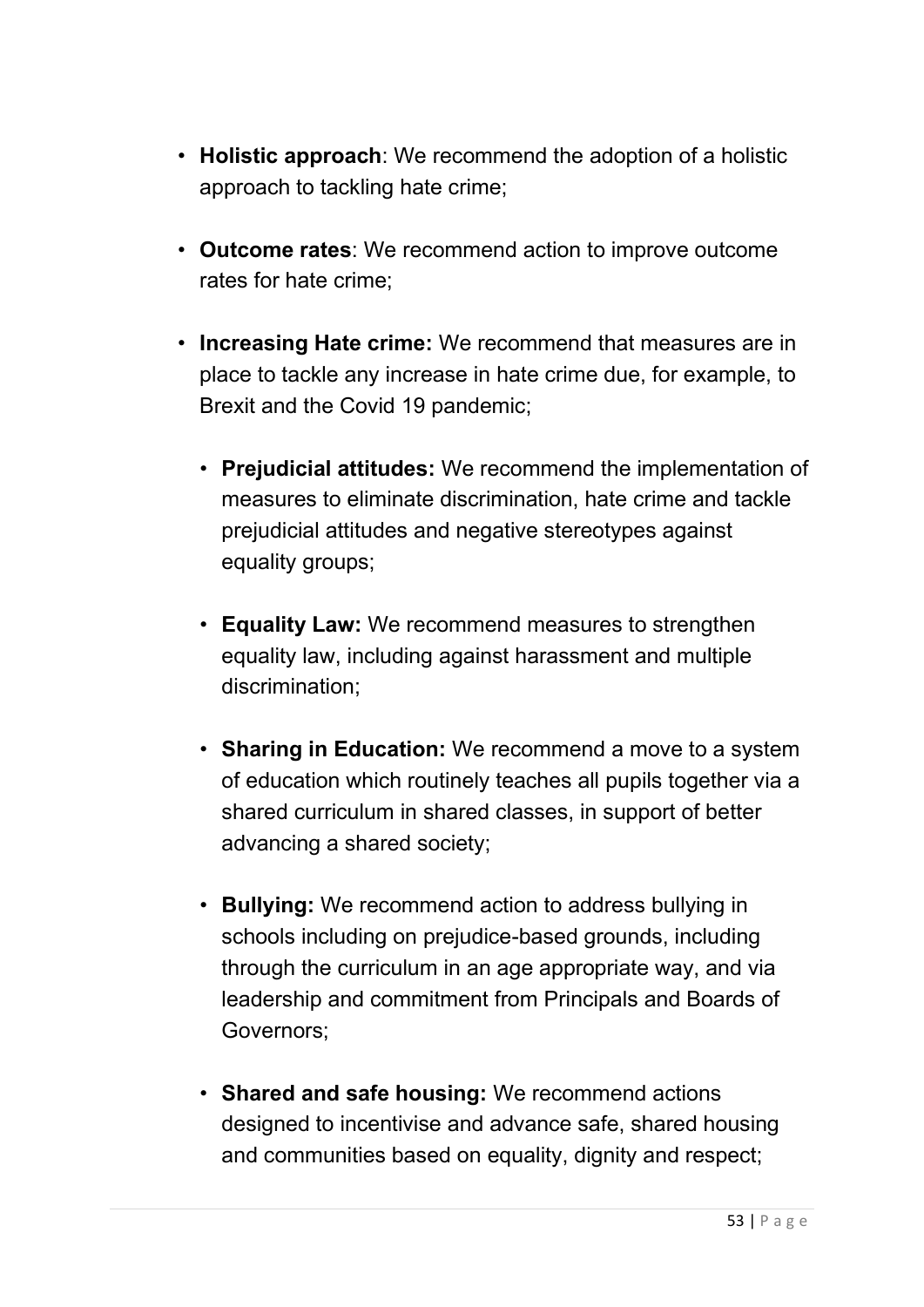- **Harassment when accessing health services:** We recommend that measures are taken to ensure that women, including women with multiple identities, are able to access all health services, including sexual and reproductive health services, free from discrimination or harassment. Measures should be compliant with human rights legislation;
- **Equality/Good relations Strategies:** We recommend prompt implementation of equality and good relations strategies, to include actions to address prejudicial attitudes, stereotypes and hate crime $^{154}$ .

## **Racial profiling**

- 8.12 The Equality Commission, in partnership with the NI Human Rights Commission (NIHRC), pursuant to section 78A(1) and 79B(1) of the Northern Ireland Act 1998, monitors the implementation of Article 2(1) of the Protocol on Ireland/Northern Ireland ('the Protocol') in the EU Withdrawal Agreement.
- 8.13 The Equality Commission is concerned about the UK Government's proposals to introduce an Electronic Travel Authorisation (ETA) for entry to the United Kingdom, under proposed provisions within the Nationality and Borders Bill which is currently progressing through the House of Lords. This includes concerns relating to conformity with the Government's obligations under Article 2 of the Ireland/Northern Ireland Protocol<sup>155</sup>.

<sup>154</sup> Equality Commission for Northern Ireland (April 2020): [Response to consultation: Hate Crime](https://www.equalityni.org/ECNI/media/ECNI/Consultation%20Responses/2020/DoJ-HateCrimeLawReview.pdf?ext=.pdf)  [Legislation in Northern Ireland -](https://www.equalityni.org/ECNI/media/ECNI/Consultation%20Responses/2020/DoJ-HateCrimeLawReview.pdf?ext=.pdf) Independent Review, paragraph 1.2*,* page 1 and paragraph 1.3, pages 4-5.

 $155$  Protocol Article 2(1) states: "The United Kingdom shall ensure that no diminution of rights, safeguards or equality of opportunity, as set out in that part of the 1998 Agreement entitled Rights, Safeguards and Equality of Opportunity results from its withdrawal from the Union, including in the area of protection against discrimination, as enshrined in the provisions of Union law listed in Annex 1 to this Protocol, and shall implement this paragraph through dedicated mechanisms."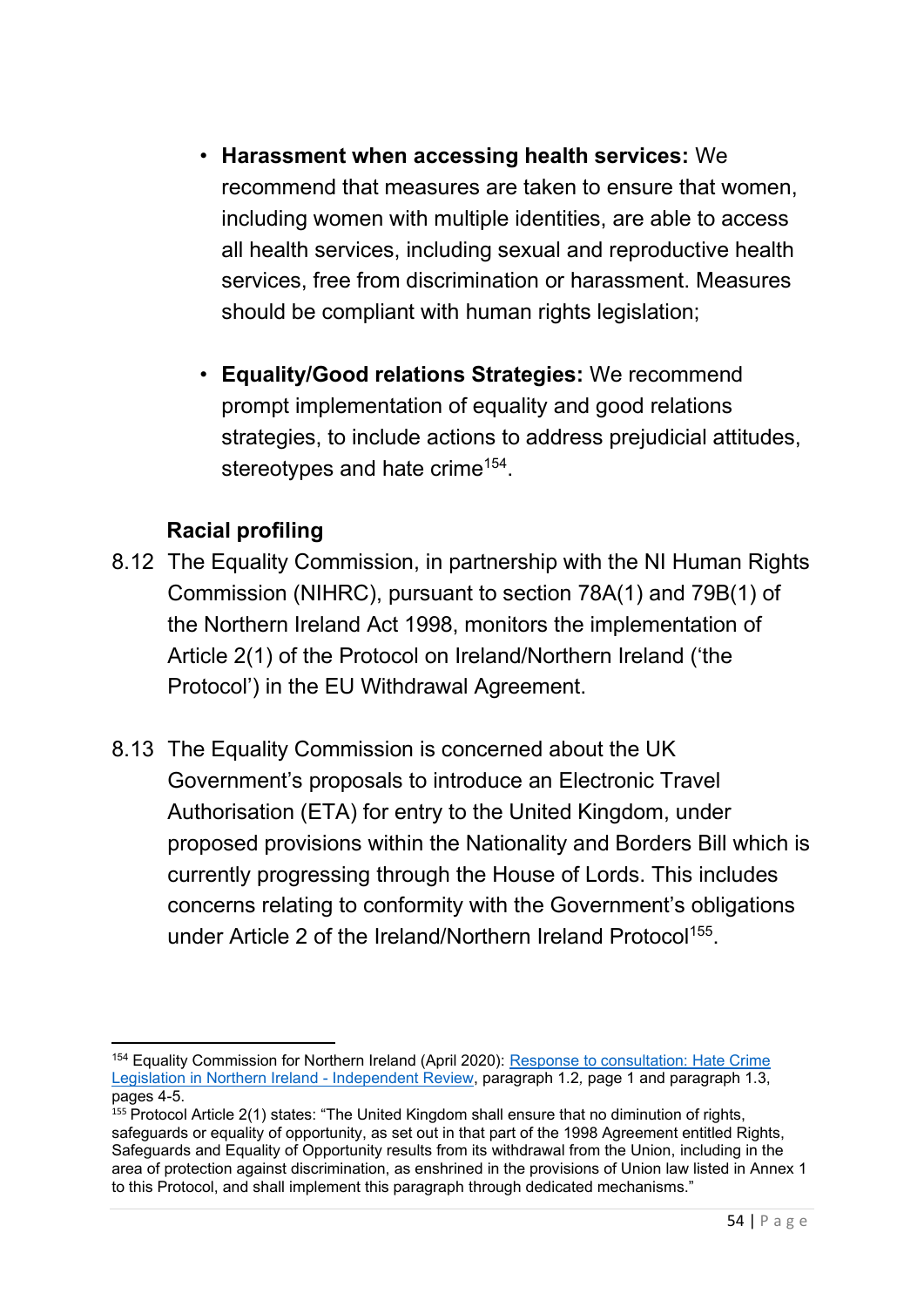- 8.14 The Commission has received specific concerns from equality and human rights stakeholders about the potential impact of the ETA requirement on certain people, particularly those living in border communities. We has asked the Government to set out its assessment of the conformity of the provisions in the Bill relating to the proposed introduction of an ETA with its commitment under Article 2(1) of the Protocol, and to date, are awaiting that assessment<sup>156</sup>. Concerns have been raised with the Commission that the enforcement of the ETA could result in an increase of racial profiling and racial discrimination, and we share these concerns. The Commission has previously supported a claim of racial discrimination against the Home Office, which concerned racial profiling by UK immigration officers<sup>157</sup>. This resulted in the settlement of the claim of alleged racial discrimination against a black British woman, arising from the actions of an immigration officer at Belfast City Airport.
- 8.15 Concerns relating to the potential for increased racial profiling have also been raised with the Commission by equality and human rights stakeholders in Northern Ireland in relation to new Common Travel Area (CTA guidance) issued by the Home Office in October 2021<sup>158</sup> . We **recommend** that the Home Office ensures that the implementation of the revised guidance on the CTA will not lead to an increase in instances of racial profiling of black and ethnic minority people and migrant people, in the context of cross border travel.

<sup>&</sup>lt;sup>156</sup> The Equality Commission, together with the NI Human Rights Commission, has made a number of recommendations on ETAs in its submission to the House of Lords on the Bill, in keeping with their respective remits. See, for example: NIHRC and ECNI, 'Joint NIHRC/ECNI briefing paper on the [modern slavery and human trafficking and electronic travel authorisation provisions in the Nationality](https://nihrc.org/publication/detail/joint-nihrc-ecni-briefing-paper-on-the-modern-slavery-and-human-trafficking-and-electronic-travel-authorisation-provisions-in-the-nationality-and-borders-bill)  [and Boarders Bill', \(NIHRC and ECNI, 2022\)](https://nihrc.org/publication/detail/joint-nihrc-ecni-briefing-paper-on-the-modern-slavery-and-human-trafficking-and-electronic-travel-authorisation-provisions-in-the-nationality-and-borders-bill)

<sup>&</sup>lt;sup>157</sup> Equality Commission for Northern Ireland (20 July 2016): Race case supported by Commission [settled with Home Office](https://www.equalityni.org/Footer-Links/News/Individuals/Race-case-supported-by-Commission-settled-with-Hom)

<sup>158</sup> UK Home Office (11 October 2021): [Common Travel Area Guidance.](https://assets.publishing.service.gov.uk/government/uploads/system/uploads/attachment_data/file/1024144/Common_travel_area.pdf)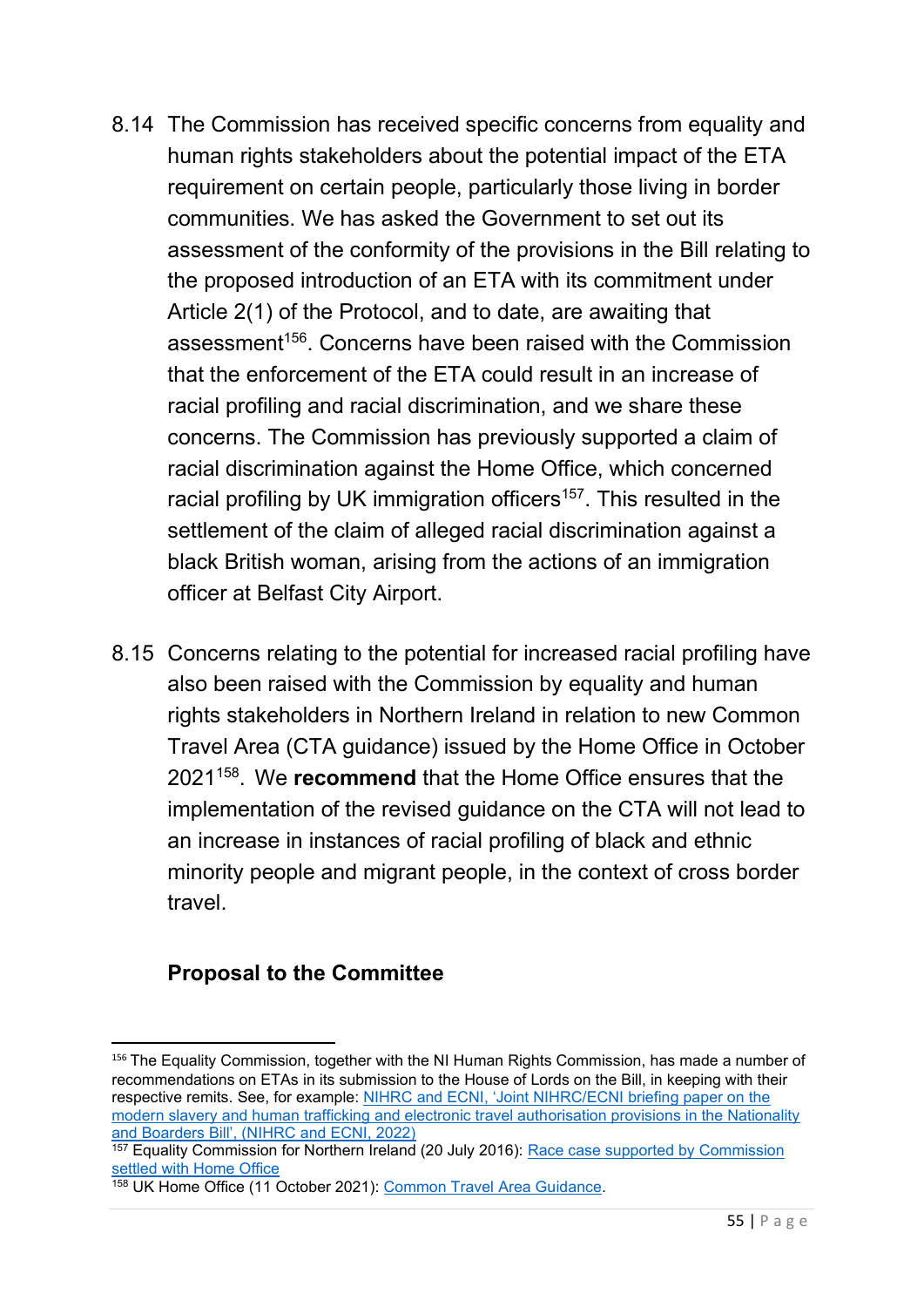- 8.16 Aligned to the Equality Commission's recommendations to the NI Executive and key Departments, the Advisory Committee may wish to consider recommending to the UK State Party, that the NI Executive and key departments should, including via the Racial Equality Strategy for Northern Ireland:
	- implement specific long-term measures to: eliminate racism and racial discrimination; to tackle prejudicial attitudes; and to promote values of acceptance and respect for difference;
	- use early intervention in education to combat negative attitudes, reduce racism and promote good relations<sup>159</sup>;
	- prioritise the reduction and elimination of racial violence through a range of actions including; addressing issues of under reporting; early intervention; improved operational response to hate crime and support for victims of racist hate crime;
	- ensure that the criminal justice agencies improve the accessibility of reporting for victims and take appropriate steps to increase ethnic minority representation among police and criminal justice staff;
	- takes appropriate action to support integration, foster community cohesion and promote participation in public life through both the revised RES and United Community strategies;
	- consider the findings of the Leveson report with regards to 'discriminatory, sensational or unbalanced reporting in relation to ethnic minorities, immigrants and/or asylum seekers' and

<sup>159</sup> Equality Commission for Northern Ireland (2014): [Racial Equality Policy Priorities and](https://www.equalityni.org/ECNI/media/ECNI/Publications/Delivering%20Equality/RacialEquality_PolicyPosition2014.pdf)  [Recommendations,](https://www.equalityni.org/ECNI/media/ECNI/Publications/Delivering%20Equality/RacialEquality_PolicyPosition2014.pdf) paragraph 3.12, page 11.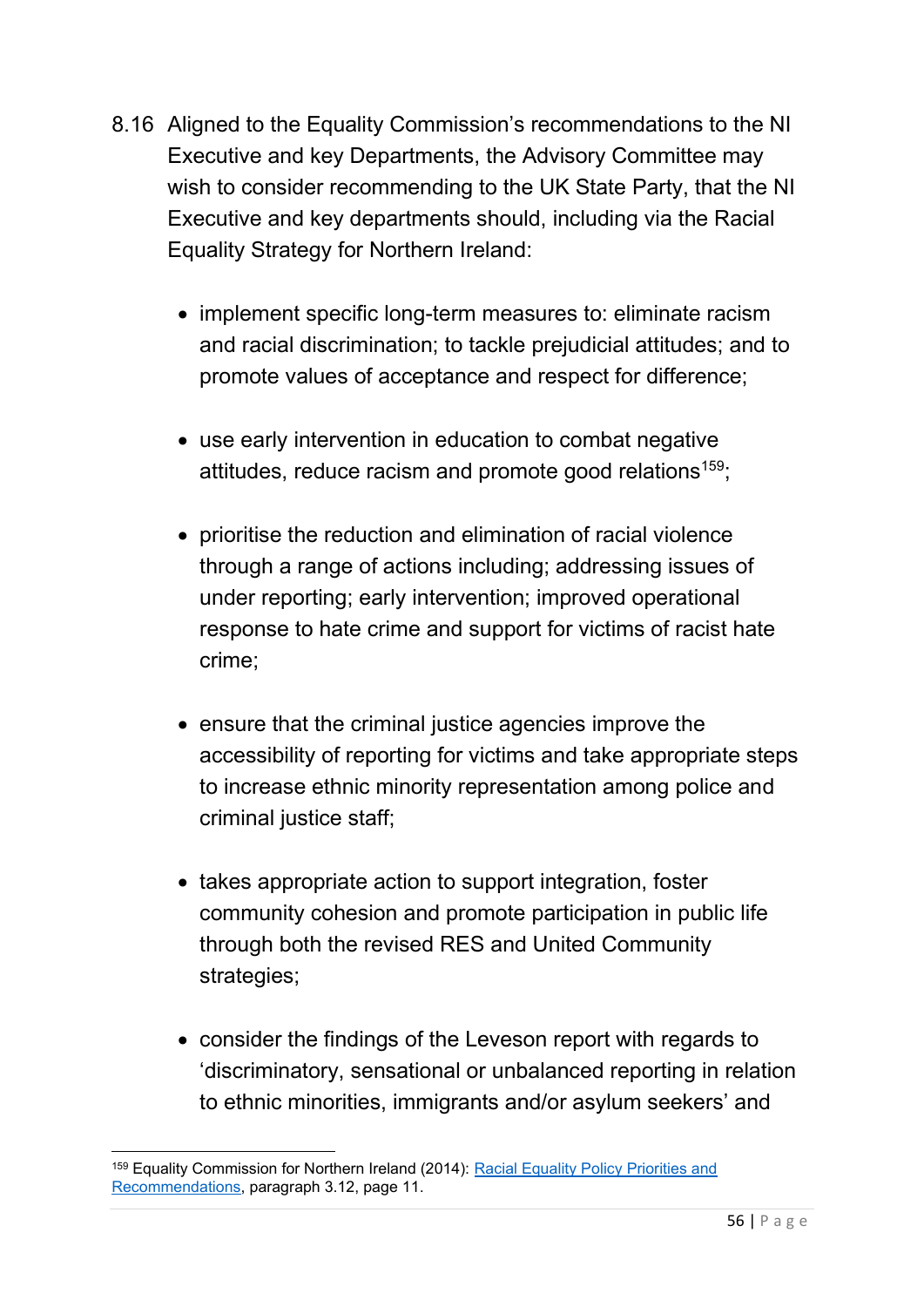takes relevant action to ensure appropriate media reporting in Northern Ireland<sup>160</sup>:

- co-ordinates departmental action aimed at identifying and addressing any institutional racism<sup>161</sup>;
	- adopt additional policy and legislative action as recommended by the Commission to improve the effectiveness of the hate crime legislation.
- 8.17 Furthermore, we recommend that the Home Office ensures that the implementation of the revised guidance on the Common Travel Area will not lead to an increase in instances of racial profiling of black and ethnic minority people and migrant people, in the context of cross border travel.

### **9 Article 12: Education**

- 1. The Parties shall, where appropriate, take measures in the fields of education and research to foster knowledge of the culture, history, language and religion of their national minorities and of the majority.
- 2. In this context the Parties shall inter alia provide adequate opportunities for teacher training and access to textbooks, and facilitate contacts among students and teachers of different communities.
- 3. The Parties undertake to promote equal opportunities for access to education at all levels for persons belonging to national minorities.

<sup>&</sup>lt;sup>160</sup> Equality Commission for Northern Ireland: [Racial Equality Policy Priorities and Recommendations,](https://www.equalityni.org/ECNI/media/ECNI/Publications/Delivering%20Equality/RacialEquality_PolicyPosition2014.pdf) paragraph 3.16, page 12 (Belfast: ECNI).

<sup>161</sup> Equality Commission for Northern Ireland (May 2014): [Racial Equality Policy Priorities and](https://www.equalityni.org/ECNI/media/ECNI/Publications/Delivering%20Equality/RacialEquality_PolicyPosition2014.pdf)  [Recommendations,](https://www.equalityni.org/ECNI/media/ECNI/Publications/Delivering%20Equality/RacialEquality_PolicyPosition2014.pdf) pages 11-12.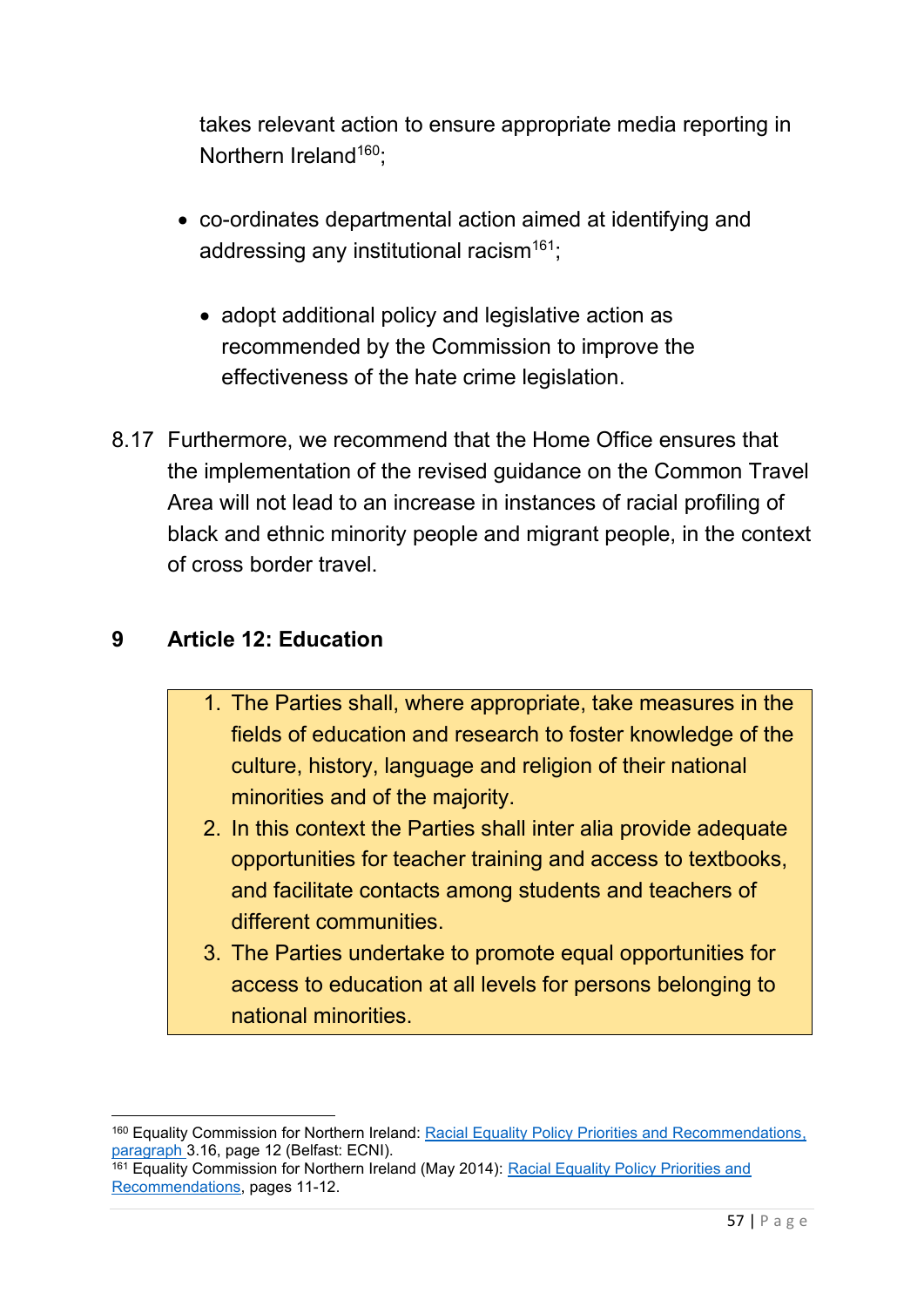- 9.1 Minority ethnic students suffer racist bullying in school. Bullying can hinder academic success<sup>162</sup>. Minority ethnic students have reported being bullied - such as, mean names or comments about their race or colour<sup>163 164</sup>. Research by the NI Council for Ethnic Minorities (2011)<sup>165</sup> suggested that a barrier to addressing bullying in schools is that schools tend to lack knowledge of how to effectively confront the issue of racist bullying and may in some cases have difficulty acknowledging that a problem exists.
- 9.2 The Commission welcomes the recent signing of the Commencement Order in relation to the Addressing Bullying in Schools Act, which will took effect from 1 September 2021<sup>166</sup>. The Act provides a common definition of bullying; establishes a new duty for schools to record all incidents of bullying, their motivation and their outcome; and requires the school Boards of Governors collectively to take responsibility for the development, implementation, monitoring and periodic review of the school's anti-bullying policies and procedures.
- 9.3 It is reported that Irish Traveller children encountered the most negative experiences of education<sup>167</sup>. In 'Every Child an Equal Child'<sup>168</sup>, the Commission noted the high levels of poor literacy and low levels of educational attainment among the Irish Traveller community<sup>169</sup>. We continue to note longstanding and unparalleled

<sup>162</sup> RSM McClure Watters (2011): [The Nature and Extent of School Bullying in Schools in the North of](https://dera.ioe.ac.uk/12479/1/no_56_report_final_2011.pdf)  [Ireland](https://dera.ioe.ac.uk/12479/1/no_56_report_final_2011.pdf) 

 $\frac{163}{163}$  [Young Life and Times Survey NI](https://www.ark.ac.uk/ylt/results/yltback2.html) (2014) - Two fifths of 16 year olds had witnessed racist bullying in school, with one in ten experiencing racist bullying themselves. Of those from ethnic minorities, twothirds aged 16 years stated that they had been victims of racist bullying, with seven out of ten having witnessed racist bullying.

<sup>164</sup> NCB, NI and ARK YLT (2010): [Attitudes to Difference: Young people's attitudes to, and](https://www.ark.ac.uk/ylt/results/Attitudes_to_difference_report.pdf)  [experiences of contact with people from different minority ethnic and migrant communities in Northern](https://www.ark.ac.uk/ylt/results/Attitudes_to_difference_report.pdf)  [Ireland,](https://www.ark.ac.uk/ylt/results/Attitudes_to_difference_report.pdf) page 55, Table 16.

 $\frac{165}{165}$  NI Council for Ethnic Minorities (2011): Promoting racial equality in NI post primary schools.

<sup>&</sup>lt;sup>166</sup> Department of Education (14 April 2021): [Schools to implement Addressing Bullying in Schools Act](https://www.education-ni.gov.uk/news/schools-implement-addressing-bullying-act) 167 Biggart, A. et al. (2013): <u>A need to belong? The prevalence of experiences of belonging and</u> [exclusion in school among minority ethnic children living in the 'White hinterlands'](https://pure.qub.ac.uk/en/publications/a-need-to-belong-the-prevalence-of-experiences-of-belonging-and-e)*.* 

<sup>&</sup>lt;sup>168</sup> Equality Commission for Northern Ireland (Nov 2008): <u>Every Child an Equal Child - Statement on</u> [Key Inequalities in Northern Ireland and a strategy for intervention,](https://www.equalityni.org/ECNI/media/ECNI/Publications/Delivering%20Equality/Keyinequalitiesineducation2008.pdf) page 19.

<sup>169</sup> The vast majority of Travellers have no formal educational qualifications and 92% have no GCSE's at all, compared with 4% of all Northern Ireland school leavers.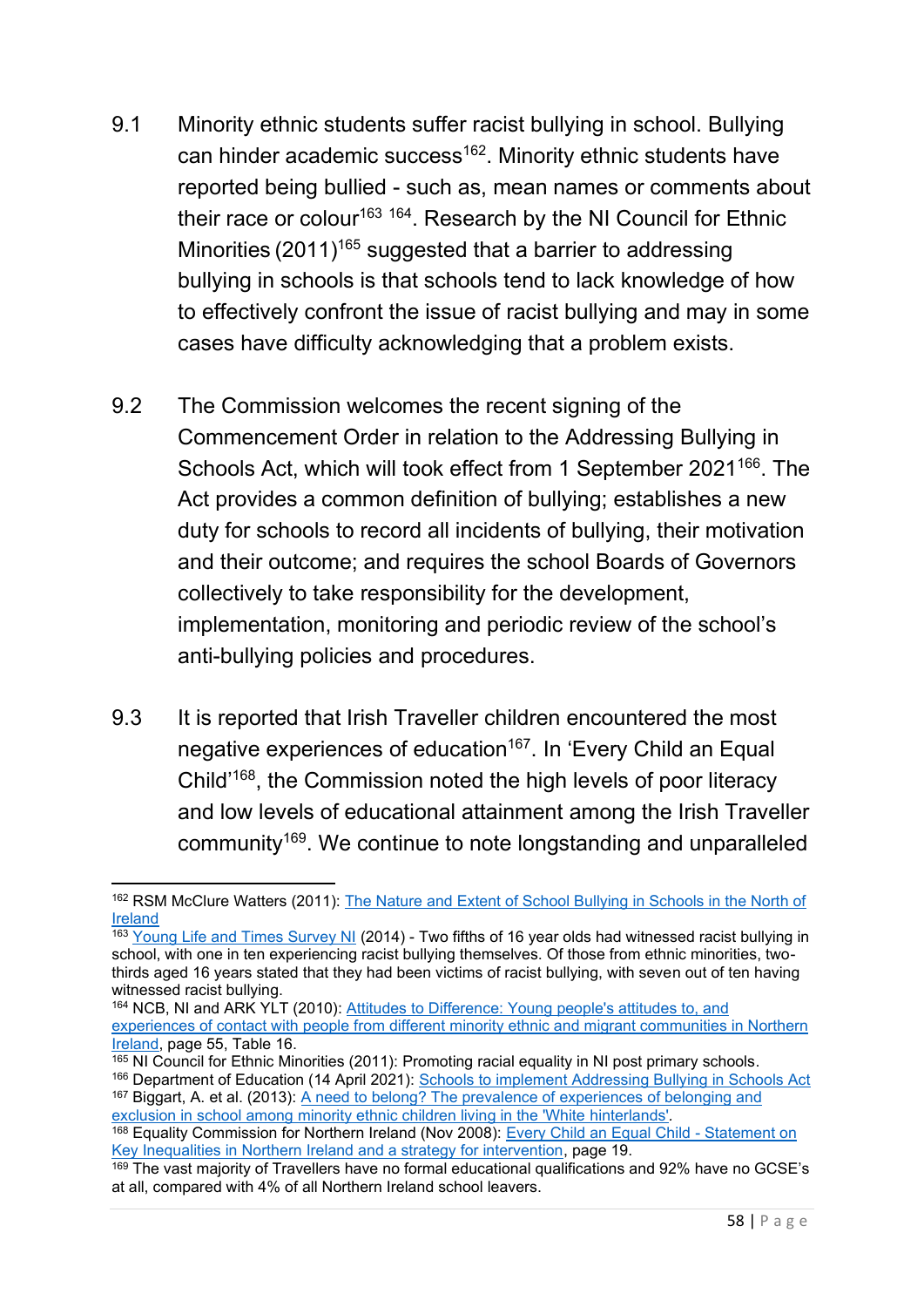educational disadvantage for Traveller children who in particular experience exceptionally poor educational outcomes, low levels of school attendance and racist bullying.

- 9.4 Over the 2007/08-2014/15 period, anywhere between a half to over eight in ten Irish Traveller children left school with no GCSEs. This is in stark contrast to the proportions of all school leavers with no GCSEs, which has reduced from 3.5 percent in 2007/08 to 0.5 percent in 2014/15<sup>170</sup>.
- 9.5 Newcomer children also face a number of barriers to educational achievement, including limited English language ability, lack of knowledge of the education system, racist bullying and social exclusion.
- 9.6 The Commission's 2008 policy statement, *Every Child an Equal Child<sup>171</sup>*, highlighted serious shortcomings in relation to the provision of support for children who have English as an additional language, as well as with existing funding formulas $^{172}$ . In our 2011 CERD shadow report $173$ , we highlighted the challenges in providing appropriate support for BME and newcomer children, especially those with gaps in their educational backgrounds.

<sup>170</sup> The Equality Commission for Northern Ireland (2017): [Statement of Key Inequalities in Education,](https://www.equalityni.org/ECNI/media/ECNI/Publications/Delivering%20Equality/EducationKeyInequalities-FinalStatement.pdf) paragraph 5.2, pages 14-15.

<sup>171</sup> Equality Commission for Northern Ireland (Nov 2008): [Every Child an Equal Child -](https://www.equalityni.org/ECNI/media/ECNI/Publications/Delivering%20Equality/Keyinequalitiesineducation2008.pdf) Statement on [Key Inequalities in Northern Ireland and a strategy for intervention](https://www.equalityni.org/ECNI/media/ECNI/Publications/Delivering%20Equality/Keyinequalitiesineducation2008.pdf)

<sup>&</sup>lt;sup>172</sup> Equality Commission for Northern Ireland (2006): Mainstreaming Equality of Opportunity for [Travellers in Education: Towards a Strategy,](https://www.equalityni.org/ECNI/media/ECNI/Consultation%20Responses/2006/Mainstreaming_Equality_for_Travellers_Education.pdf?ext=.pdf) pages 13-14. Each full time pupil designated on the day of the school census as being of the Traveller community will generate an additional allocation for the school equivalent to the 0.5 of the basic Age Weighted Pupil Units (AWPU). This is problematic as Traveller children may not be in school on the day of the school census or may attend another school in the same year. As the money is not ring fenced, it may be appropriated for the general school budget. It is unclear whether the use of this extra funding is monitored and linked to tangible achievements for Travellers.

<sup>&</sup>lt;sup>173</sup> Equality Commission for Northern Ireland (2011): Shadow Report to the UN Committee on the [Elimination of Racial Discrimination on the UK Government's 18th Periodic Report](https://www.equalityni.org/ECNI/media/ECNI/Consultation%20Responses/2011/Shadow_Report-UN_Elimination_Racial_Discrimination-(CERD).pdf?ext=.pdf)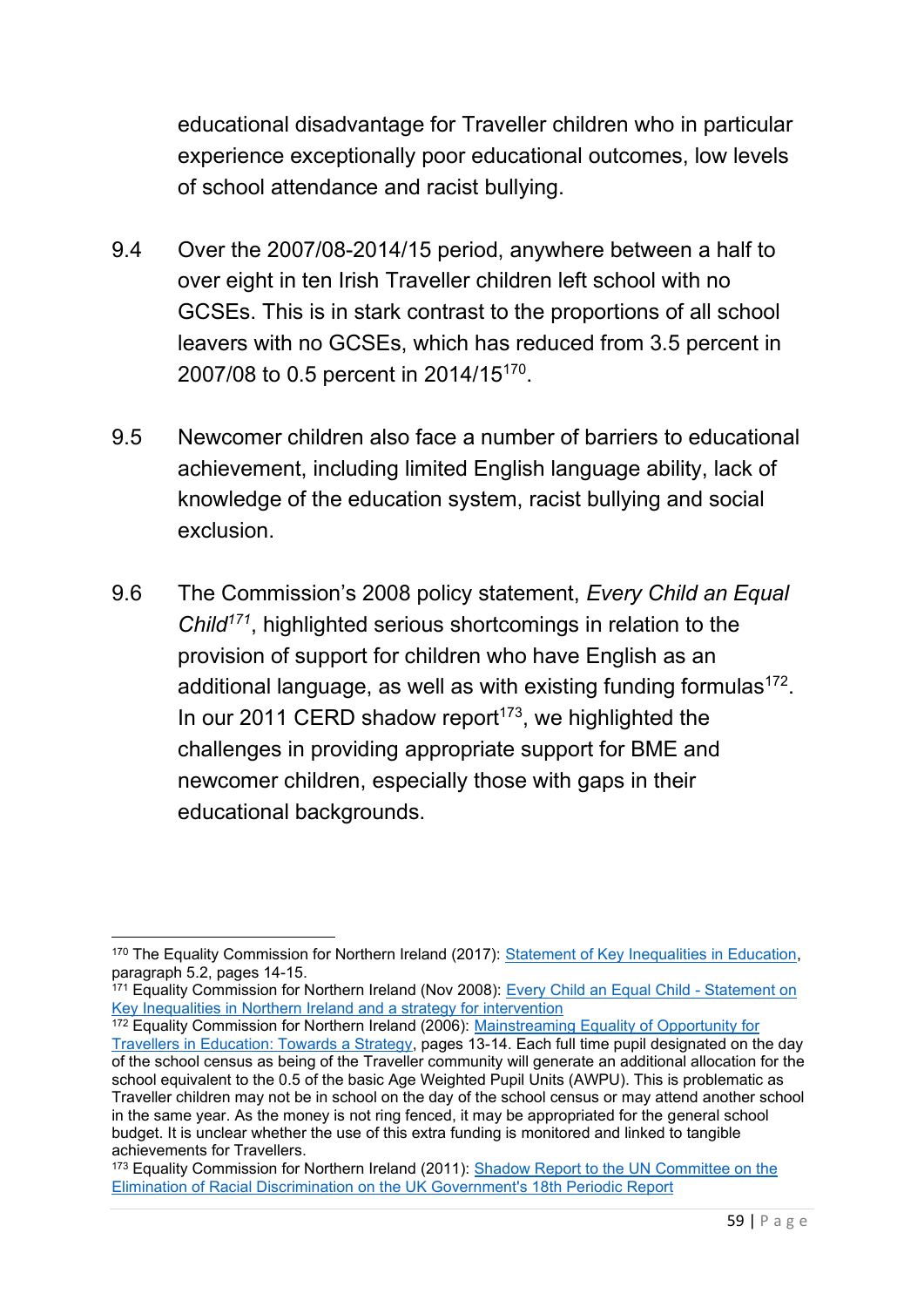- 9.7 In 'Every Child an Equal Child'<sup>174</sup>, the Commission noted that children of new residents and migrant workers face difficulty accessing grammar schools<sup>175</sup>. While the reasons for the disparity are unclear, a range of factors which may be at play including the free exercise of parental choice, lack of knowledge of the educational system and how to apply to grammar schools and the use of tests to determine admission $176$ .
- 9.8 While there has been little formal research on the experience of Roma pupils, anecdotal evidence suggests exceptionally high levels of educational disadvantage exacerbated by a low level of English language proficiency, social exclusion and poverty.
- 9.9 There are also complex challenges facing young refugees and asylum seekers in the education system. Refugee and asylum seeking children often have very limited English Language skills and may have experienced trauma and other serious stresses before coming to Northern Ireland. Accessing second level education can also be problematic for those aged almost or over  $16^{177}$ .
- 9.10 Research (2013)<sup>178</sup> has also noted the need 'to look beyond achievement gaps in assessing minority ethnic children's differential experiences in education, highlighting the potential of

<sup>174</sup> Equality Commission for Northern Ireland (Nov 2008): [Every Child an Equal Child -](https://www.equalityni.org/ECNI/media/ECNI/Publications/Delivering%20Equality/Keyinequalitiesineducation2008.pdf) Statement on [Key Inequalities in Northern Ireland and a strategy for intervention,](https://www.equalityni.org/ECNI/media/ECNI/Publications/Delivering%20Equality/Keyinequalitiesineducation2008.pdf) paragraph 3.27 page 19.  $175$  Only 13.7% of newcomers attend a grammar school compared to 42.5% of non-newcomers.

<sup>&</sup>lt;sup>176</sup> NI Council for Ethnic Minorities (2011): Promoting Racial Equality in Northern Ireland's Post Primary Schools, page 15.

<sup>177</sup> National Children's Bureau (2010): New to Northern Ireland - [A study of issues faced by migrant,](https://www.ncb.org.uk/sites/default/files/uploads/files/17%2520ntni_web_final.pdf)  [asylum-seeking and refugee children in Northern Ireland.](https://www.ncb.org.uk/sites/default/files/uploads/files/17%2520ntni_web_final.pdf) The Bureau has noted that 'for such young people it is very difficult to get a school place and sometimes virtually impossible unless the young person had 'high exam results from their country of origin' or 'exceptionally good spoken English'. 178 Biggart, A. et al. (2013): <u>A need to belong? The prevalence of experiences of belonging and</u> [exclusion in school among minority ethnic children living in the 'White hinterlands',](https://pure.qub.ac.uk/en/publications/a-need-to-belong-the-prevalence-of-experiences-of-belonging-and-e) Queens University Belfast, pages 179-195.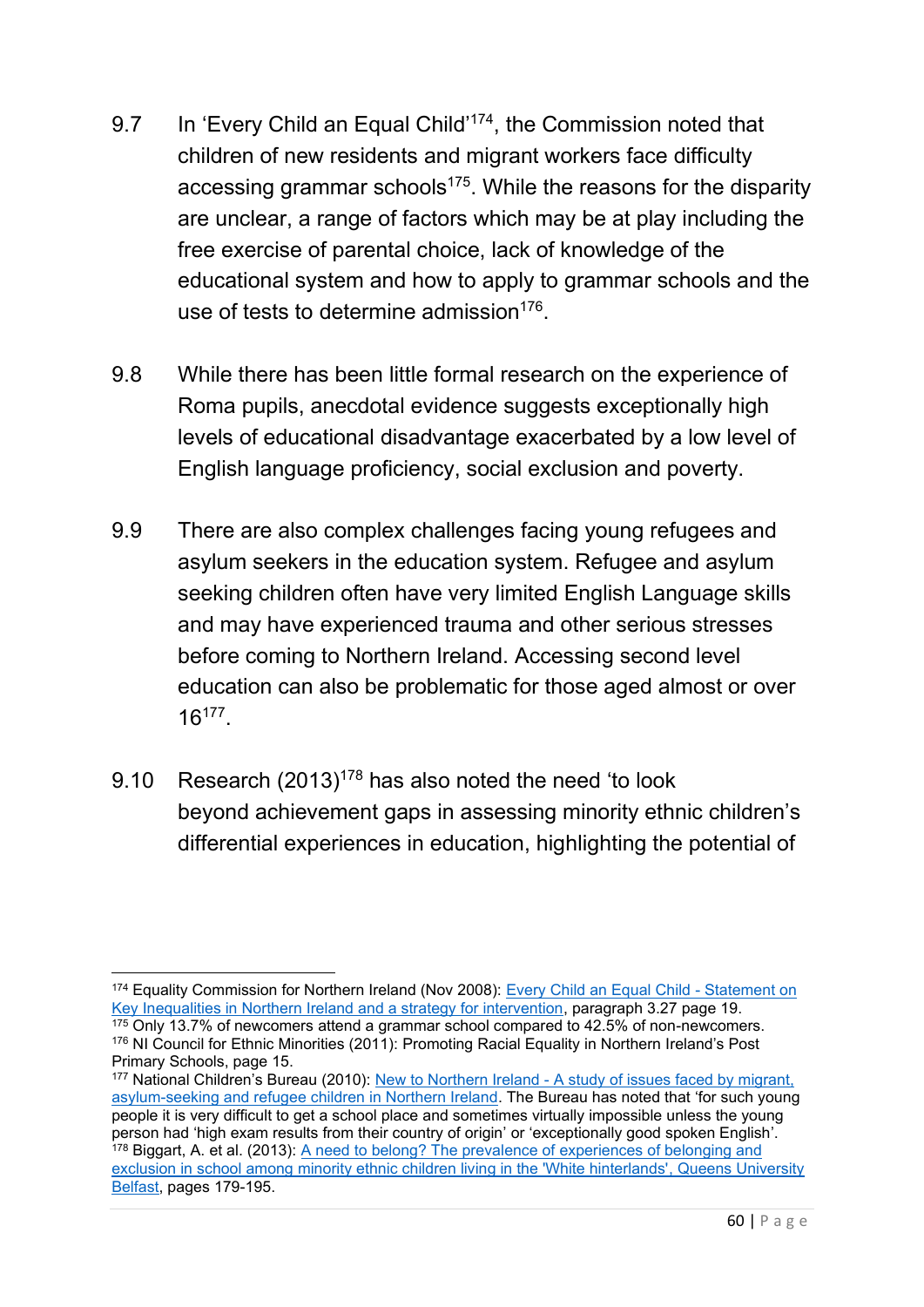belongingness<sup>179</sup> as a concept for further study<sup>'180</sup>. The research<sup>181</sup> found that ethnic minority pupils experienced lower levels of belonging and higher levels of exclusion compared to their White, settled Northern Irish peers. The experiences of Irish Traveller children were the most negative. While educational aspirations were high among Chinese/Asian children, 'less positive outcomes were found in relation to other outcomes like their self-worth, participation in clubs and their subjective health'<sup>182</sup>.

- 9.11 Aligned to the Equality Commission's recommendations to the NI Executive and key departments, the Advisory Committee may wish to consider recommending to the State Party, that the Department for Education (DE) (NI):
	- adopts a holistic approach to the development of education policy which includes measures aimed at promoting a sense of belonging. The Department should seek to ensure that ethnic minority children see their culture and language reflected in the classroom and school curriculum; disseminate best practice procedures around induction and admissions; and provide guidance on promoting the participation of newly-arrived children in the wider life of the school;
	- that provision for Traveller children is subject to ongoing monitoring and evaluation with progress reported at the recently established (as part of the Racial Equality Strategy)

<sup>179</sup> Goodenow, C., & Grady, K. E. (1993): *'*The relationship of school belonging and friends' values to academic motivation among urban adolescent students' in *Journal of Experimental Education, 62*(1), 60-71. Goodenow and Grady's definition of belong is well recognised by scholars and is defined as the extent to which students "feel personally accepted, respected, included and supported in the school environment".

<sup>&</sup>lt;sup>180</sup> Biggart, A. et al. (2013): <u>A need to belong? The prevalence of experiences of belonging and</u> [exclusion in school among minority ethnic children living in the 'White hinterlands',](https://pure.qub.ac.uk/en/publications/a-need-to-belong-the-prevalence-of-experiences-of-belonging-and-e) Queens University Belfast, page 1.  $181$  Ibid.

 $182$  Ibid, page 17.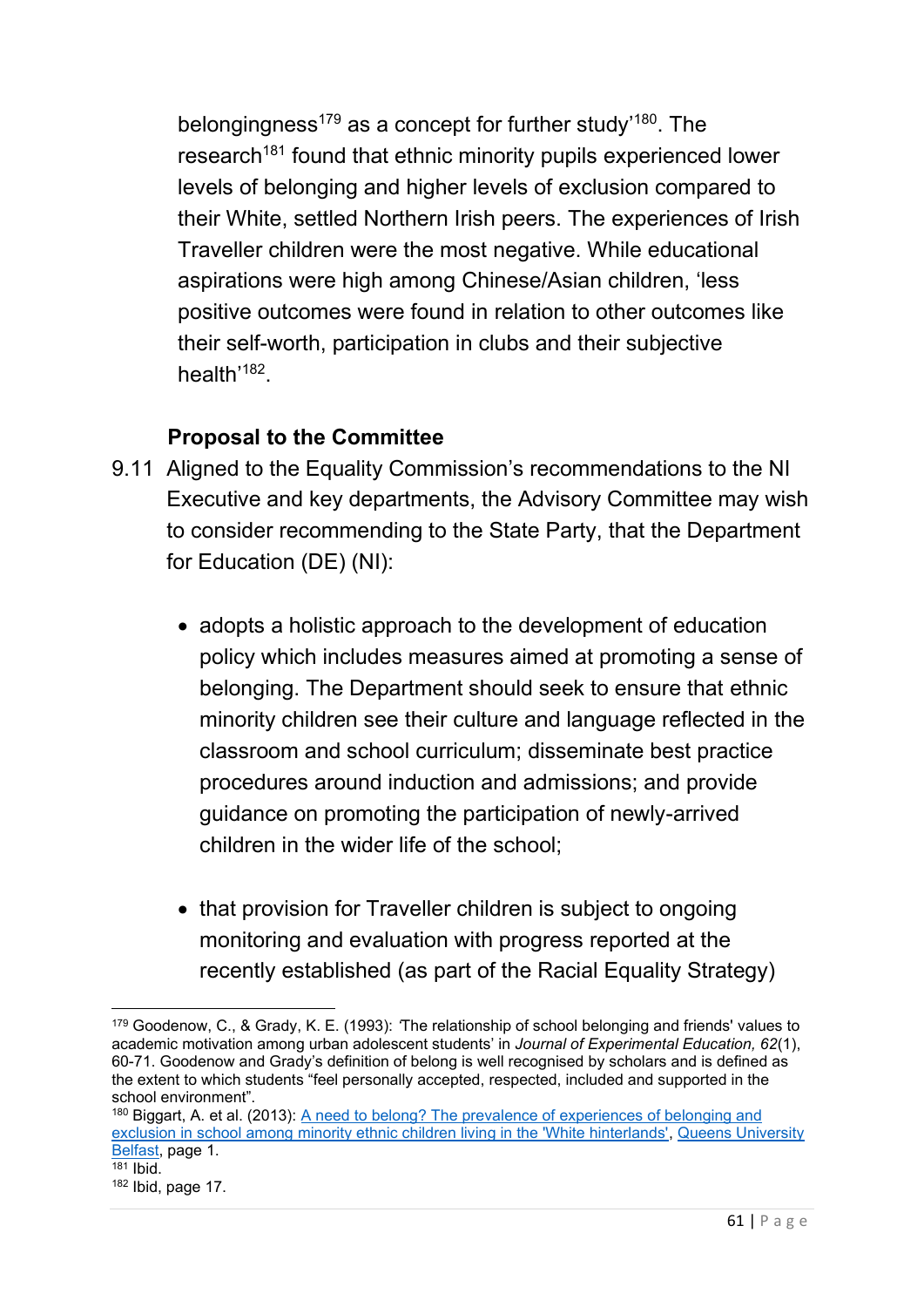TEO Traveller Thematic Group and that Traveller children and parents are closely involved in the development and implementation, to ensure that tangible outcomes are delivered;

- that the Executive and DE work with the regional Inclusion and Diversity Service to understand and improve the experiences of and outcomes for newcomer (including Roma and asylum seeker) children and BME pupils including identifying and addressing any attainment differentials; assessing educational needs; reviewing the effectiveness of current English as an Additional Language (EAL) support; identifying appropriate strategies to support the teaching of newcomer pupils through the development of effective newcomer pupil programs and the provision of accessible information on the education system in Northern Ireland;
- that DE take steps to promote development of the first language competence of newcomer pupils $183$  and assist schools in making effective use of dual language resources to help learners access the curriculum<sup>184</sup>;
- that the Department ensures that schools provide regularly updated in- service training to staff on the impact of racist bullying and on the strategies to tackle and prevent it and that training on prejudice- based bullying is incorporated within teacher training;
- that schools develop practical strategies for communicating with parents in relation to bullying and that appropriate

<sup>&</sup>lt;sup>183</sup> In developing its approach the Department of Education should seek to incorporate learning from projects such as the GCSE Family Language Project in England, which allows primary children whose first language is not English to study for a GCSE in their mother tongue, alongside a parent or other adult family member.

<sup>184</sup> Her Majesty's Inspectorate of Education in Scotland (2009): Count Us In: Meeting the needs of [children and young people newly arrived in Scotland](https://files.eric.ed.gov/fulltext/ED539968.pdf)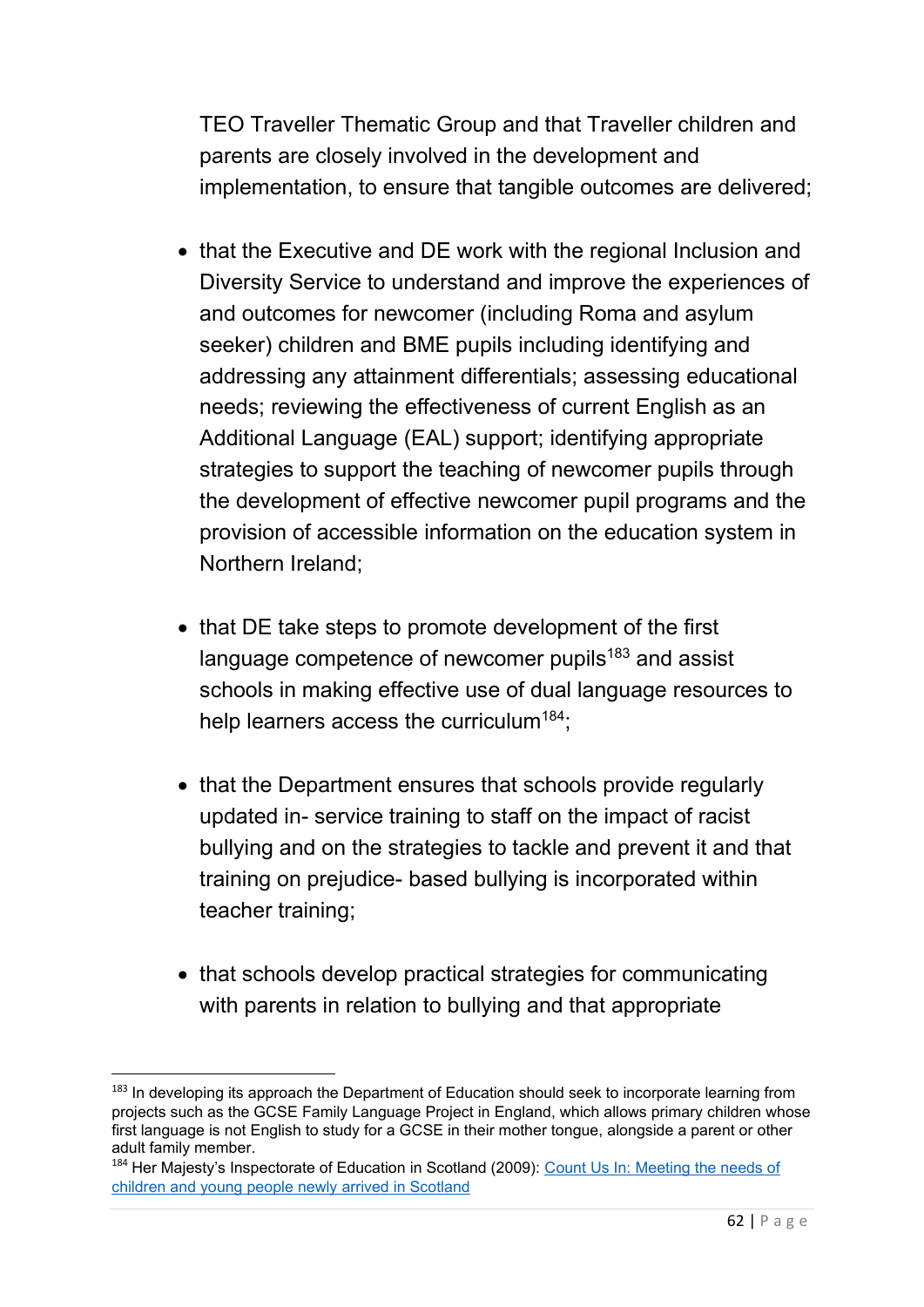mechanisms are put in place to consider complaints from parents in relation to schools' handling of bullying incidents;

- that DE take targeted action in line with Recommendation 3 of the UN Committee on the Elimination of All Forms of Racial Discrimination's General Recommendation XVII on Discrimination Against Roma<sup>185</sup>, to address the barriers faced by Roma children in accessing education including the training and employment of culturally competent bi-lingual classroom assistants;
- The Commission also **recommends** measures to address the educational inequalities among Roma pupils be developed as part of a wider Roma Integration Strategy.

### **Sharing in Education**<sup>186</sup>

9.12 In Northern Ireland, the education system is largely divided along religious lines<sup>187</sup>, in that most children attend predominantly Protestant schools or Catholic schools and by ability, in that an informal selection system operates at age 11 to decide which children attend grammar schools. The Department of Education continues to fund and embed its Shared Education policy, aimed at meeting the 'needs of and providing for the education together of learners from all Section 75 categories<sup>188</sup> and socio-economic status<sup>'189</sup>. It is supported by the Shared Education Act (NI) 2016, which provides a statutory definition of Shared Education and confers a power on the Department and its relevant arms-length bodies to encourage and facilitate sharing between those of

<sup>185</sup> UN Committee on the Elimination of All Forms of Racial Discrimination (2003): [General](http://hrlibrary.umn.edu/gencomm/genrexxvii.htm)  [Recommendation XXVII Discrimination against Roma](http://hrlibrary.umn.edu/gencomm/genrexxvii.htm)

<sup>&</sup>lt;sup>186</sup> The Commission does not advocate a particular model of educational provision but supports 'sharing in education' which may include either 'integrated' or 'shared education'

<sup>187</sup> Burns, S., Leitch, R. and Hughes, J. (2015): [Education Inequalities in Northern Ireland,](https://www.equalityni.org/ECNI/media/ECNI/Publications/Delivering%20Equality/EducationInequality-FullReportQUB.pdf) para 5, page 340

<sup>188</sup> [Section 75 of the Northern Ireland Act 1998,](https://www.legislation.gov.uk/ukpga/1998/47/section/75) c47

<sup>189</sup> Department of Education: What is Shared Education?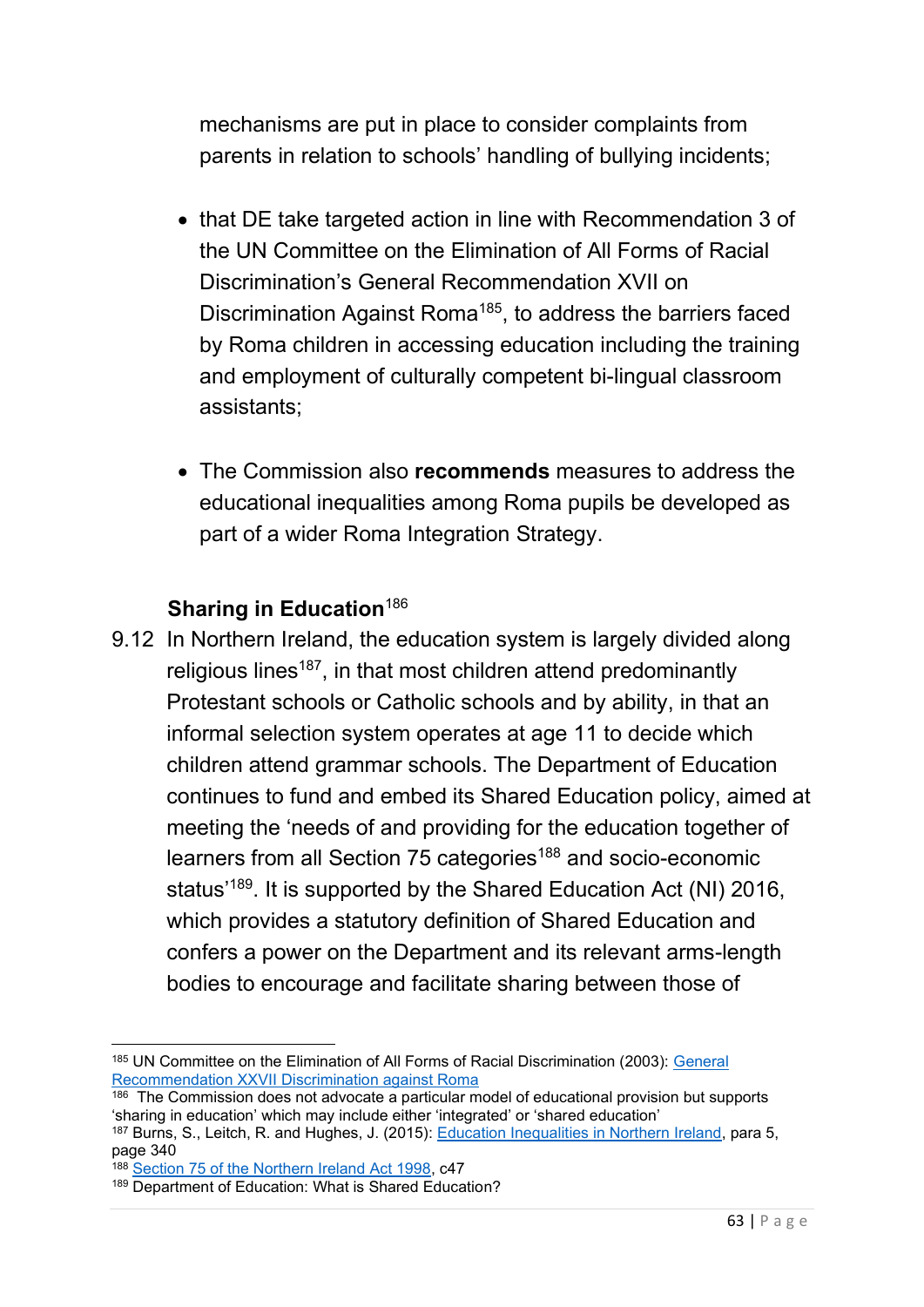different religious belief and those experiencing socio-economic deprivation and those who are not $^{\rm 190}.$ 

- 9.13 The Commission recognises that 'sharing in education has the potential to improve educational access and attainment for pupils from a diverse range of backgrounds/abilities and has an important role to play in advancing cohesion, sharing and integration'<sup>191</sup>. In addition to our response the specific provisions set out in Department's public consultation on shared education<sup>192</sup>, we recommend<sup>193</sup>:
	- a move to a system of education which routinely teaches pupils together via a shared curriculum in shared classes, which is central to the education system as a whole and impacts meaningfully and substantively on every learner;
	- a duty (as opposed to a power) on the Department of Education (NI) to encourage and facilitate sharing centred on community background while incentivizing sharing across all equality grounds and different socio-economic status;
	- actions to address wider issues in education including concerns in relation to academic selection and assessment of the equality impact of differential patterns of enrolment; removal of the teacher's exception under FETO at secondary level; and greater sharing and collaboration in teacher training;
	- actions to incentivize cross-sectoral/ability sharing based on learning from integrated and shared projects and through engagement with pupils, parents, education providers and wider stakeholders.

<sup>190</sup> Section 1(2) of the Bill defines shared education as the education together of: (a) those of different religious belief, including reasonable numbers of both Protestant and Roman Catholic children or young persons; and (b) those who are experiencing socio-economic deprivation and those who are not, which is secured by the working together and co-operation of two or more relevant providers <sup>191</sup> Equality Commission for Northern Ireland (2015): <u>Shared Education - Key Point Briefing</u> ( <sup>192</sup> Equality Commission for Northern Ireland (2015): Response to the Department of Education [Consultation on a Shared Education Draft Policy and Legislation.](https://www.equalityni.org/ECNI/media/ECNI/Consultation%20Responses/2015/DENI-SharedEducation_060315.pdf?ext=.pdf) <sup>193</sup> Equality Commission for Northern Ireland (2015): [Shared Education -](https://www.equalityni.org/sharededucation) Key Point Briefing.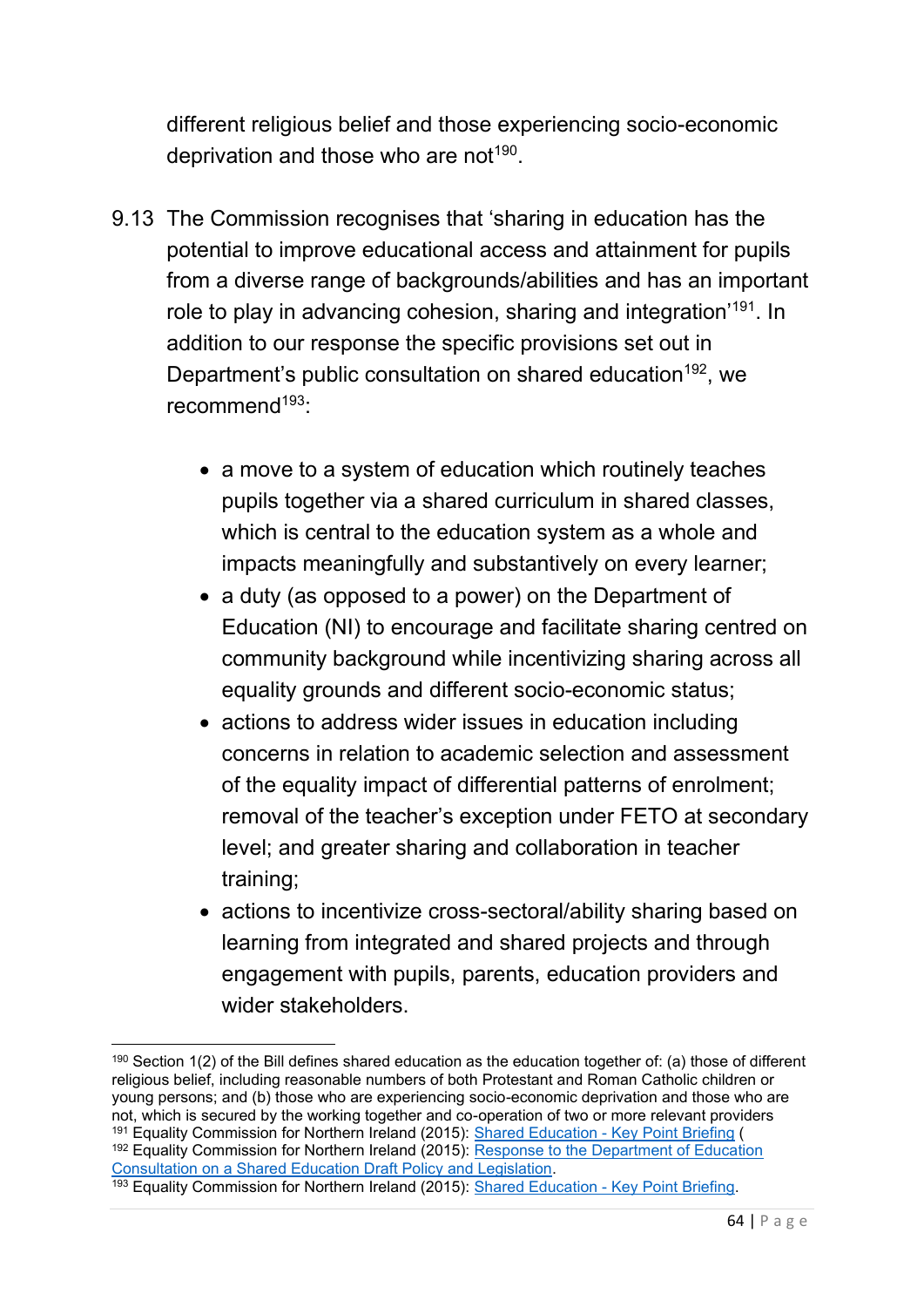## **Proposal to the Committee**

- 9.14 Aligned to the Equality Commission's recommendations to the Department of Education (NI), the Advisory Committee may wish to consider recommending to the UK State Party that:
	- the Department of Education (NI) ensures that sharing in education involves meaningful and sustained contact between different equality groups and those of different social economic status, via a shared curriculum in shared classes;
		- the Department maximises the potential for sharing in education to address education inequalities and advance cohesion, sharing and integration;
		- the Department addresses wider issues in education in relation to: academic selection; the teachers' exception under FETO; and greater collaboration in teacher training.

# **10 Article 15: Conditions necessary for participation in social and economic life**

1. The Parties shall create the conditions necessary for the effective participation of persons belonging to national minorities in cultural, social and economic life and in public affairs, in particular those affecting them.

### **Effective participation in public affairs**

10.1 The Commission notes that 4% of applications for public appointments came from minority ethnic communities 2018-19. However only five or fewer appointments in 2018/19 were individuals from a minority ethnic group (the precise figure and percentage cannot be released due to disclosure control) $^{\rm 194}.$ 

<sup>194</sup> The Executive Office (2022): Public Appointments - [Annual Report 2018-19](https://www.executiveoffice-ni.gov.uk/sites/default/files/publications/execoffice/public-appointments-annual-report-2018-19.pdf) Public Bodies and Public Appointments, paragraph 1.4, page 12 and paragraph 2.4, page 16.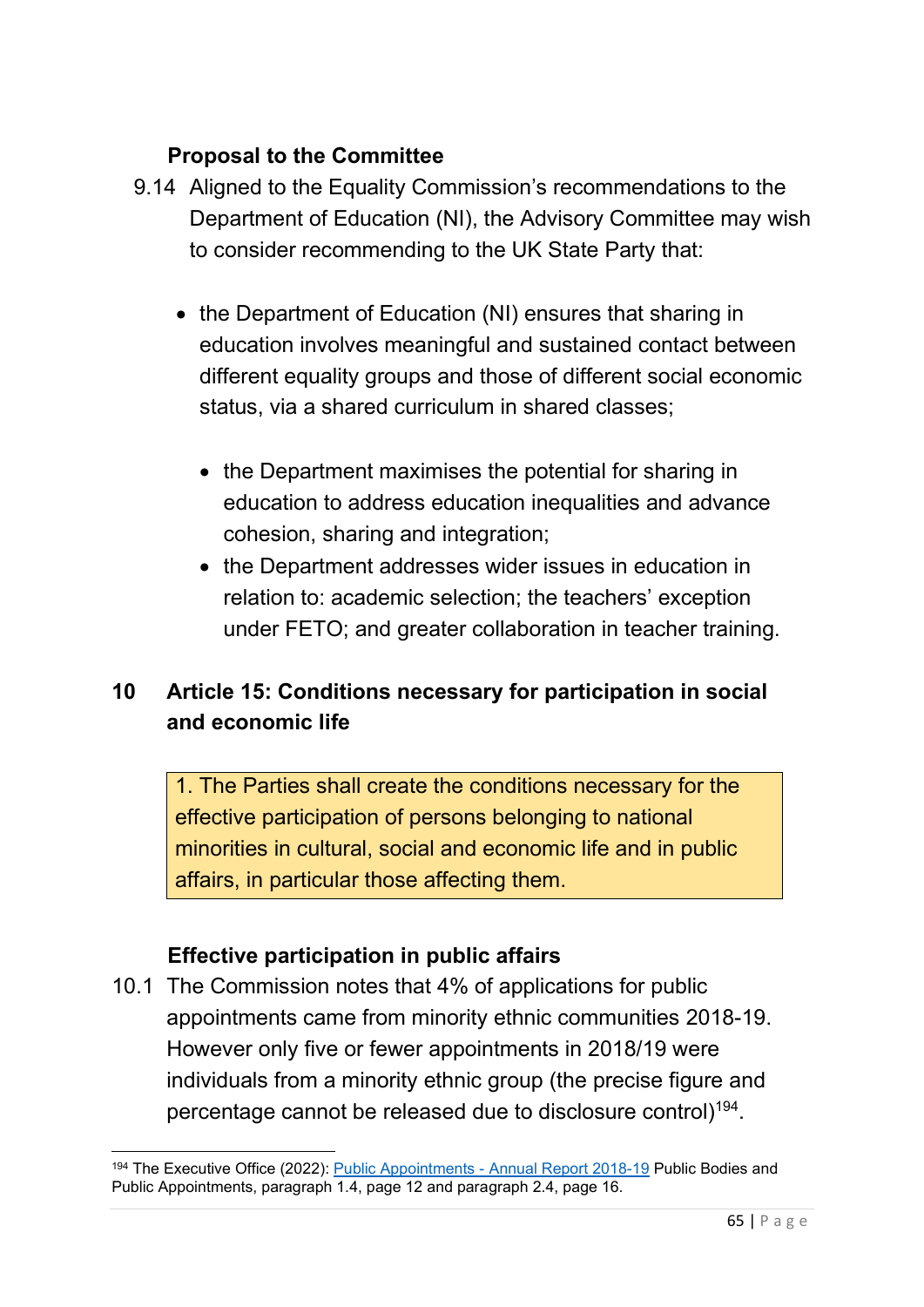- 10.2 Research undertaken on behalf of the Commission<sup>195</sup> found that available data was limited to Government Public Appointments, Access to Voting System and the Judiciary<sup>196</sup>. An examination of the data shows that Minority Ethnic groups experience persistent key inequalities in terms of their underrepresentation in participation in public life within:
	- Government Public Appointment positions (Applicants and Appointments);
	- Judicial Office positions across the eight groupings;
	- Lay Magistrate positions;
	- Judicial Office Court positions (Applicants);
	- Judicial Office Tribunal (Legal) Applicants;
	- Recommendations for Judicial Appointments;
	- Recommendations for Renewal of Judicial Appointments.
- 10.3 The Commission has noted that there are no elected representatives from ethnic minority backgrounds in Northern Ireland<sup>197</sup>. Currently, there is no political presence in terms of ethnic minorities within the Northern Ireland Assembly. However,

- $\frac{196}{196}$  The researched revealed (page 184) an absence of data available with respect to:
	- Local Strategic Partnerships
	- Citizens Panels
	- Public Bodies focus and or working groups
	- School Councils
	- Youth Councils
	- User groups for a service provided by a Public Authority
	- Members of Political Fora
	- Litigants Access to Law and Courts
	- Jurors
	- Recruitment and Selection Panels
	- Members of a voluntary group and
	- Community Police Liaison Committees
	- Neighbourhood Watch Committees
	- Community Associations or fora
	- School Boards of Governors
	- Elected representatives

<sup>197</sup> Although [Councillor Lillian Seenoi-Barr](https://www.irishnews.com/news/northernirelandnews/2021/06/09/news/black-lives-matter-campaigner-lilian-seenoi-barr-selected-as-new-derry-sdlp-councillor-2349102/) (Social, Democratic and Labour Party) has been co-opted to Derry City Council.

<sup>195</sup> Banks, G., Hamilton, E. and Rooney, F. (2015): [Inequalities in Participation in Public Life](https://www.equalityni.org/ECNI/media/ECNI/Publications/Delivering%20Equality/ParticipationInPublicLife-FullResearchReport.pdf) in [Northern Ireland](https://www.equalityni.org/ECNI/media/ECNI/Publications/Delivering%20Equality/ParticipationInPublicLife-FullResearchReport.pdf) (Ipsos MORI for the Equality Commission for Northern Ireland).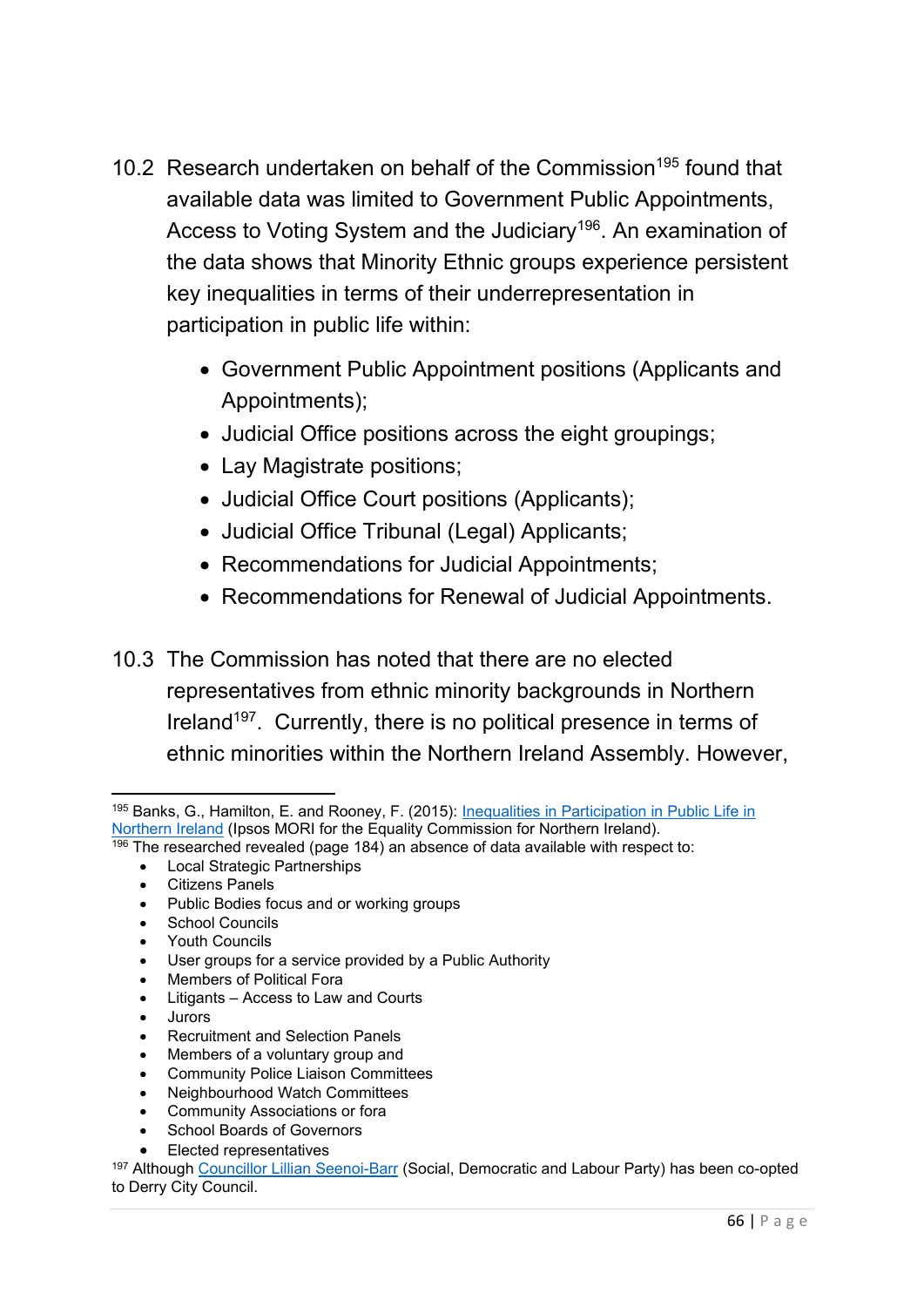previously (2007-2016,) [one MLA](http://www.theyworkforyou.com/mla/13902/anna_lo) (Anna Lo, Alliance party) was elected to the Northern Ireland Assembly<sup>198</sup>.

- 10.4 The Commission calls on government and political parties to take prompt steps to further promote and support the participation in political life of women, and those from minority ethnic groups, by actively tackling the barriers they may face. We also recommend actions to develop and broaden candidate pools<sup>199</sup>.
- 10.5 The Commission is also aware that there is a lack of data with respect to a range of other positions in public life including, inter alia, elected representatives and School Boards of Governors.

- 10.6 Aligned to the Equality Commission's recommendations to the Northern Ireland (NI) Executive and key Departments, the Advisory Committee may wish to consider recommending to the State Party, that the NI Executive and key departments, including via the Racial Equality Strategy for Northern Ireland:
	- undertake a range of initiatives aimed at encouraging members of minority ethnic groups, migrants, asylum seekers and refugees to take an active role in political and public life<sup>200</sup>, by actively tackling the barriers they may face including actions to develop and broaden candidate pools $201$ ;

<sup>198</sup> Banks, G., Hamilton, E. and Rooney, F. (2015): [Inequalities in public life in Northern Ireland](https://www.equalityni.org/ECNI/media/ECNI/Publications/Delivering%20Equality/RacialEquality_PolicyPosition2014.pdf) (Ipsos Mori for the Equality Commission for Northern Ireland); See also:

[https://www.equalityni.org/Delivering-Equality/Addressing-inequality/Participation-in-public](https://www.equalityni.org/Delivering-Equality/Addressing-inequality/Participation-in-public-life/Research-investigations)[life/Research-investigations](https://www.equalityni.org/Delivering-Equality/Addressing-inequality/Participation-in-public-life/Research-investigations)

<sup>199</sup> Equality Commission for Northern Ireland (2019): [Equality in Participation in Public Life -](https://www.equalityni.org/ECNI/media/ECNI/Publications/Delivering%20Equality/ParticipationPublicLife-PolicyPriorities.pdf) Priorities [for Action,](https://www.equalityni.org/ECNI/media/ECNI/Publications/Delivering%20Equality/ParticipationPublicLife-PolicyPriorities.pdf) paragraph 29, page 17.

<sup>&</sup>lt;sup>200</sup> Equality Commission for Northern Ireland (May 2014): Racial Equality Policy Priorities and [Recommendations,](https://www.equalityni.org/ECNI/media/ECNI/Publications/Delivering%20Equality/RacialEquality_PolicyPosition2014.pdf) paragraph 3.15, page 12.

<sup>201</sup> Equality Commission for Northern Ireland (2019): [Equality in Participation in Public Life -](https://www.equalityni.org/ECNI/media/ECNI/Publications/Delivering%20Equality/ParticipationPublicLife-PolicyPriorities.pdf) Priorities [for Action,](https://www.equalityni.org/ECNI/media/ECNI/Publications/Delivering%20Equality/ParticipationPublicLife-PolicyPriorities.pdf) paragraph 29, page 17.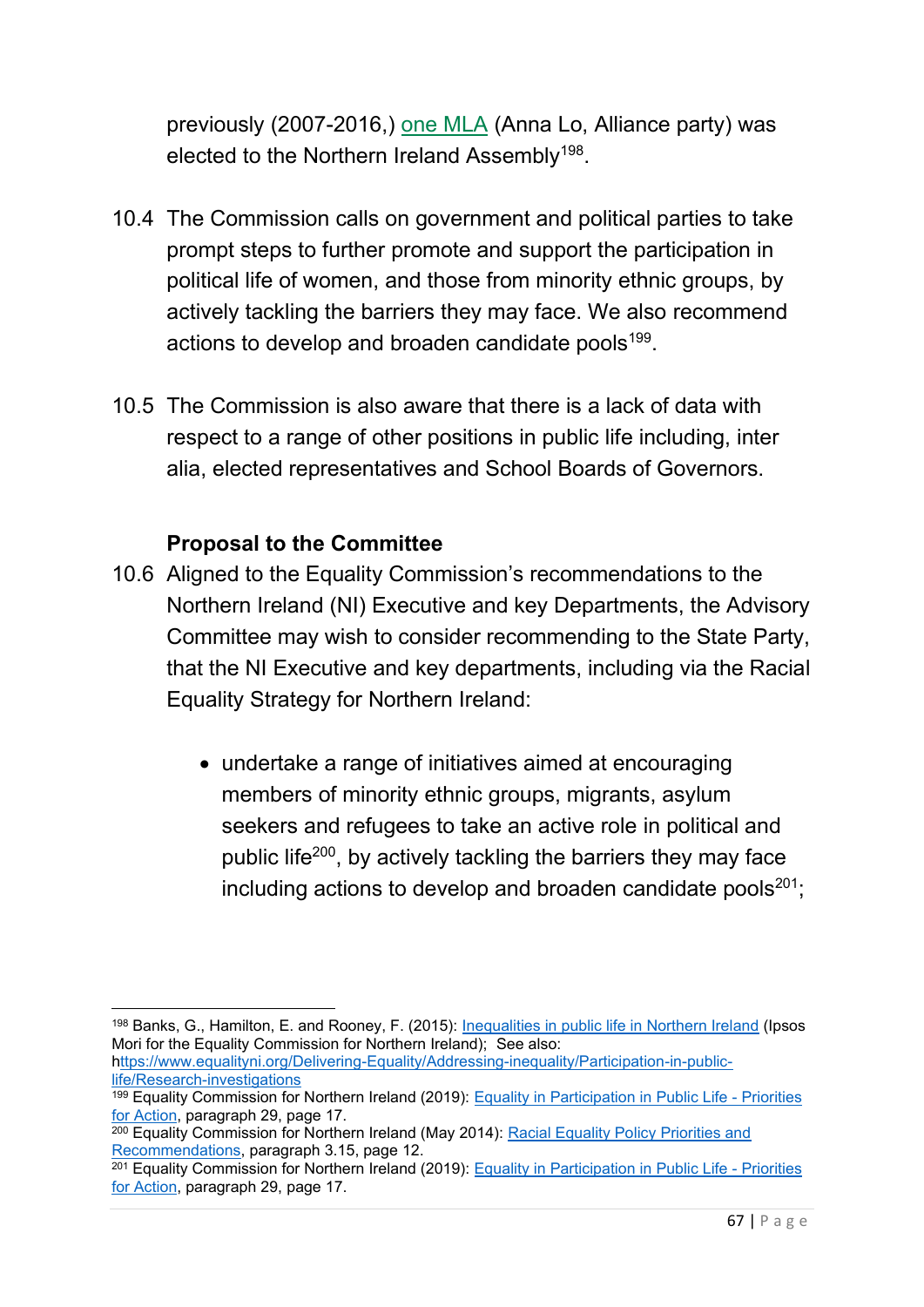• collect, monitor and evaluate appropriate data to ensure effective policy/service development and delivery and to fulfil obligations arising from Section 75 of the Northern Ireland Act 1998<sup>202</sup>.

### **Fair participation in the Police Service for Northern Ireland**

10.7 Further to the Advisory Committee's previous interest in this matter<sup>203</sup>, the Commission continues to consider that the Police Service for Northern Ireland (PSNI) should represent the community it serves and that the outcomes for all equality groups continue to be closely monitored in each recruitment exercise for student officers to ensure that its affirmative action measures are tailored accordingly.

- 10.8 Aligned to the Equality Commission's recommendations to the PSNI, the Advisory Committee may wish to consider recommending to the State Party that:
	- the PSNI take continuing outreach measures to increase the number of applicants for student officer posts from the Catholic community and other under-represented groups, including ethnic minorities $204$ , so that the composition of the Service reflects the community it serves.

<sup>&</sup>lt;sup>202</sup> Equality Commission for Northern Ireland (May 2014): Racial Equality Policy Priorities and [Recommendations,](https://www.equalityni.org/ECNI/media/ECNI/Publications/Delivering%20Equality/RacialEquality_PolicyPosition2014.pdf) paragraphs 10.3 – 10.4, pages 41-42.

 $203$  Advisory Committee on the Framework Convention on the Protection of National Minorities: Fourth [Opinion on the United Kingdom,](https://rm.coe.int/16806fb9ab) ACFC/OP/IV(2016)005, Adopted on 25 May 2016, paragraph 132, page 42.

 $204$  The number of ethnic minority officers in the PSNI is currently below 1% [see: BBC News (2) November 2021): [Catholic recruitment an issue as PSNI turns 20\]](https://www.bbc.co.uk/news/uk-northern-ireland-59126178); See also Northern Ireland Affairs Committee (15 September 2021): [Oral evidence: The experience of minority ethnic and migrant](https://committees.parliament.uk/oralevidence/2734/pdf/)  [people in Northern Ireland, HC 159, Evidence from the Black Police Officers Association](https://committees.parliament.uk/oralevidence/2734/pdf/)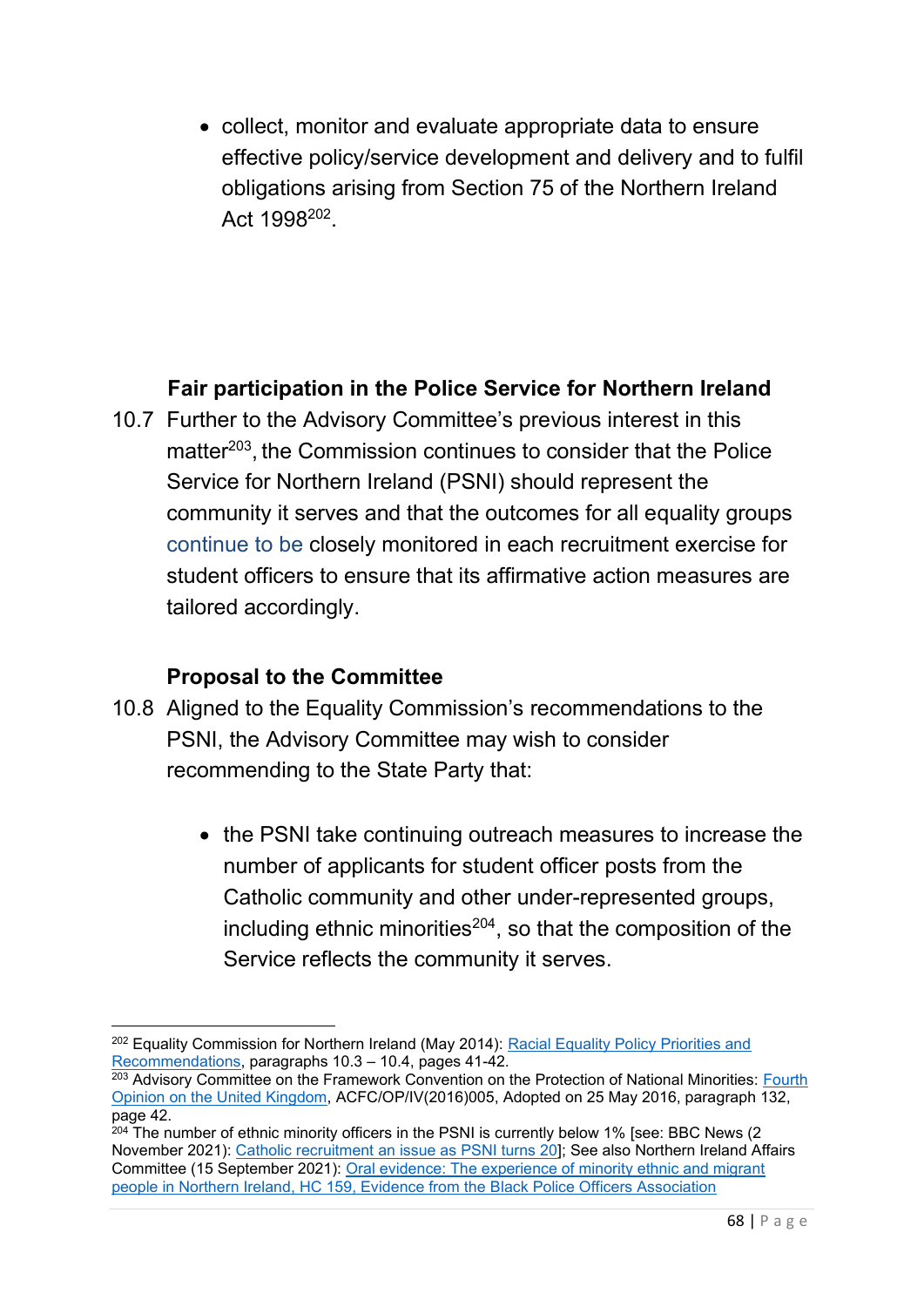### **11 Conclusion**

- 11.1 The Equality Commission for Northern Ireland recommends that the NI Executive, Departments and other key stakeholders take priority action in the following areas, including via the proposed Racial Equality Strategy (RES):
	- Reform of the law, to address key shortfalls in legal protections;
	- Tackling Prejudicial Attitudes, Racism and Hate Crime
	- Ensuring equality of opportunity in education, employment, accommodation, healthcare and access to social welfare;
	- Ensuring effective monitoring and evaluation, supported by robust data collection.
- 11.2 The Commission also highlights the importance of taking account of multiple identities and the importance of the appropriate development and implementation of a SMART<sup>205</sup> action plan to accompany the Racial Equality Strategy.
- 11.3 Further information on the Equality Commission's work and recommendation's is available on the Commission website at: [www.equalityni.org](file://///equality.local/root/Data1/PUBLIC%20POLICY/ConsultationResponses/B_ConsultationsAndResponses/FCNM/2022%20-%205th%20UK%20Report/2%20-%20ECNI%20working%20docs/www.equalityni.org)

<sup>205</sup> Specific, Measurable, Attainable, Relevant and Time-bound.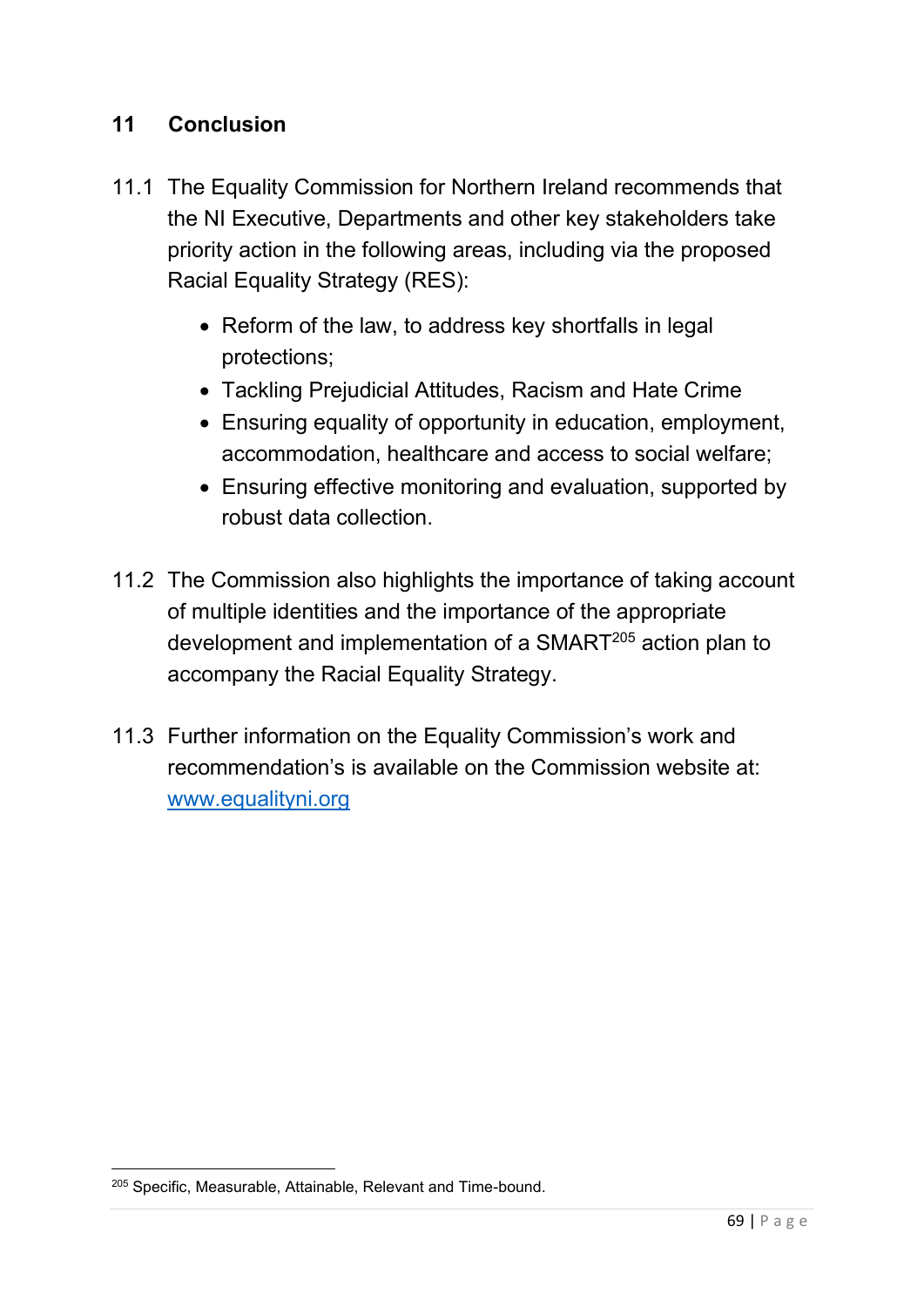# **Annex A: Equality Commission's role and responsibilities**

The Equality Commission for Northern Ireland ('the Commission') is an independent public body established under the Northern Ireland Act 1998.

The Commission is responsible for implementing the legislation on fair employment and treatment, sex discrimination and equal pay, racial relations, sexual orientation, disability and age.

The Commission's remit also includes overseeing the statutory duties on public authorities to promote equality of opportunity and good relations under Section 75 of the Northern Ireland Act 1998 (Section 75) and to promote positive attitudes towards disabled people and encourage participation by disabled people in public life under the Disability Discrimination Act 1995.

The Commission's general duties include:

- working towards the elimination of discrimination;
- promoting equality of opportunity and encouraging good practice; promoting positive / affirmative action
- promoting good relations between people of different racial groups;
- overseeing the implementation and effectiveness of the statutory duty on relevant public authorities;
- keeping the legislation under review.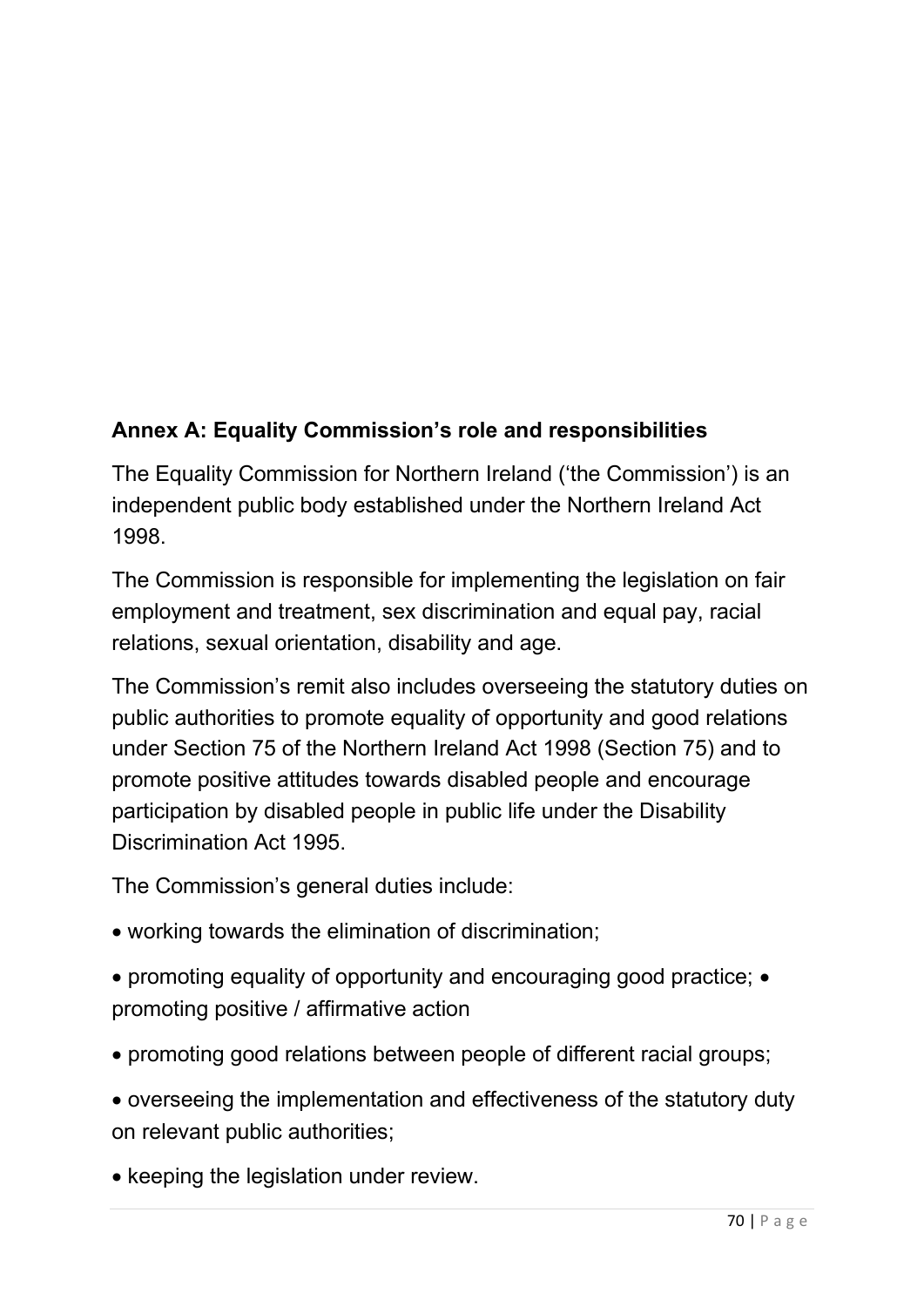The Equality Commission, together with the Northern Ireland Human Rights Commission, has been designated under the United Nations Convention on the Rights of Persons with Disabilities (UNCRPD) as the independent mechanism tasked 42 with promoting, protecting and monitoring implementation of UNCRPD in Northern Ireland.

# **Annex B: Terms of Reference for The Executive Office Racial Equality Sub-Group**

1.0 These terms of reference are intended to be a living document. They have been agreed by TEO Ministers. They will be kept under review by the Subgroup which can propose amendments at any time.

### **Remit**

- 2.0 The Racial Equality Subgroup has been established to be the voice of minority ethnic people and migrants at the heart of government here and to support and drive forward work on racial equality and good race relations.
- 2.1 The Subgroup will advise on, review and agree work programmes proposed by Departments and other stakeholders. The Subgroup will:
	- 2.1.1 Promote the aims of the current Racial Equality Strategy and advise on and contribute to the development and implementation of future Executive racial equality and good relations policy and any corresponding implementation plans;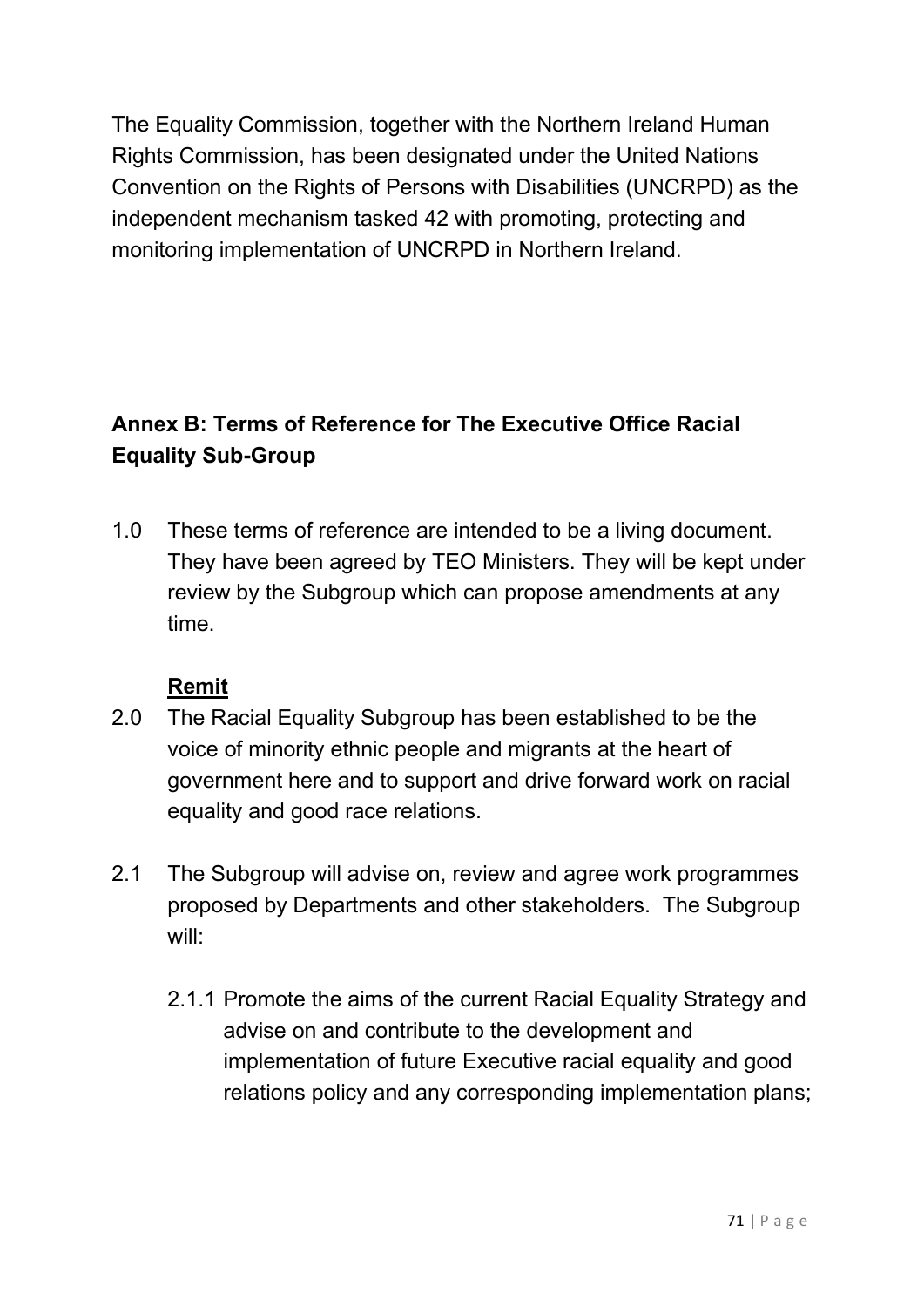- 2.1.2 Monitor and review progress on the implementation of the Race Equality Strategy and report to the *Together: Building a United Community* Ministerial Panel and monitor the progress of departmental Champions in contributing to implementation of the Racial Equality Strategy;
- 2.1.3 Provides a channel of communication between minority ethnic communities and those who have a responsibility for racial equality and good race relations within government;
- 2.1.4 Provide an arena for exchange of information, identification of best practice and lessons learned, suggesting possible areas where more research is needed;
- 2.1.5 Consider the impact of local and international dynamics on majority and minority communities in Northern Ireland; and
- 2.1.6 Keep the effectiveness of current services provision to minority ethnic people under review and make recommendations (to Ministers and officials) for further policy and strategy as appropriate where this is supported by evidence.
- 2.2 The Subgroup's work programme will reflects its overall objectives and aims as outlined in the remit above.
- 2.3 The Subgroup will contribute, as appropriate, to the development and implementation of the Together: Building a United Community and other Executive and departmental strategies including the development of implementation mechanisms.
- 2.4 In fulfilling these terms of reference the Subgroup will take account of relevant legislation and the wider policy environment locally and internationally.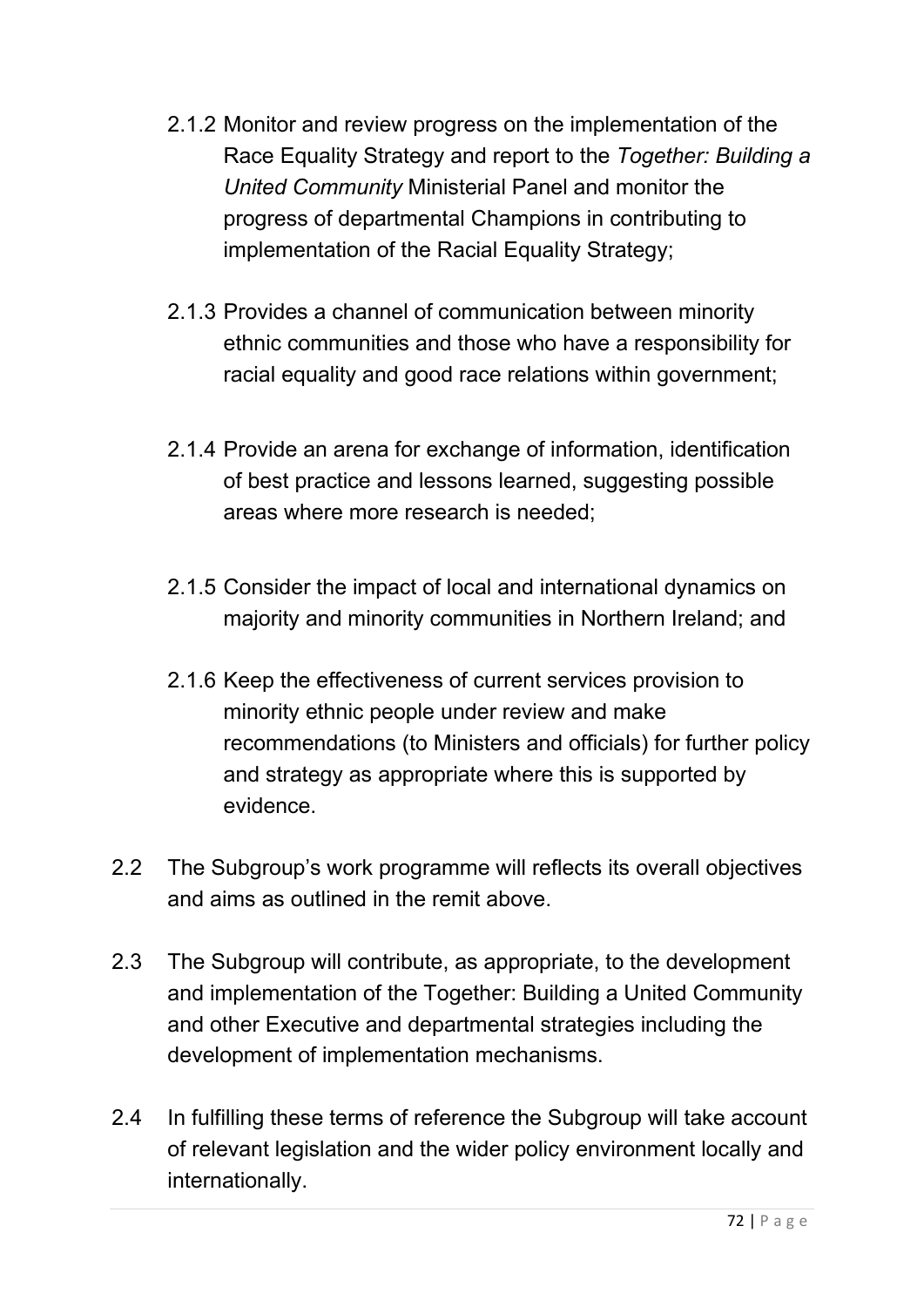- 2.5 Departmental representatives will be invited to meetings of the Subgroup – to give evidence and updates- as appropriate depending on the agenda.
- 2.6 The Subgroup's focus will be primarily but not exclusively action **by Government** to implement the Strategy.

# **Membership**

- 3.0 The Subgroup should include representatives from the minority ethnic sector and those who work in these sectors, the Northern Ireland Human Rights Commission (NIHRC), the Equality Commission for Northern Ireland, and members will be appointed by TEO.
- 3.1 Representatives from the minority ethnic sector will be chosen with a view to ensuring representation of the larger ethnic groups as per the 2011 census and other groups which may be considered particularly vulnerable (for example, asylum seekers and refugees). It will be open to the Subgroup to co-opt members where they feel that a point of view is "missing" or could usefully contribute. Membership will also seek to take account of multiple identity issues; diversity of experience between the representative roles is critical. Representatives will be drawn from a range of experts reflective of a range of minority ethnic, racial and minority faith groups.
- 3.2 Members of the Subgroup will be required to consult more widely with the minority ethnic sector and to feed back Subgroup proceedings to the sector.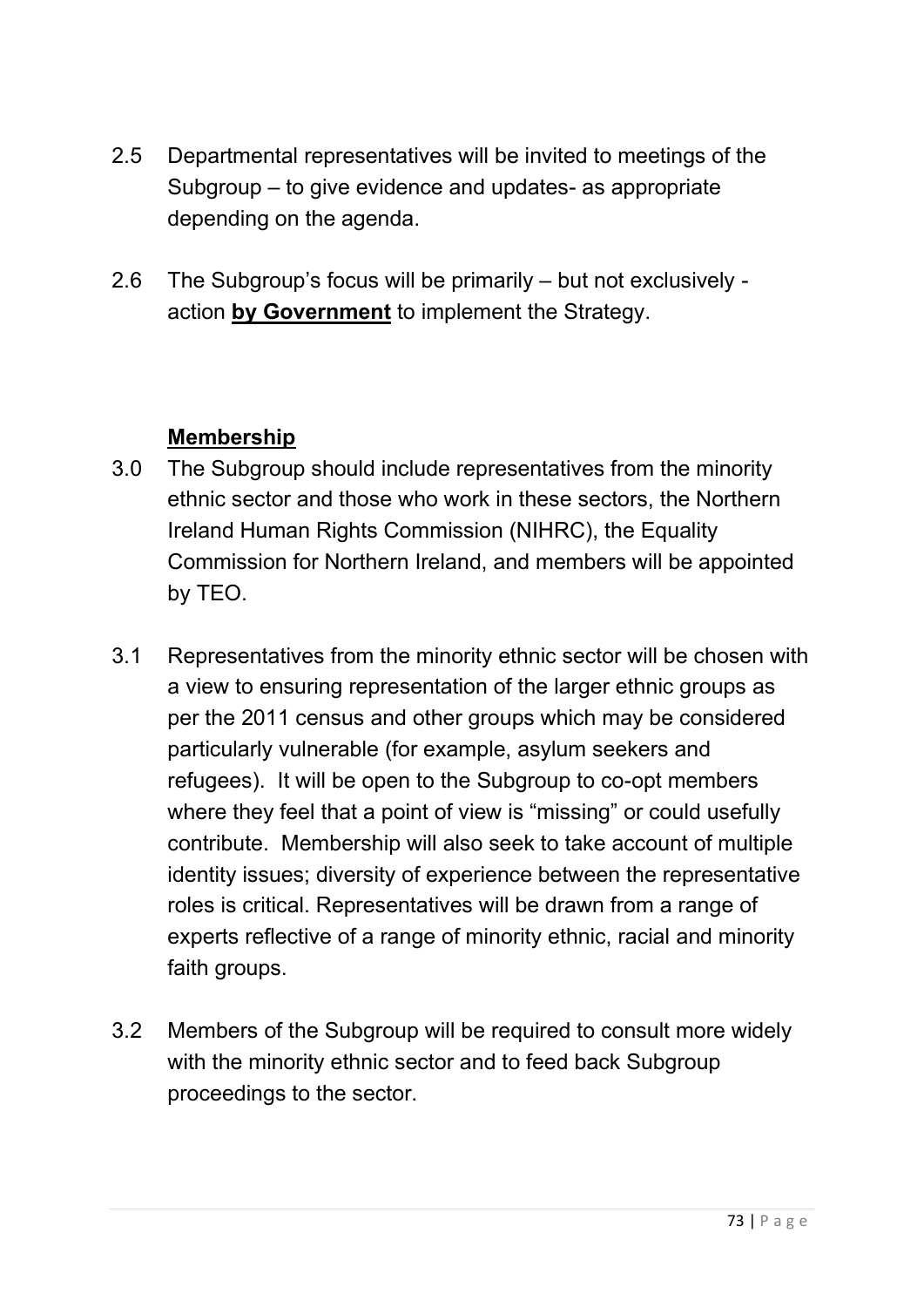- 3.3 The Equality Commission will be included, in view of its particular expertise on these matters. The Human Rights Commission will be represented on the Subgroup in its advisory capacity on measures which ought to be taken to protect human rights.
- 3.4 The Subgroup will review its membership annually.

# **Thematic groups**

- 4.0 Thematic groups can be established by the Subgroup if required. These groups will need to stay flexible and responsive and act in response to need.
- 4.1 These thematic groups may comprise representatives from Departments, statutory and voluntary/community organisations and others as agreed by the Subgroup.
- 4.2 Thematic groups may be chaired by individuals from outside the Subgroup if appropriate and agreed.
- 4.3 Thematic groups will report the outcomes of their meetings on a regular basis. The Subgroup will continue to review the work of the thematic groups and ensure that they are fit for purpose.
- 4.4 The Immigration Subgroup, which has been chaired by the Law Centre and has operated under the remit of the Racial Equality Forum, will continue to operate as a thematic group of the Racial Equality Subgroup – the Thematic Group on Immigration.
- 4.5 As soon as practicable the Racial Equality Subgroup will set up a thematic group on Roma, Gypsies and Travellers.

## **Frequency of meetings**

5.0 The Subgroup will generally meet three times a year (but can meet more or less often depending on need).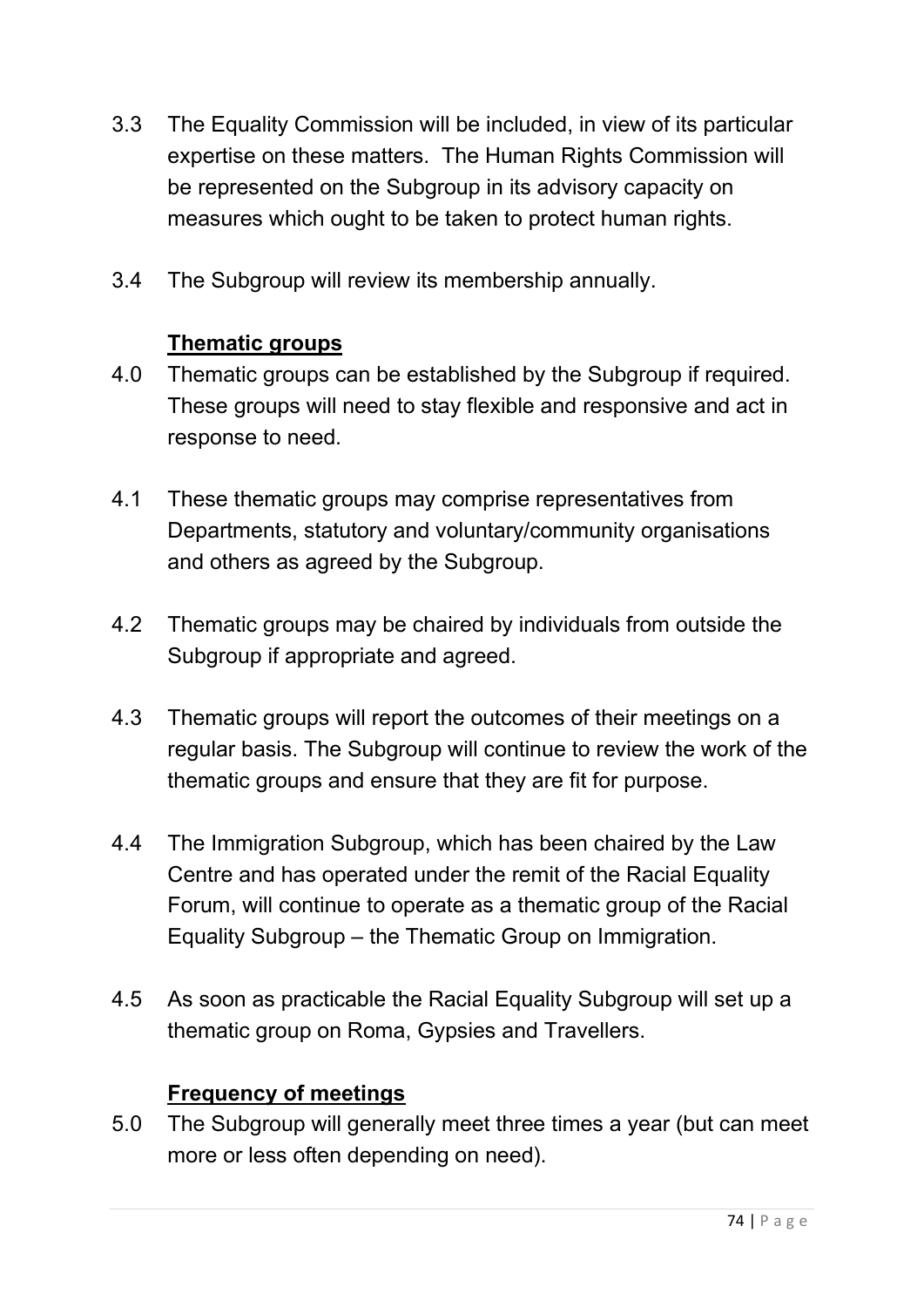# **Support/secretariat**

- 6.0 TEO officials will support the chair in ensuring that the Subgroup fulfils its terms of reference. It will provide the secretariat to the Subgroup.
- 6.1 The Director of Urban Villages, Racial Equality and Interface Issues and the Head of the Racial Equality Unit will ordinarily be present at meetings of the Subgroup.
- 6.2 When recommending the creation of a thematic group, the Subgroup will also make a recommendation as to which organisation or individual would be most appropriate to chair and support the particular thematic group.
- 6.3 Papers for Subgroup meetings should be circulated at least a week before meetings to allow minority ethnic representatives to consult others within the minority ethnic sector.

# **Review**

7.0 The Subgroup's operation and role will be reviewed on an annual basis to ensure it remains fit for purpose. An assessment will be made of the need to continue operation of the Subgroup. The Subgroup will, of course, be expected to have input into this review process.

# **Chair**

8.0 The Subgroup will choose a chair each year.

## **Meetings with Ministers**

9.0 The Chair of the Subgroup will sit on the Ministerial Panel, although representatives of the Subgroup will have regular dealings with all Executive members in making proposals to implement the strategy and to share issues of concern.